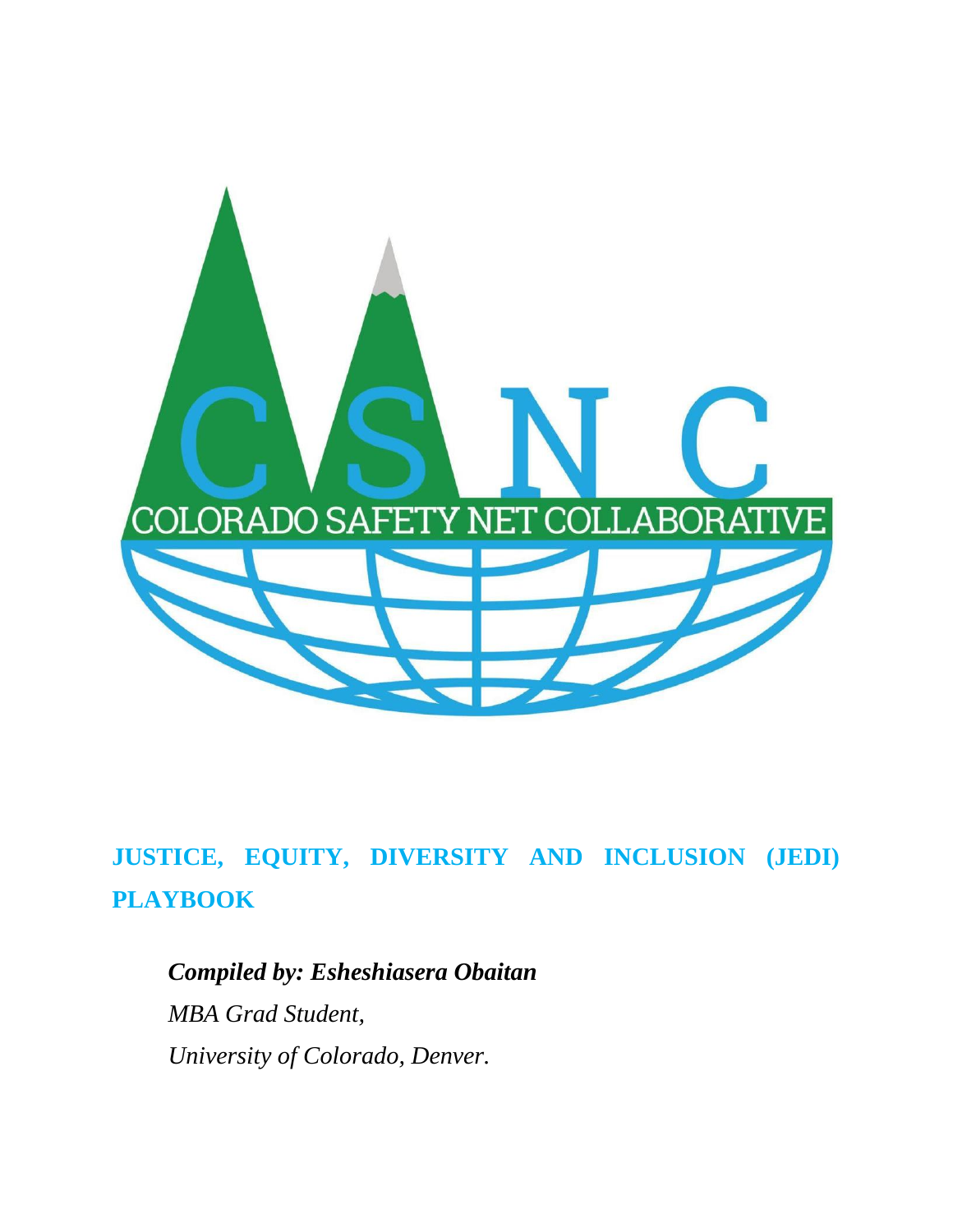## **TABLE OF CONTENTS**

<span id="page-1-0"></span>

| <b>CSNC LEADERSHIP TEAM</b>                               | $\overline{2}$          |
|-----------------------------------------------------------|-------------------------|
| <b>A LETTER FROM OUR LEADERSHIP</b>                       | 4                       |
| <b>BACKGROUND AND PURPOSE</b>                             | 5                       |
| <b>GUIDING PRINCIPLES</b>                                 | $\overline{\mathbf{z}}$ |
| <b>BIAS AND PRIVILEGE</b>                                 | $\overline{7}$          |
| <b>CLIENT-FOCUSED</b>                                     | $\overline{7}$          |
| <b>TRANSPARENCY</b><br><b>ACCOUNTABILITY</b>              | 8<br>8                  |
| <b>EMPATHY</b>                                            | 8                       |
| <b>JEDI GOALS AND OBJECTIVES 2022</b>                     | 9                       |
| <b>ROLES AND RESPONSIBILITY</b>                           | 13                      |
| <b>COMMUNICATION</b>                                      | 13                      |
| <b>EVALUATION METHODOLOGY:</b>                            | 14                      |
| <b>RESULTS AND DISCUSSION</b>                             | 14                      |
| <b>STRATEGIC RECOMMENDATION - BASED ON SURVEY RESULTS</b> | 25                      |
| <b>APPENDIX 1: GLOSSARY OF TERMS</b>                      | 27                      |
| <b>APPENDIX 2: ASSESSMENT TOOL</b>                        | 35                      |
| <b>ADDITIONAL RESOURCES</b>                               | 42                      |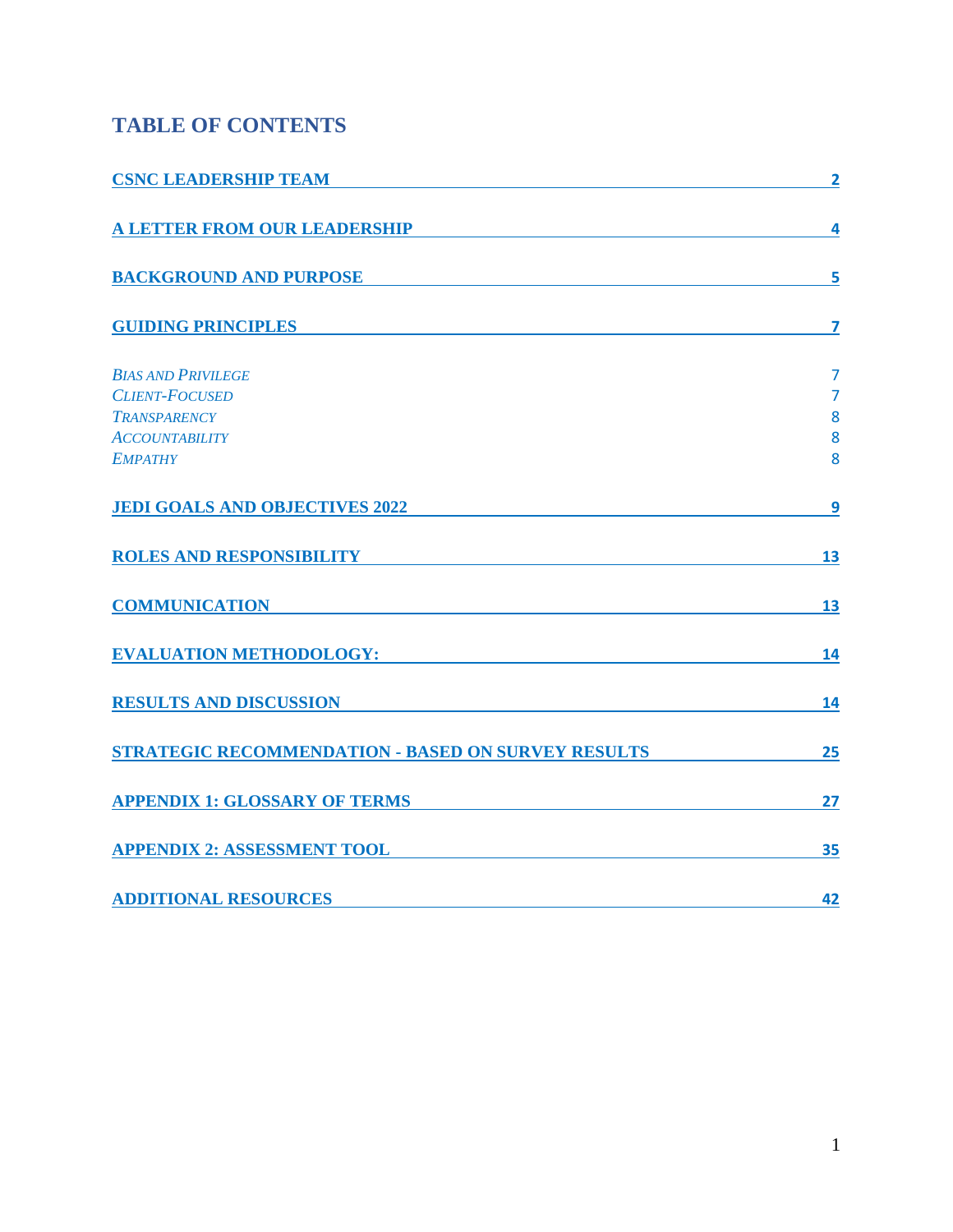## CSNC LEADERSHIP TEAM



*Bebe Kleinman, CEO, Doctors Care (CSNC Board Chair)*



*Jill Schneider, ED, Clinica Colorado (CSNC Treasurer)*



*Barb Cronin, ED, Mission Medical Center*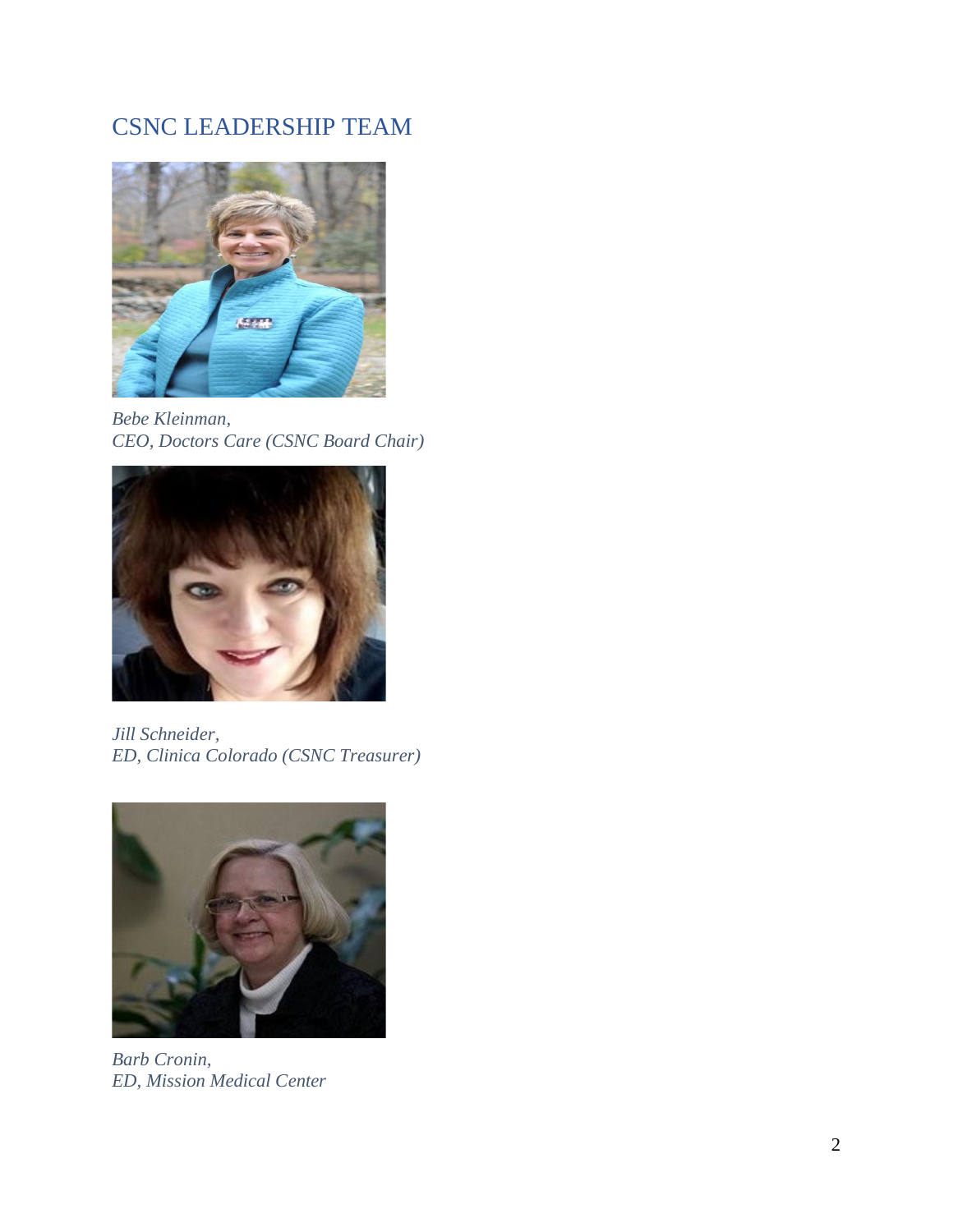

*Michelle Hubbard, Clinic Director, Dream Center*



*Alok Sarwal, CEO, Colorado Alliance for Health Equity and Practice (CAHEP)*



*Phyllis Albritton, Managing Consultant, CSNC*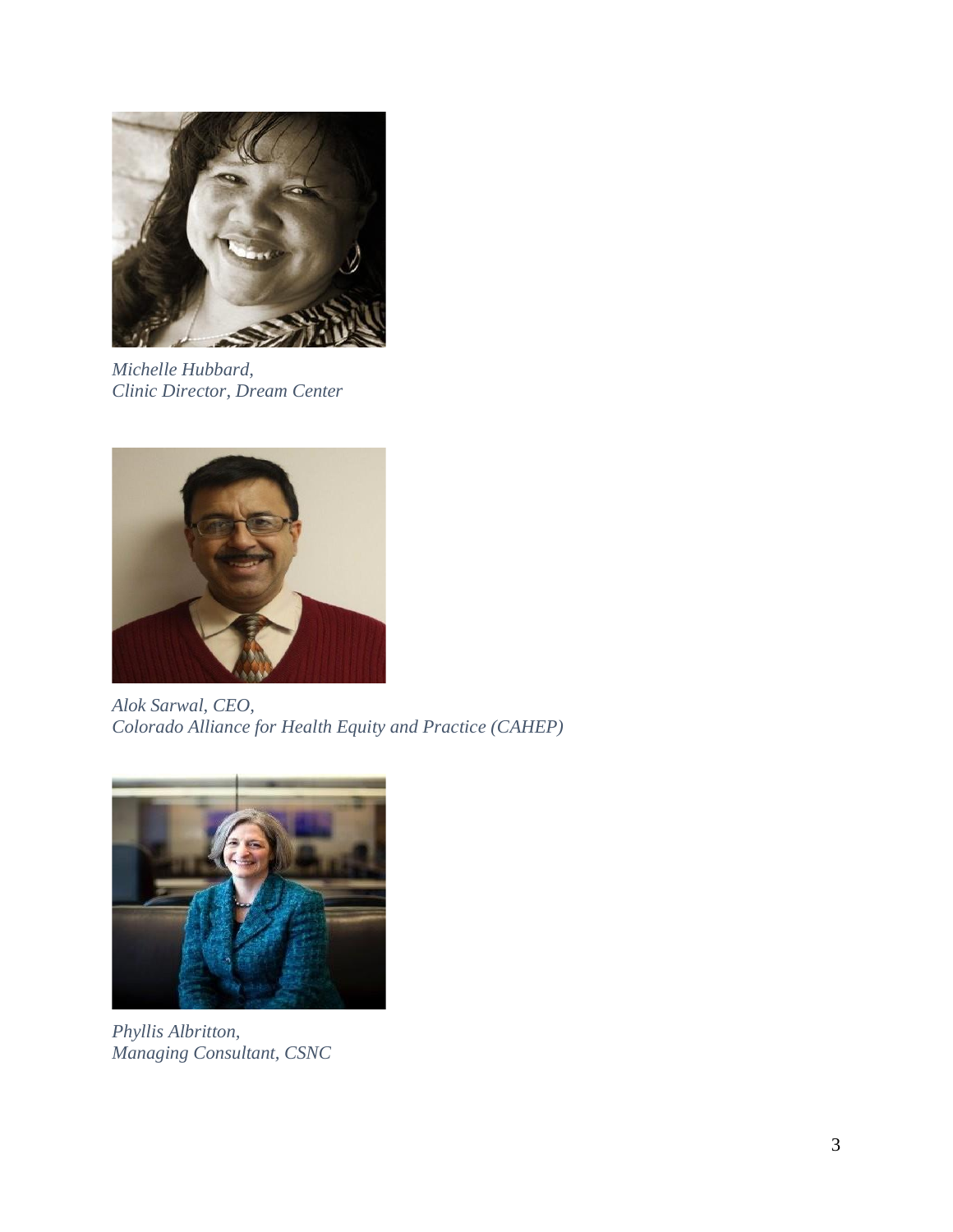## <span id="page-4-0"></span>A LETTER FROM OUR LEADERSHIP

Colorado Safety Net Collaborative (CSNC) believes every person, regardless of who they are or where they live deserves an equal opportunity to be healthy. Achieving this requires a strong and steady focus on justice, equity, diversity, and inclusion (JEDI).

CSNC has been working hard to bring our values of Justice, Equity, Diversity and Inclusion into all aspects of our organization and to the clinics that participate in the Collaborative. It is a fundamental focus for us to assure we are serving the people of Colorado well.

In these next few pages, you will read about the progress CSNC has made to advance our JEDI work. But more importantly, we will share with you our plans for 2022 in CSNC's "Justice, Equity Diversity and Inclusion: The JEDI Playbook to Getting Better". Together, CSNC's Board of Directors, Leadership and Staff are committed:

- To hire, train, develop, retain, and promote a diverse and inclusive board and staff representative of the communities we serve,
- To develop a consistent culture across staff, guests, and program participants, improving satisfaction, engagement and inclusion,
- To have a keen understanding of the diverse communities we serve and their priority health and wellness issues,
- To set a solid example of JEDI practices in action in a non-profit business environment,
- To assist clinics in developing a consistent culture across staff, guests, and program participants, improving satisfaction, engagement and inclusion.

We are privileged to do the work we do. We are committed to fostering diverse perspectives and actively pursuing equity and justice in all aspects of our work. We have dedicated ourselves to creating inclusive environments where all individuals are encouraged to share their perspectives and experiences. We are proud of our successes and accomplishments, and we believe our best achievements lie ahead.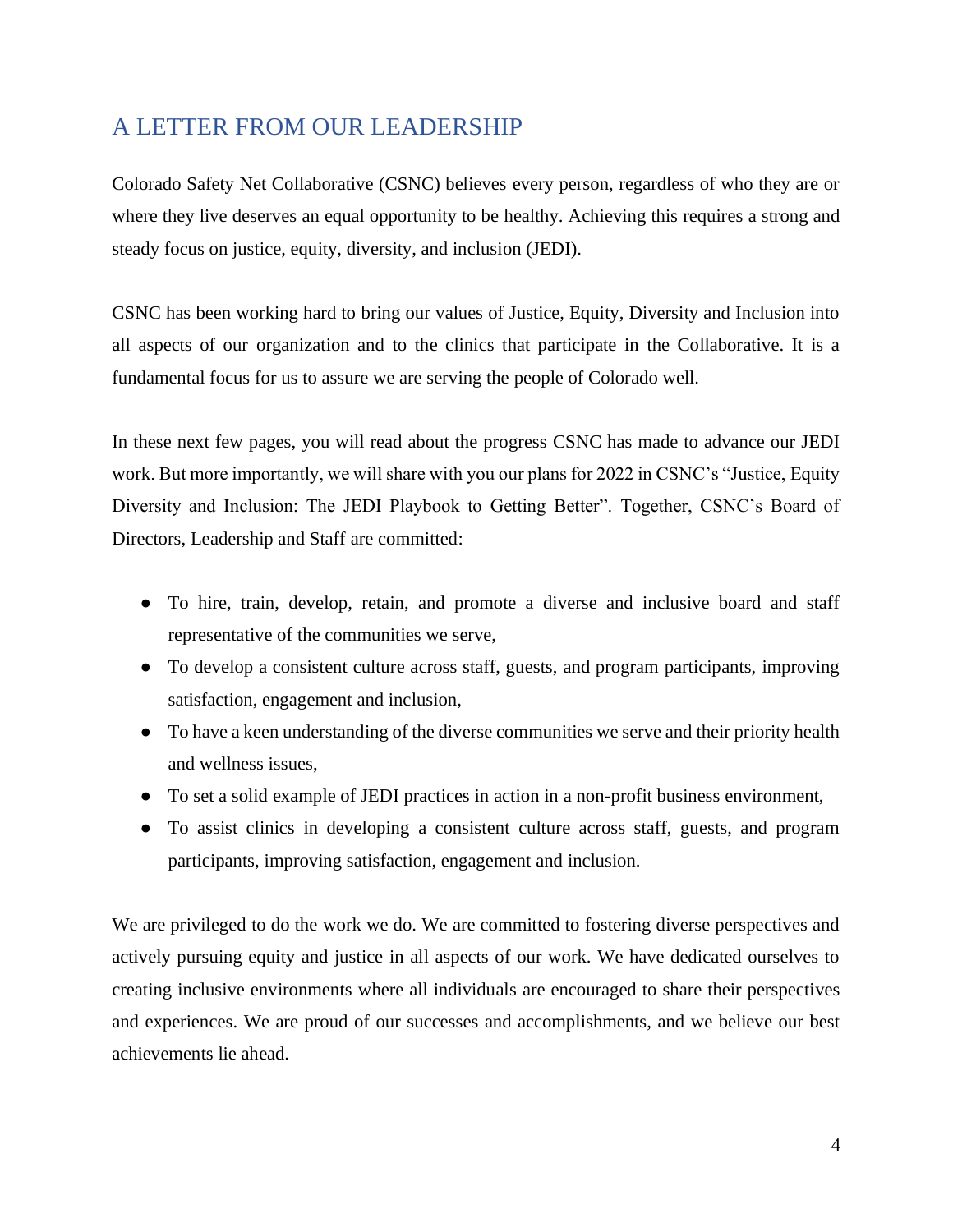### <span id="page-5-0"></span>BACKGROUND AND PURPOSE

As participants in our society, most of us, if not all, have memories of events where we have seen inequalities and injustices occur. We have experienced its effect on those we care about either as a result of our own biases and privilege or at the hands of others. The lesson this has taught us is that there is a bigger system that can work against marginalized populations' efforts to reach the American Dream.

Colorado Safety Net Collaborative (CSNC) is a collection of health centers that serve people via a safe and welcoming approach. Our collaborative specializes in caring for those that are uninsured, under-insured, and on Medicaid with health care and other services that help people get and stay healthy. Our services also reduce pressure on Colorado's emergency rooms, especially during the COVID-19 Pandemic. As health service professionals, we see daily the inequities that are present for members of our community – in all areas of their lives. We have come to recognize that if we do not pay keen attention to practices and policies which are Just, Equitable, Diverse and Inclusive, it is likely we may have internal procedures that continue to perpetuate these cycles of inequity. For this reason, our organization, Colorado Safety Net Collaborative (CSNC), has initiated steps to aid the reinforcement of the internal infrastructure of the Healthcare sector by starting with ourselves and creating a Justice, Equity Diversity, and Inclusion (DEI) playbook. We have started this work formally by engaging the services of an MBA student at the University of Colorado, Denver, who would be doing this in partial fulfillment of her Field studies course towards completion of her degree. This student has spent the last few months developing this playbook that supports JEDI within an individual organization and our collective network.

 This playbook has been created for CSNC to help clinics self-assess to evaluate whether or not JEDI is operational in a clinic's organization. It will also serve as a one-stop-shop for resources and tools to plan and implement JEDI in our organizations. While understanding this journey, it is important to note that the resulting outcomes will not be the same for every CSNC member clinic.

The Colorado Safety Net Collaborative is a collection of health centers and clinics that serve the uninsured, underinsured, and Medicaid patients to help them get and stay healthy throughout the COVID-19 pandemic. Our member organizations have worked to be the critical safety net for our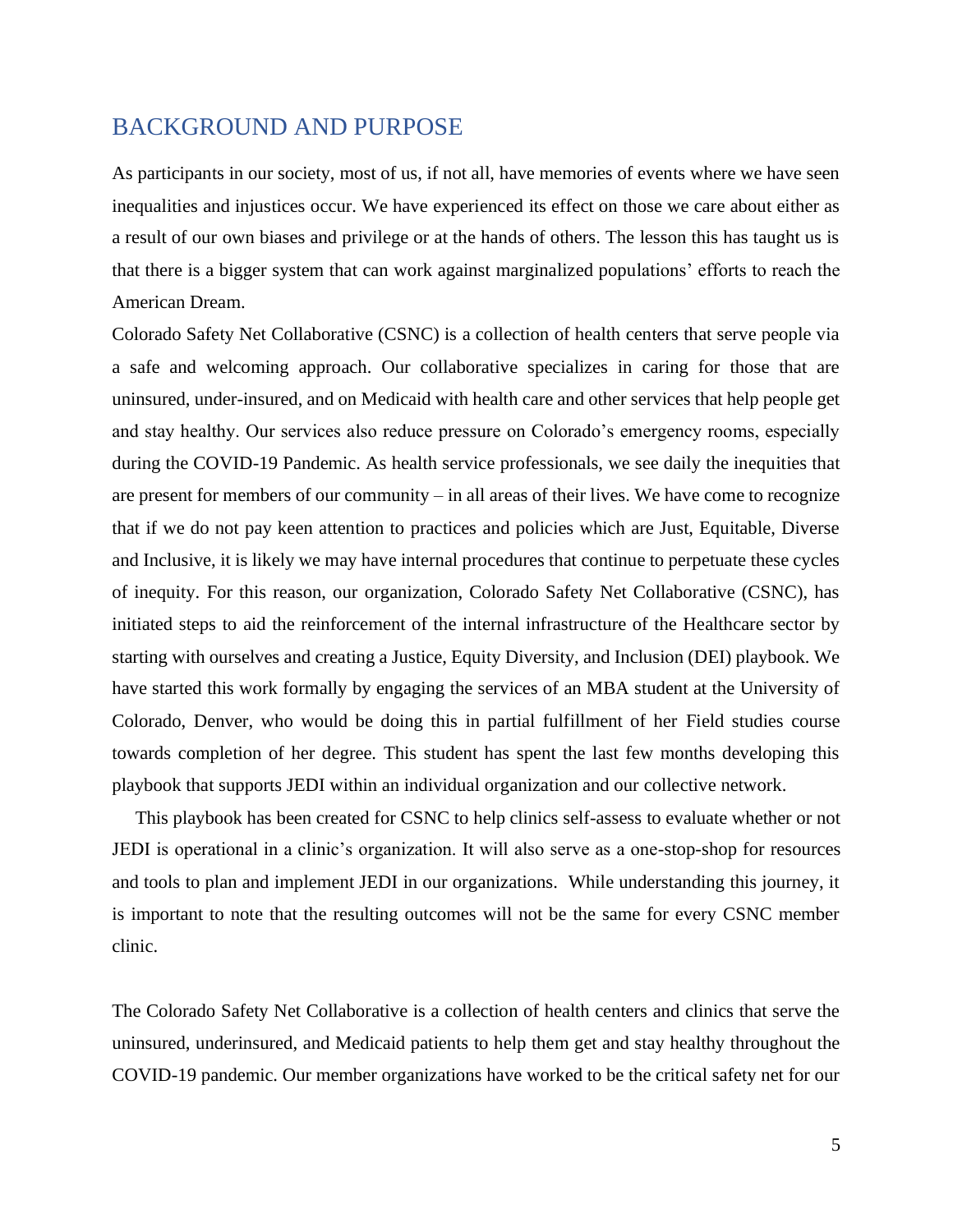health care system, and our resilience and dedication to our patients have been an essential part of Colorado's pandemic response.

The population served includes immigrants from Mexico central and South America, low-income families in our community, the homeless, domestic violence survivors', essential workers, immigrants from Africa, and others.

As a byproduct of this work, CSNC will benefit and be able to implement and advocate for a continually evolving and improving emphasis on JEDI. CSNC is committed to JEDI and implementing it throughout the very foundation of our initiatives, while simultaneously providing support and resources to our members, and holding them accountable for being invested in the JEDI work.

**MISSION:** To improve the health of marginalized communities.

**VISION:** Our vision is that all people, regardless of who they are or where they live, can achieve their highest level of health.

#### **VALUES**

*Health Equity:* Everyone, no matter who they are or where they live should have a fair and just opportunity to be as healthy as possible.

*Justice, Diversity, Equity and Inclusion:* We believe that understanding the historic and current manifestations of racism and oppression will enable us to most effectively take action on the social determinants of health.

*Advocacy:* We believe that our ability to listen, reflect and put people's experiences first, to better understand and support their health needs can be applied to our efforts to advocate for the clinics and people that we serve.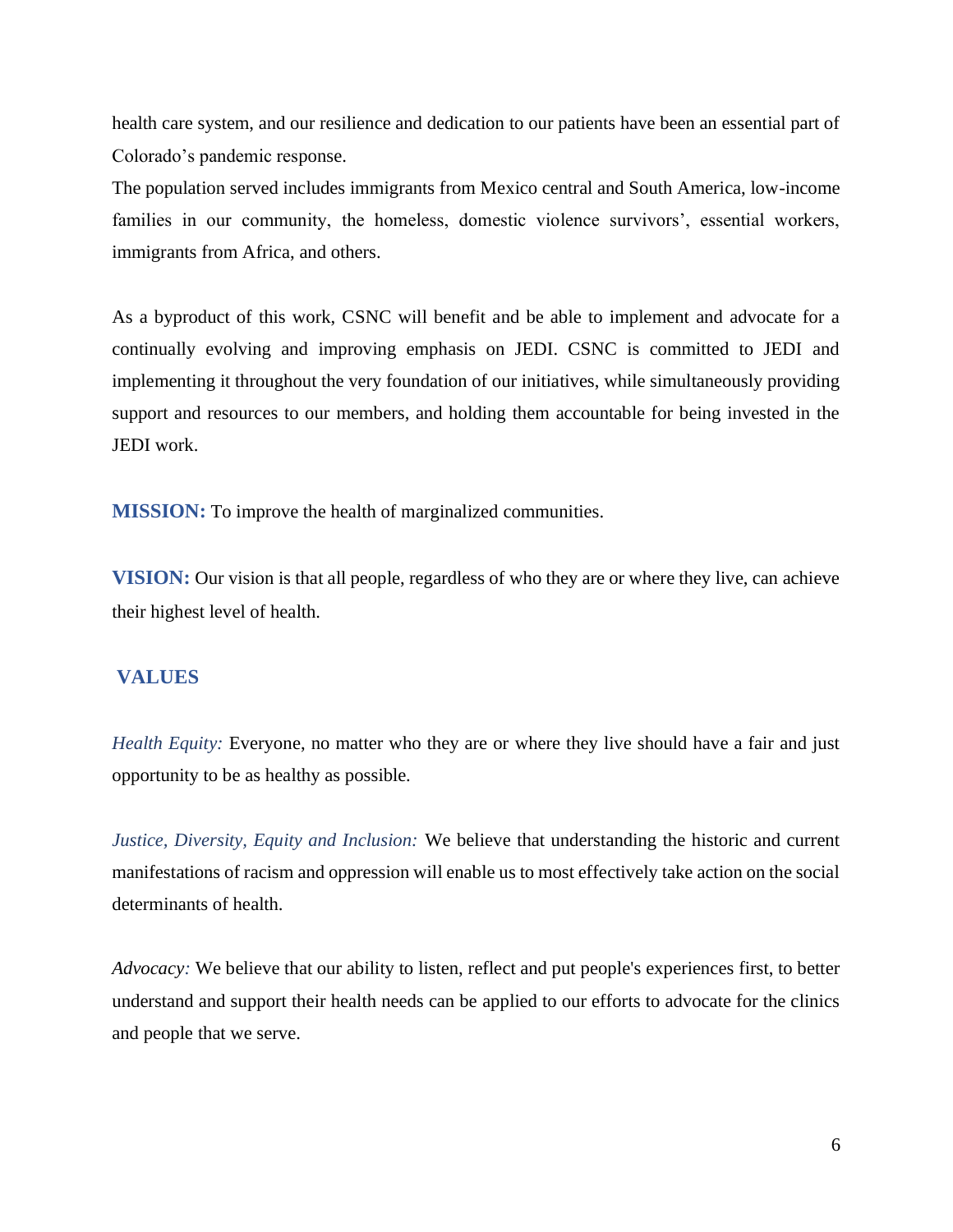**EQUITY STATEMENT:** Colorado Safety Net Collaborative believes justice, equity, diversity, and inclusion are essential to accomplishing our mission and maximizing our impact. Understanding historical and current manifestations of racism and oppression will enable us to most effectively take action on the social determinants of health. As one of our six core values, JEDI will shape our governance, strategies, programs, operational activities, and advocacy efforts. We recognize the work of JEDI is a journey and our commitment is unwavering.

**EQUITY IN ALL INTERACTIONS:** CSNC must ensure that equity efforts presented in this plan address all of our interactions and investments.

### <span id="page-7-0"></span>GUIDING PRINCIPLES

#### <span id="page-7-1"></span>*Bias and Privilege*

CSNC acknowledges that there is such a thing as bias and it exists in various ways, which results in certain persons experiencing privilege, while others are marginalized and experience discrimination.

*CSNC will pursue social change, particularly with and on behalf of that serve the uninsured, underinsured, and Medicaid patients to help them get and stay healthy. Social change efforts will be focused primarily on issues of poverty, unemployment, discrimination, and other forms of social injustice. CSNC will promote sensitivity to and knowledge about oppression, and cultural and ethnic diversity, as well as ensure access to needed information, services, and resources; equality of opportunity; and meaningful participation in decision making for all people using an equity lens.*

#### <span id="page-7-2"></span>*Client-Focused*

We recognize that CSNC was created to assist safety-net clinics in their journey to help Colorado residents in overcoming barriers to staying healthy and that the pain, frustration, and anger that comes from being marginalized can impact their success.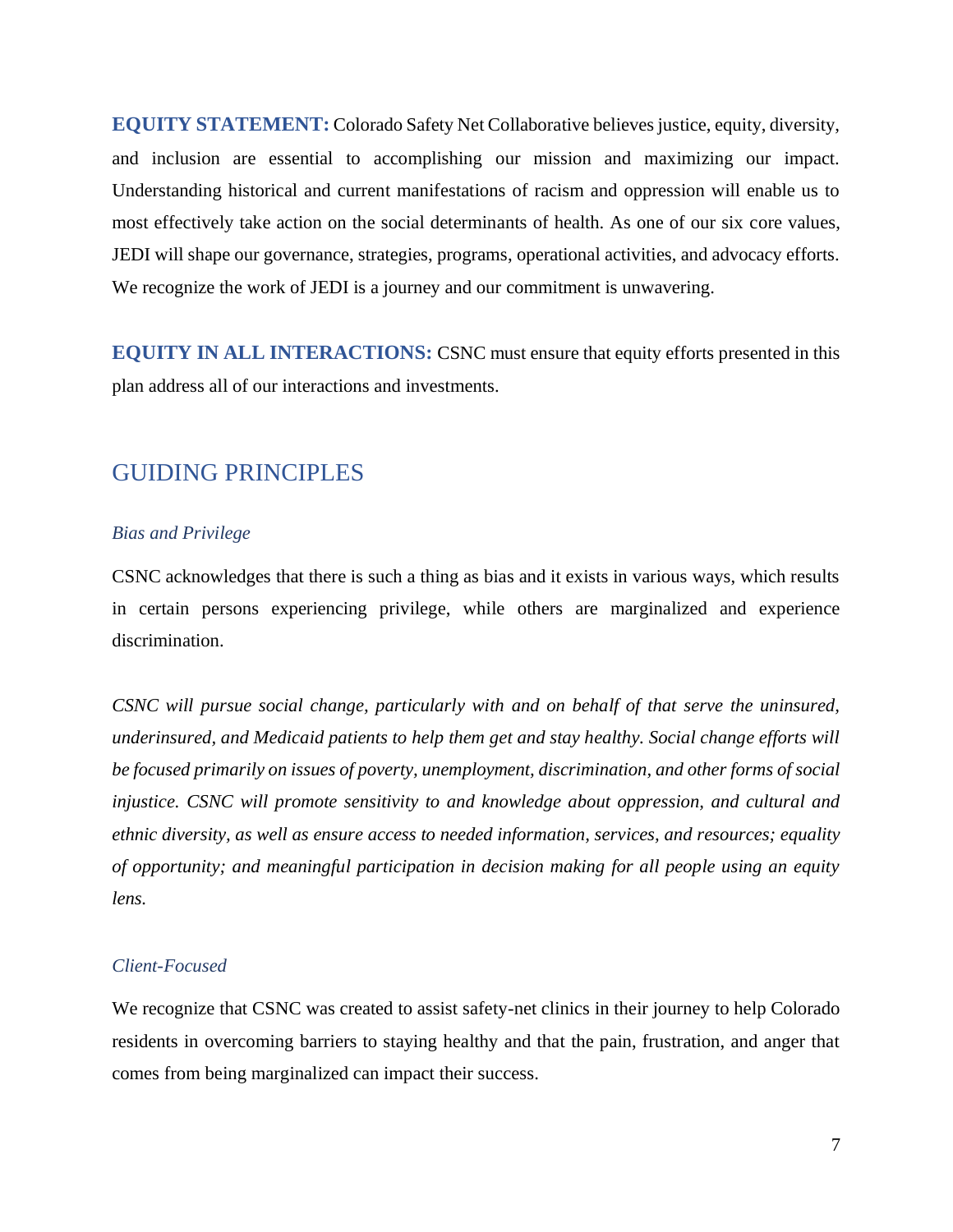*CSNC health centers and clinics will commit to treating everyone with equal care while observing the unique challenges that might arise from various forms of oppression. CSNC health centers and clinics should not practice, condone, facilitate, or collaborate with any form of discrimination based on race, ethnicity, national origin, color, sex, sexual orientation, gender identity or expression, age, marital status, political belief, religion, immigration status, or mental or physical ability.*

#### <span id="page-8-0"></span>*Transparency*

As an organization, we understand that past and present transgressions against BIPOC (Black, Indigenous, and People of Color)—including, but not limited to, lack of honesty, integrity, and openness—have led to their continued mistrust and skepticism of organizations' commitment to JEDI in totality.

*CSNC health centers and clinics will communicate openly about their work in diversity, equity, and inclusion, providing regular and consistent updates regarding specific actions and our progress toward creating an inclusive network of social service providers. CSNC health centers and clinics will act honestly and responsibly and promote ethical practices on the part of the organizations with which they are affiliated and as a member of CSNC.*

#### <span id="page-8-1"></span>*Accountability*

We admit that many entities say they are committed to diversity, equity, and inclusion; however, they may not hold themselves responsible for making sure it becomes a part of the way they do business and provide services.

*CSNC health centers and clinics will not only commit to diversity, equity, and inclusion in our business operations, client relations and service delivery, but we also will hold ourselves and each other accountable for our triumphs and failures.* 

#### <span id="page-8-2"></span>*Empathy*

We know that everyone deserves to be heard—whether they are speaking for themselves or others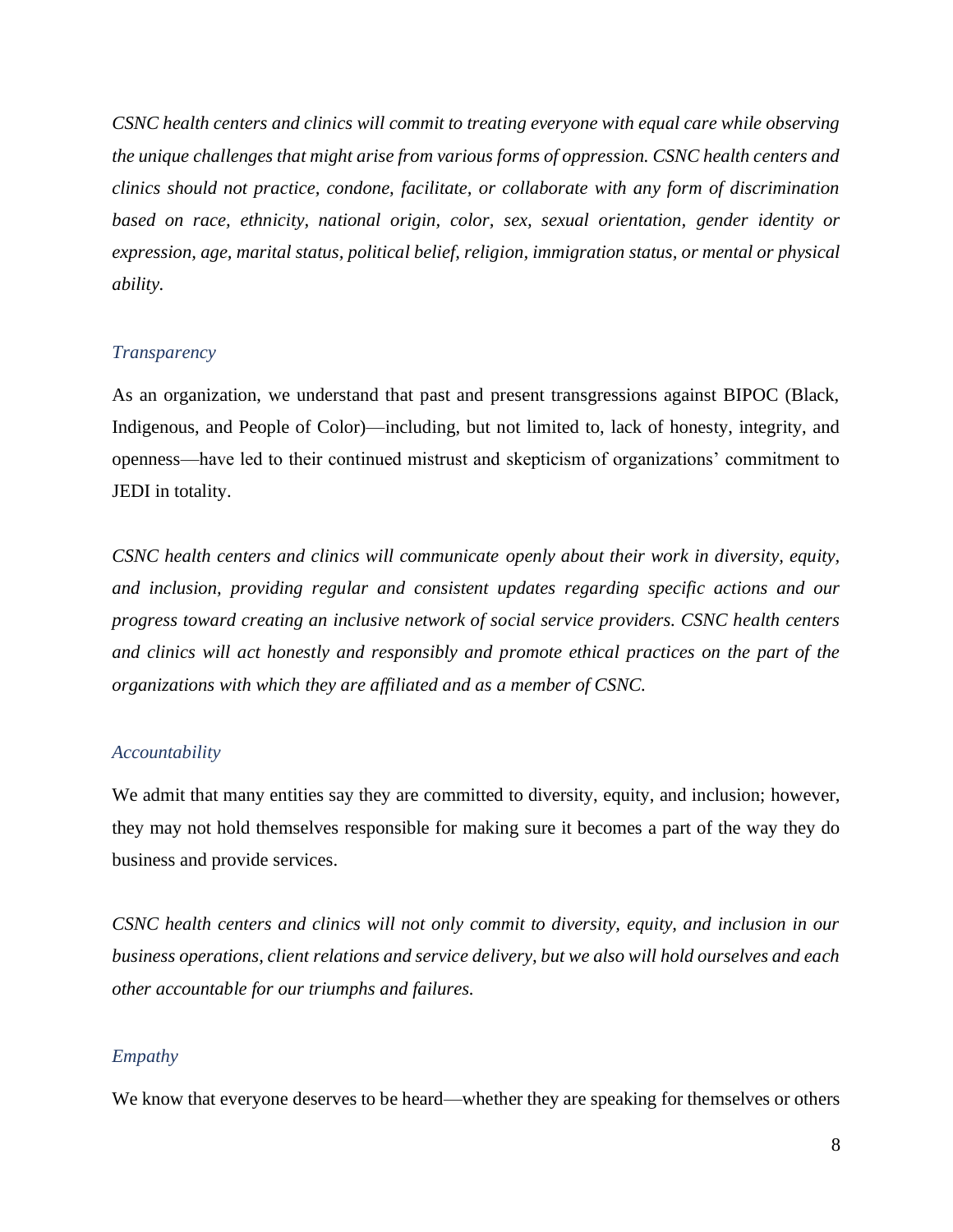—and have their points of view respected for the information they provide as validation for the way they feel.

*CSNC health centers and clinics will actively listen to the stories of all persons, including leaders, staff, community members, clients, and other stakeholders, specifically those who have been marginalized, with empathy and confirmation. We will use these stories to help shape our implementation of JEDI in our organizations.*

### <span id="page-9-0"></span>JEDI GOALS AND OBJECTIVES 2022

After working through the assessment in 2022 (Assessment tool, results and discussion found in Appendix 2), CSNC created a set of overarching goals that will shape our partner clinic's work in justice, equity, diversity, and inclusion. The Seven goal areas below are the focus areas based on the results of the survey. They serve as the starting point for introducing JEDI in our member clinics and provide them the focus as we move forward. They focus our efforts on areas where clinics felt most in need of support. For further clarification or as a point of reference throughout this document, please refer to the Glossary of terms (Appendix 1) and Assessment tool, results and discussion (Appendix 2). This guide will also need to be revised periodically to ensure that it captures the latest realities.

*GOAL 1:* To hire, train, develop, retain, and promote a diverse inclusive board and staff representative of the communities we serve.

#### *STEPS TO ACHIEVE THIS GOAL*

1.1 Invest in lower-salaried employees through active employee development plans and develop career paths toward a racially equitable workforce.

1.2 Create HR metrics that track demographics, recruitment, retention, compensation, and promotion outcomes, intersectionally.

1.3 Develop a Restorative Justice Complaint Process for staff.

1.4 Conduct a board demographic survey.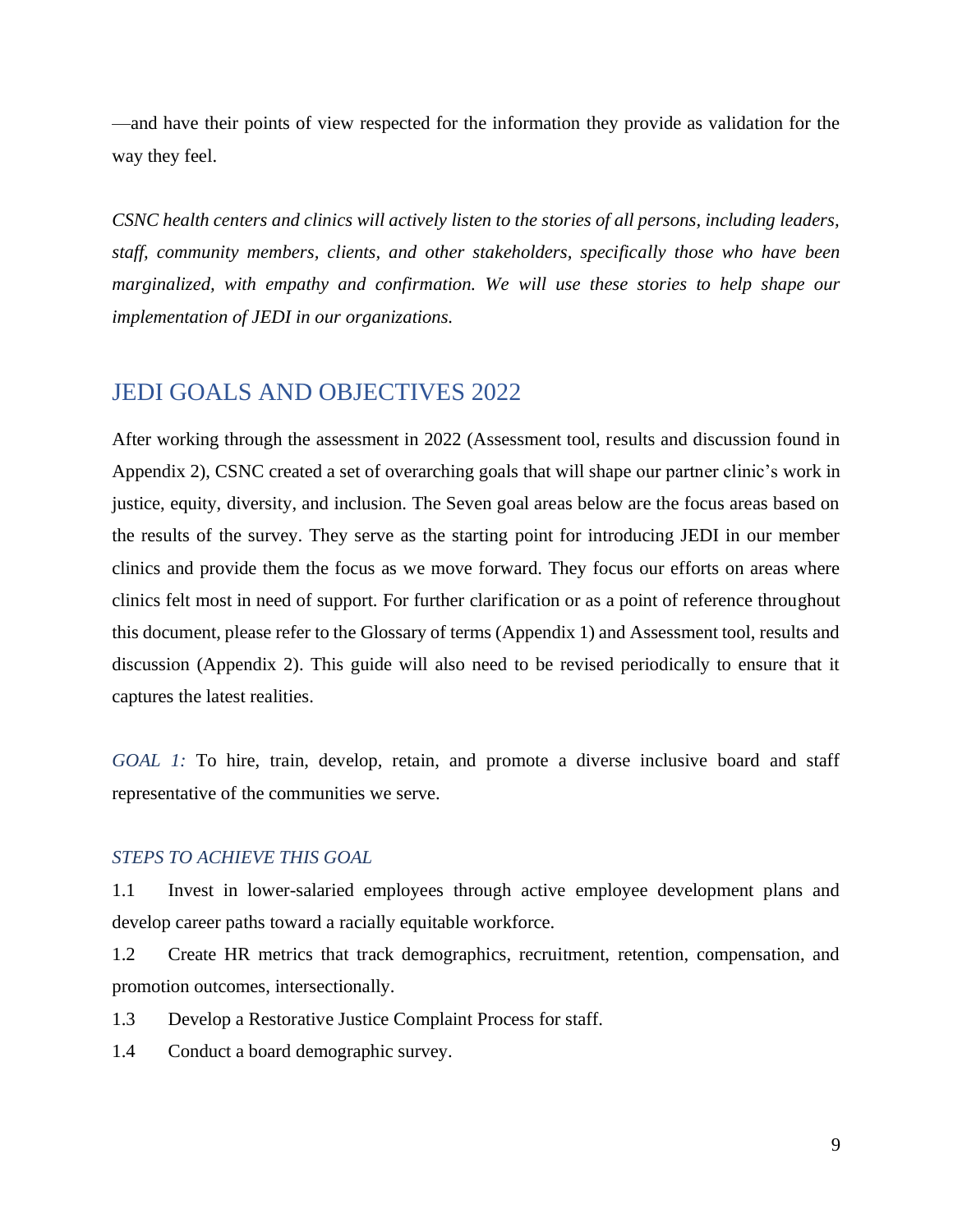#### *POTENTIAL RESOURCES – GOAL 1:*

- [https://www.naceweb.org/diversity-equity-and-inclusion/trends-and-predictions/current](https://www.naceweb.org/diversity-equity-and-inclusion/trends-and-predictions/current-trends-in-diversity-recruiting-practices/)[trends-in-diversity-recruiting-practices/](https://www.naceweb.org/diversity-equity-and-inclusion/trends-and-predictions/current-trends-in-diversity-recruiting-practices/)
- Organizational Quiz to Test the Level of Diversity and Inclusion in Hiring [https://www.shrm.org/resourcesandtools/tools-and-samples/quiz/pages/hiring-diverse](https://www.shrm.org/resourcesandtools/tools-and-samples/quiz/pages/hiring-diverse-candidates.aspx)[candidates.aspx](https://www.shrm.org/resourcesandtools/tools-and-samples/quiz/pages/hiring-diverse-candidates.aspx)

*GOAL 2:* To develop a consistent culture across staff, patient, and participant clinics improving satisfaction, engagement and inclusion.

### *STEPS TO ACHIEVE THIS GOAL*

- 2.1 Hold quarterly empowerment workshops for our employees, patients, and the community.
- 2.2 Standardize processes that ensure patients of different abilities are accommodated.
- 2.3 Vet and implement an employee donated vacation pool program.
- 2.4 Adopt inclusive meeting norms at all board and committee meetings

### *POTENTIAL RESOURCES – GOAL 2:*

- <https://www.clinictocloud.com/blog/how-to-build-great-culture-your-medical-practice>
- <https://www.ncbi.nlm.nih.gov/books/NBK542168/>

*GOAL 3:* To have a keen understanding of the diverse communities they serve, their health and wellness issues, and resource needs.

### *STEPS TO ACHIEVE THIS GOAL*

3.1 Identify, join and actively participate in grassroots BIPOC coalitions that address JEDIrelated state and federal legislation and policy efforts.

3.2 Develop a dedicated patient dashboard for JEDI with intersectional demographics.

3.3 Provide participant clinics with strategic linkage to attract technical and financial support from donors and philanthropic foundations.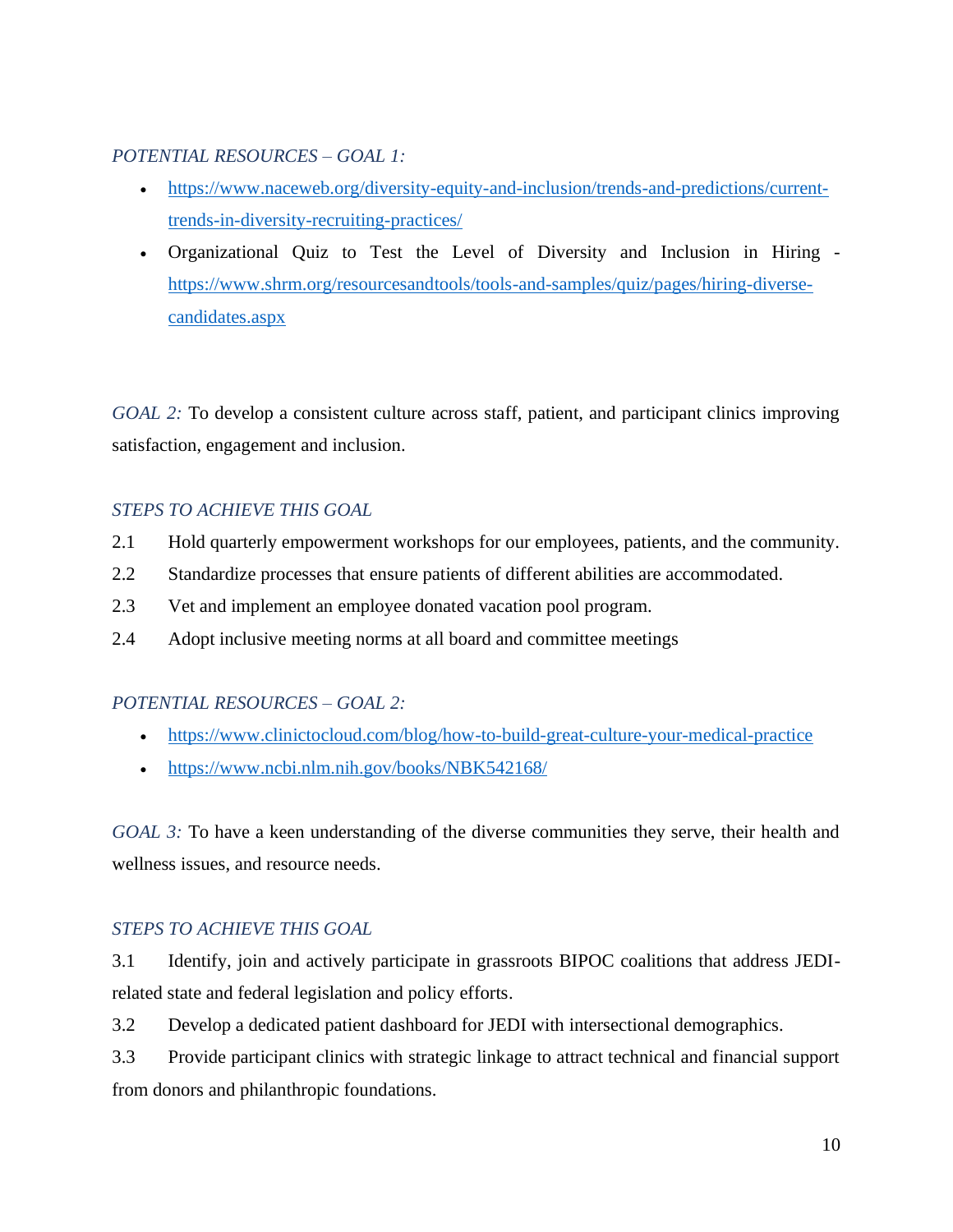3.4 Develop an integrated information and data sharing platform among participant clinics to serve as a quality/safety infrastructure that identifies inequities.

### *POTENTIAL RESOURCES – GOAL 3:*

- <https://bmcmededuc.biomedcentral.com/track/pdf/10.1186/s12909-017-0858-7>
- <https://www.aafp.org/fpm/2000/0500/p31.html>

*GOAL 4:* To set a solid example of JEDI practices in action for a non-profit business.

#### *STEPS TO ACHIEVE THIS GOAL*

4.1 Reserve positions on the Board of Directors to be held by individuals with lived experience or members of the identified communities we serve.

4.2 Research and explore options for the development of a Community Advisory Council, that would report to the Board of Directors.

4.3 Operationalize a process by which we measure the number of local, women and minorityowned businesses we contract with and the amount of money we invest.

4.4 Research and define an ethical statewide investment strategy that can be utilized/operationalized at the clinic level.

### *POTENTIAL RESOURCES – GOAL 4:*

- <https://journals.stfm.org/media/4353/peek-2021-0026.pdf>
- [https://sci-hub.se/https://doi.org/10.1016/j.ssmph.2016.02.008](https://sci-hub.se/https:/doi.org/10.1016/j.ssmph.2016.02.008)

*GOAL 5:* To communicate JEDI work to amplify strategic efforts

### *STEPS TO ACHIEVE THIS GOAL*

5.1 Publicly announce JEDI's stance regarding ongoing racial and social justice issues in our communities including opposition or support of events, policies and more.

5.2 Using inclusion and exclusion criteria specific to CSNC, research and develop a database of the best JEDI library of content that highlights staff, patient and community experiences at CSNC partner clinics and make this available and accessible to CSNC partner Clinics at all times.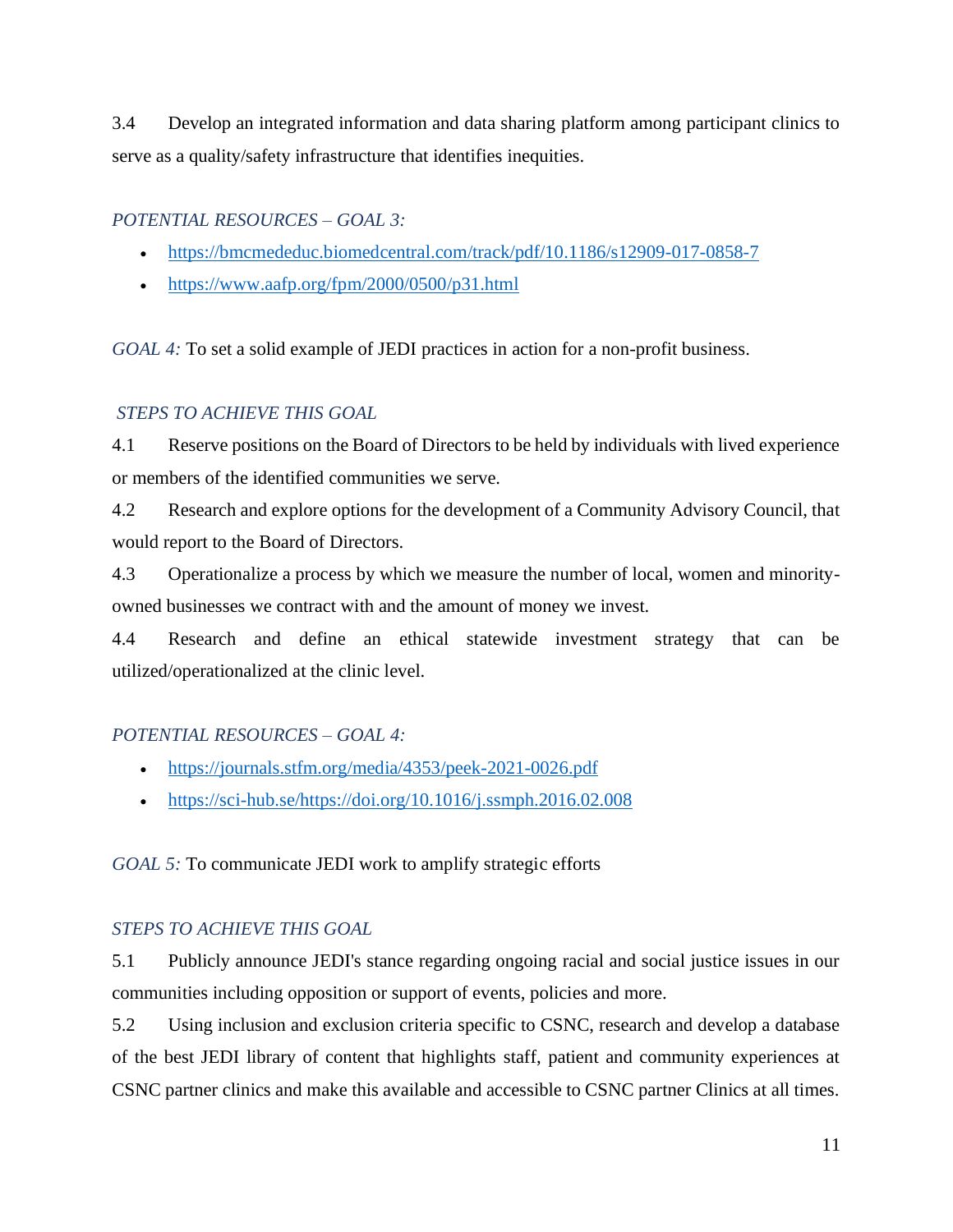5.3 Create a board external statement that demonstrates dedication to our JEDI value.

### *POTENTIAL RESOURCES – GOAL 5:*

Company's Public Statement for JEDI (Examples)

- <https://magnoliaconsulting.org/justice-equity-diversity-and-inclusion-jedi-statement/>
- <https://scc.ca.gov/justice-equity-diversity-and-inclusion-jedi/>

*GOAL 6:* Workplace inclusion - Foster a culture that encourages collaboration, flexibility and fairness to enable all employees to contribute to their potential and increase retention

#### *STEPS TO ACHIEVE THIS GOAL*

- 6.1 Provide inclusive leadership training for managers
- 6.2 Establish employee advocacy groups and a senior leadership team

#### *POTENTIAL RESOURCES – GOAL 6:*

- [https://academyhealth.org/sites/default/files/AH\\_230DiversityReport%202015\\_09.15.pdf](https://academyhealth.org/sites/default/files/AH_230DiversityReport%202015_09.15.pdf)
- <https://brenebrown.com/podcast/inclusion-on-purpose/>

*GOAL 7:* Sustainability and accountability - Identify and breakdown systemic barriers to full inclusion by embedding diversity and inclusion in policies and practices and equipping leaders with the ability to manage diversity and be accountable for the results

### *STEPS TO ACHIEVE THIS GOAL*

- 7.1. Review policies and practices to identify and remove systemic barriers to inclusion
- 7.2. Implement a key performance indicator (KPI) for diversity and inclusion for all employees

### *POTENTIAL RESOURCES – GOAL 7:*

- [https://www.bcg.com/capabilities/diversity-inclusion/measuring-diversity-equity](https://www.bcg.com/capabilities/diversity-inclusion/measuring-diversity-equity-inclusion)[inclusion](https://www.bcg.com/capabilities/diversity-inclusion/measuring-diversity-equity-inclusion)
- <https://www.pwc.ch/en/insights/hr/leveraging-kpis-for-inclusion-and-diversity.html>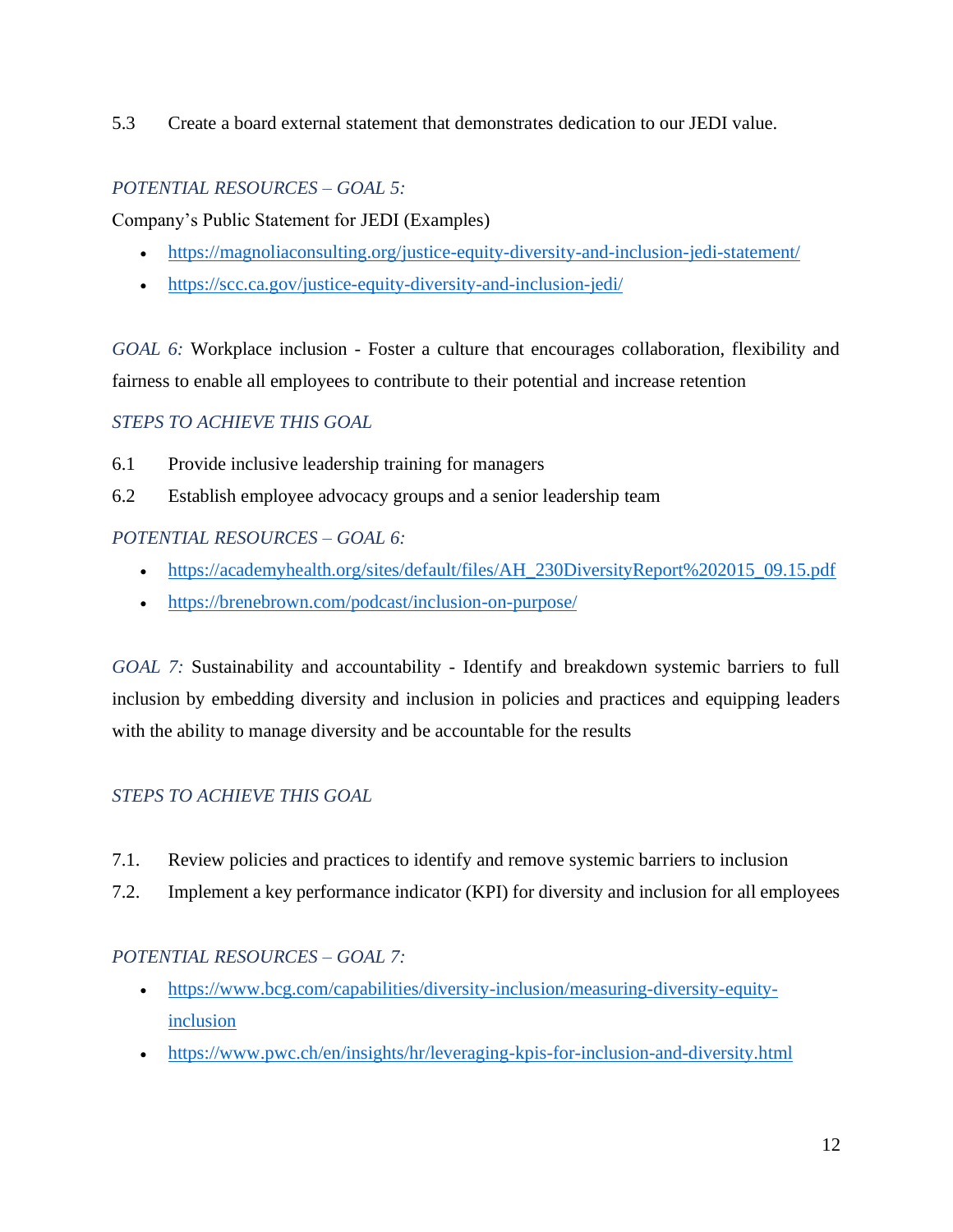## <span id="page-13-0"></span>ROLES AND RESPONSIBILITY

All employees have the responsibility to maintain an environment that is safe, respectful and productive. Everyone has the right to be treated fairly within the workplace in an environment that recognizes and accepts diversity.

We can all contribute by participating in workplace diversity and inclusion activities and, opportunities by complying with all anti-discrimination and workplace diversity legislation.

Managers and supervisors can contribute by displaying a positive commitment to workplace diversity and inclusion, being role models, fostering an inclusive workplace culture, dealing quickly and effectively with inappropriate behavior and participating in diversity training and encouraging team members to attend.

The success of the strategy is dependent upon the support of everyone in the department. Everyone has a responsibility for contributing to a culture that supports and values diversity and inclusion.

| <b>AUDIENCE</b>                      | <b>KEY MESSAGES</b>                                                                                                                                       | <b>COMMUNICATION CHANNELS</b>                                                                                      |
|--------------------------------------|-----------------------------------------------------------------------------------------------------------------------------------------------------------|--------------------------------------------------------------------------------------------------------------------|
| Employees                            | Diversity & inclusion strategy, programs, events,<br>training, volunteering, success stories, key data<br>on diversity progress, key days of significance | Direct<br>emails<br>Newsletter<br>Intranet<br>S<br>Internal<br>training                                            |
| Potential<br>employee<br>S           | Diversity & inclusion vision, specific objectives,<br>employee reference groups, awards/recognition,<br>policies, CEO testimonial/commitment              | Industry blogs<br>Recruitment websites<br><b>Business</b><br>website<br>Recruiters<br><b>External publications</b> |
| Customers and<br><b>Shareholders</b> | Diversity & inclusion vision, awards/recognition,<br>data on diversity progress                                                                           | <b>Business Website</b><br>Annual report<br>External<br>publications                                               |

## <span id="page-13-1"></span>**COMMUNICATION**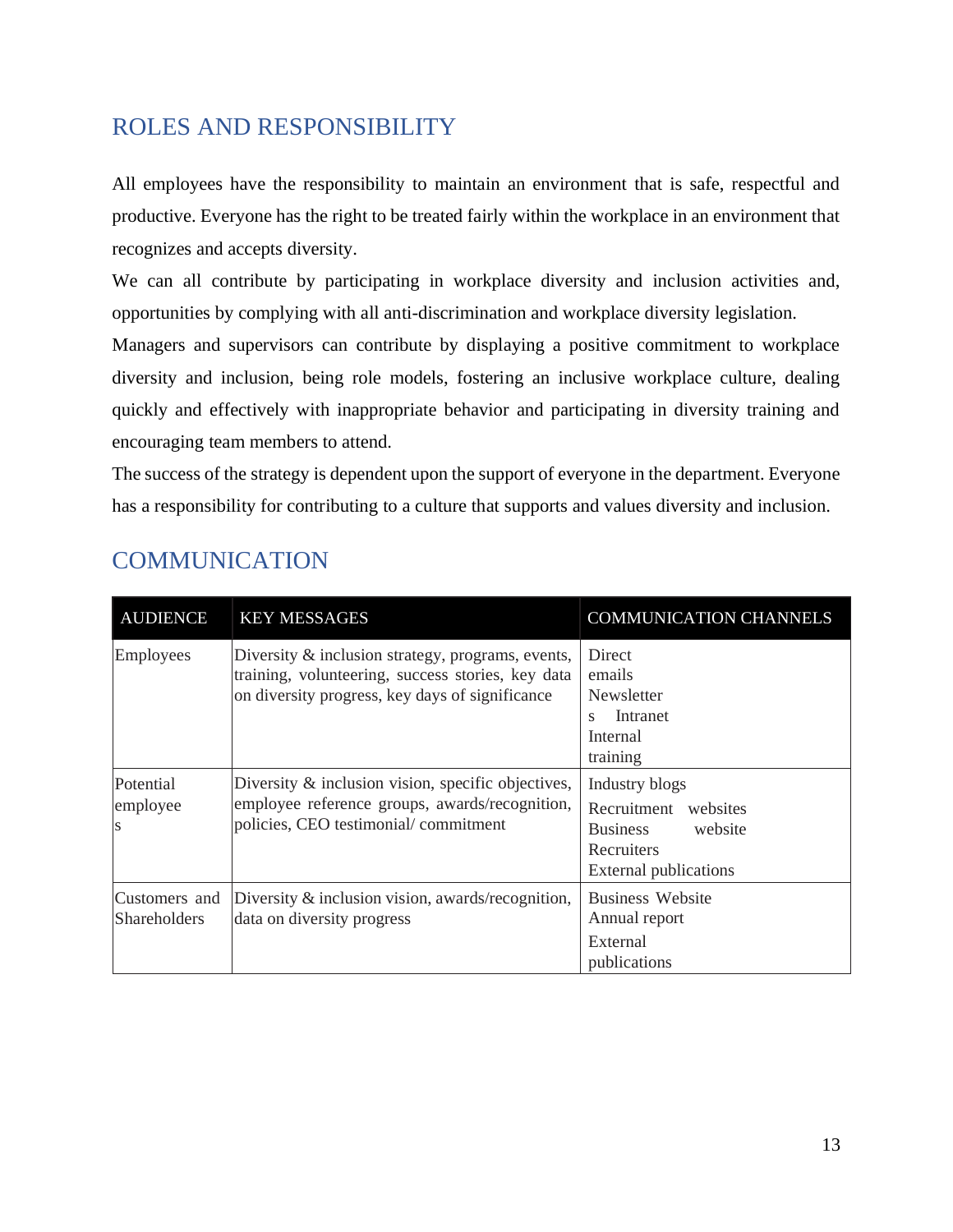## <span id="page-14-0"></span>EVALUATION METHODOLOGY:

The effectiveness and achievement of our goals for diversity and inclusion will be reviewed and reported quarterly. The report will be provided to the CEO and the executive team. The review will focus on the implementation of the actions, the progress made and the successes. It will also identify any adjustments required to improve effectiveness.

The evaluation will include:

• A qualitative assessment of progress or achievement of the actions

• A quantitative assessment of the impact of the strategy on employee perceptions and experience of the culture of the organization

The outcome of the evaluation and review will guide the development of further action plans.

### <span id="page-14-1"></span>RESULTS AND DISCUSSION

The result showed that the majority (57.14%) of the respondents strongly agreed that leadership at their clinic encourages diversity while more than a quarter (42.86%) agreed that leadership at their clinic encourages diversity.

The result showed that the majority (71.43%) of the respondents agreed that managing diversity is important through its action while more than a quarter (28.57%) strongly agreed that managing diversity is important through its action.

Most (42.86%) of the respondents agreed that their clinic is committed to improving the diversity of employees, lower proportions (14.29%) neither agreed nor disagreed that their clinic is committed to improving the diversity of employees while most (42.86%) strongly agreed that their clinic is committed to improving the diversity of employees.

Half (50%) of the respondents agreed that their clinics foster a workplace that allows employees to be themselves at work while half (50%) of the respondents strongly agreed that their clinics foster a workplace that allows employees to be themselves at work.

The majority (57.14%) of the respondents agreed that individual values and differences are respected at their clinics while more than a quarter (42.86%) of the respondents strongly agreed that individual values and differences are respected at their clinics.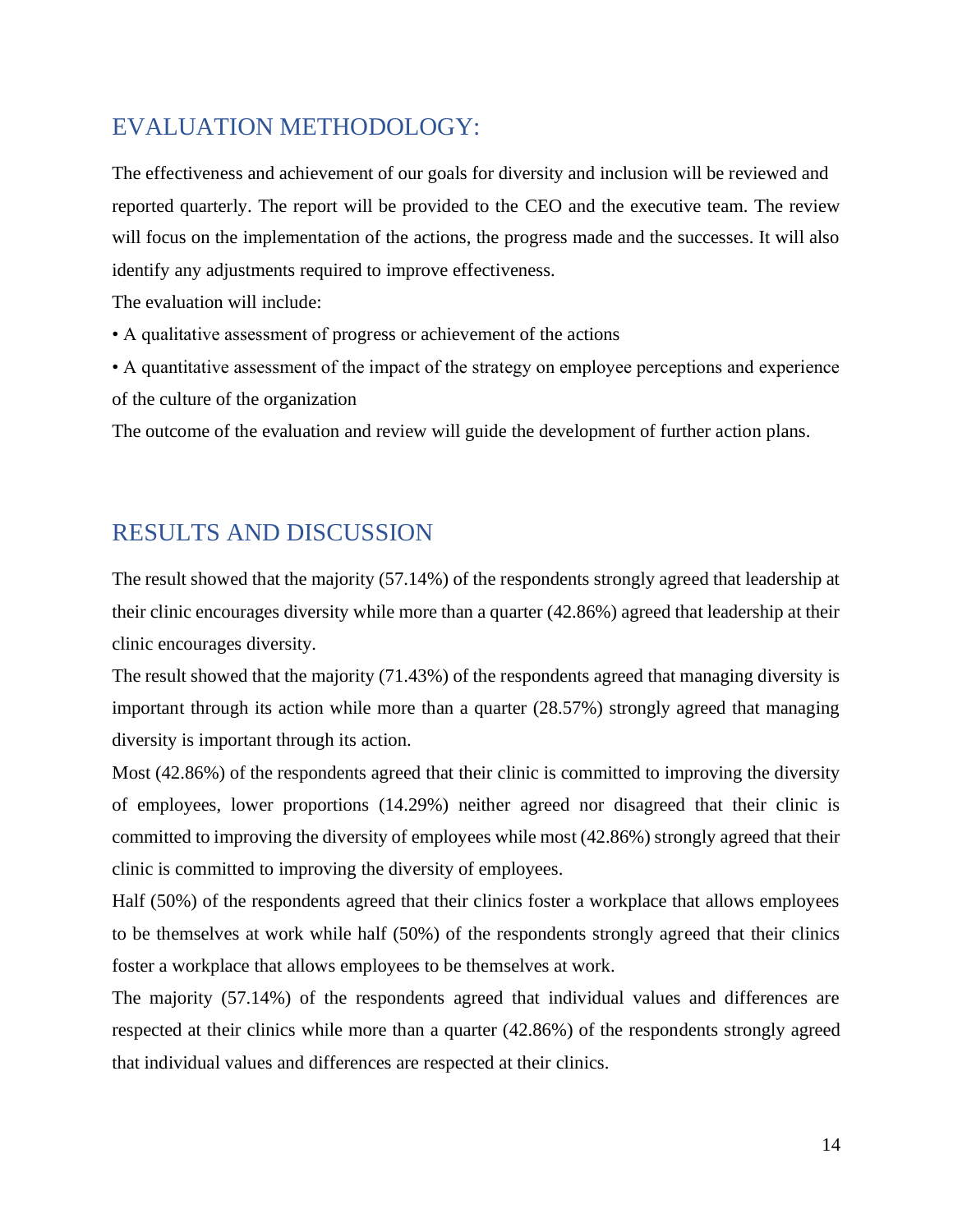More than half (66.67%) of the respondents strongly agreed that the leadership at their clinics treats all employees fairly while more than a quarter (33.33%) of the respondents strongly agreed that the leadership at their clinics treats all employees fairly.

The majority (57.14%) of the respondents agreed that at their clinics, employees appreciate others whose backgrounds, beliefs and experiences are different from their own while more than a quarter (42.86%) of the respondents strongly agreed that at their clinics, employees appreciate others whose backgrounds, beliefs and experiences are different from their own.

| <b>Variable</b>                                                           | Frequency      | Percentage |
|---------------------------------------------------------------------------|----------------|------------|
| Leadership encourage diversity                                            |                |            |
| Agree                                                                     | 3              | 42.86      |
| Strongly agree                                                            | 4              | 57.14      |
| Total                                                                     | 7              | 100.00     |
| Management shows that diversity is important through its action           |                |            |
| Agree                                                                     | 5              | 71.43      |
| Strongly agree                                                            | 2              | 28.57      |
| Total                                                                     | 7              | 100.00     |
| This Clinic is committed to improving the diversity of employees          |                |            |
| Agree                                                                     | 3              | 42.86      |
| Neither agree nor disagree                                                | 1              | 14.29      |
| Strongly agree                                                            | 3              | 42.86      |
| Total                                                                     | 7              | 100.00     |
| This clinic fosters a workplace that allows employees to be themselves at |                |            |
| work                                                                      |                |            |
| Agree                                                                     | 3              | 50.00      |
| Strongly agree                                                            | 3              | 50.00      |
| Total                                                                     | 6              | 100.00     |
| Individual values and differences are respected at this clinic.           |                |            |
| Agree                                                                     | $\overline{4}$ | 57.14      |
| Strongly agree                                                            | 3              | 42.86      |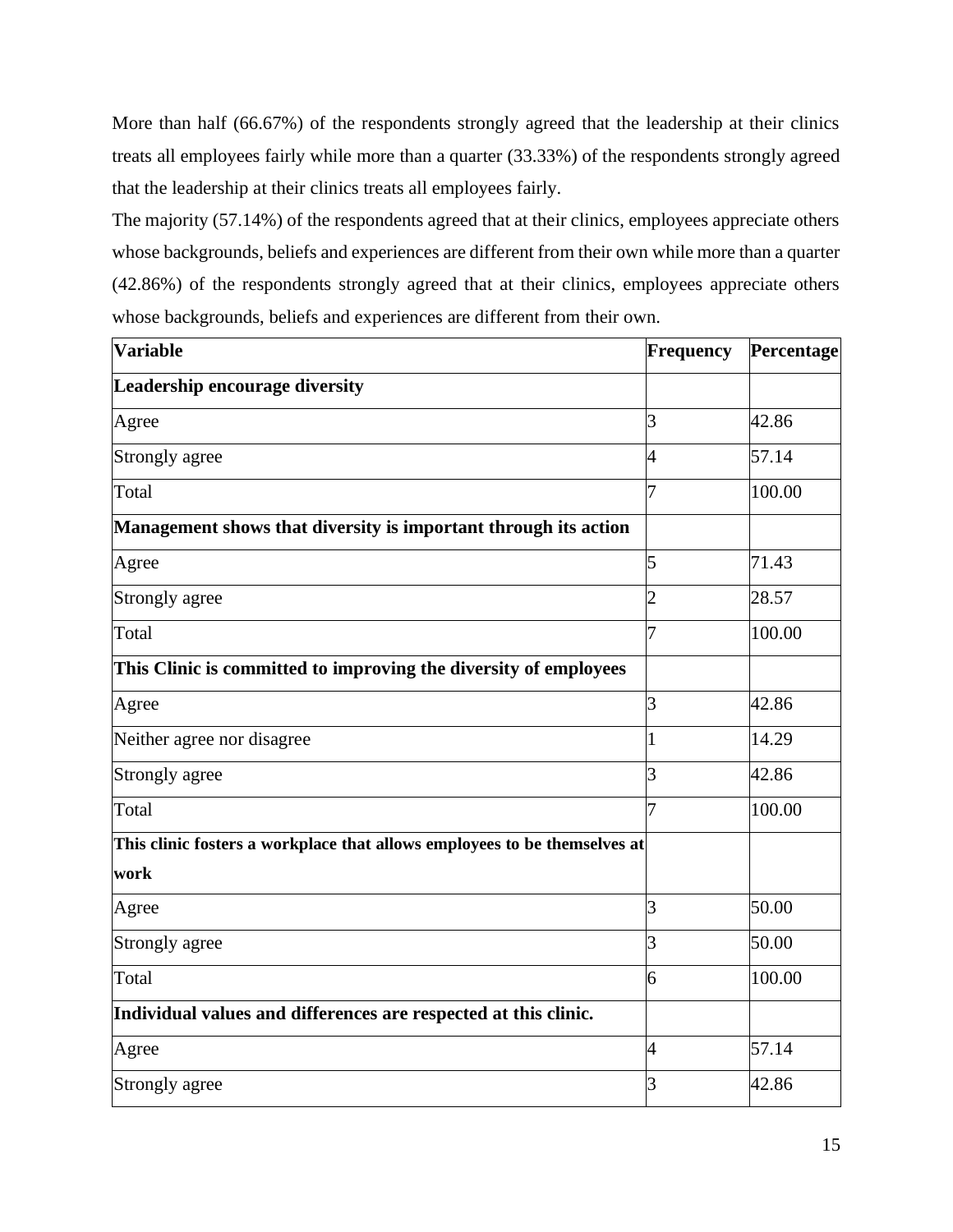| Total                                                          |   | 100.00 |
|----------------------------------------------------------------|---|--------|
| The leadership at this clinic treats all employees fairly.     |   |        |
| Agree                                                          |   | 33.33  |
| Strongly agree                                                 |   | 66.67  |
| Total                                                          | 6 | 100.00 |
| At this clinic, employees appreciate others whose backgrounds, |   |        |
| beliefs and experience are different from their own            |   |        |
| Agree                                                          |   | 57.14  |
| Strongly agree                                                 |   | 42.86  |
| Total                                                          |   | 100.00 |

More than a quarter (28.57%) of the respondents agreed that their clinic has a strategic approach to building a diverse board, more than a quarter (28.57%) of the respondents disagreed that their clinic has a strategic approach to building a diverse board, more than a quarter (28.57%) of the respondents neither agreed nor disagreed that their clinic has a strategic approach to building a diverse board while lower proportions (14.29%) of the respondents strongly agreed that their clinic has a strategic approach to building a diverse board.

The majority (66.67%) of the respondents agreed that their leadership team and management board champion and role model diversity, lower proportions (16.67%) neither agreed nor disagreed that their leadership team and management board champion and role model diversity while lower proportions (16.67%) strongly agreed that their leadership team and management board champion and role model diversity.

Most (42.86%) of the respondents agreed that at their clinics they have targets for diverse board membership, more than a quarter (28.57%) disagreed that at their clinics they have targets for diverse board membership while more than a quarter (28.57%) neither agreed nor disagreed that at their clinics they have targets for diverse board membership.

Most (42.86%) of the respondents disagreed that at their clinics they disclose board skills and experience including gender, race and ethnicity as required dimensions and sexual orientation as an optional dimension, lower proportions (14.29%) agreed that at their clinics they disclose board skills and experience including gender, race and ethnicity as required dimensions and sexual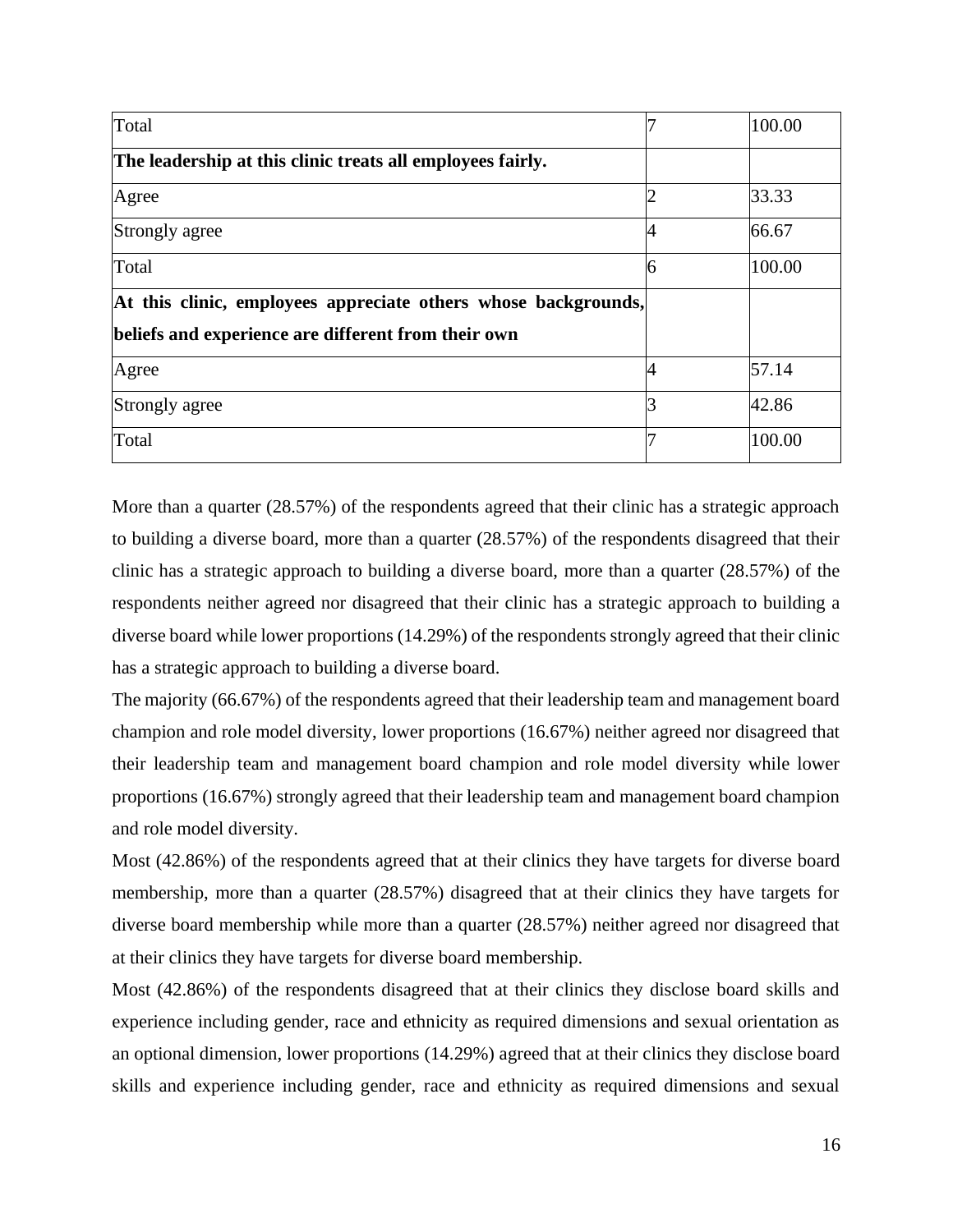orientation as an optional dimension, more than a quarter (28.57%) of the respondents disagreed that at their clinics they disclose board skills and experience including gender, race and ethnicity as required dimensions and sexual orientation as an optional dimension while lower proportions (14.29%) strongly agreed that at their clinics they disclose board skills and experience including gender, race and ethnicity as required dimensions and sexual orientation as an optional dimension. The majority (85.71%) of the respondents agreed that at their clinics they know and understand the diverse communities that are critical to their success while lower proportions (14.29%) of the respondents strongly agreed that at their clinics they know and understand the diverse communities that are critical to their success.

The majority (71.43%) of the respondents disagreed that their clinics have JEDI policies in place to encourage patients to join the clinic while more than a quarter (28.57%) of the respondents agreed that their clinics have JEDI policies in place to encourage patients to join the clinic.

Half (50%) of the respondents agreed that at their clinics they provide advice to all patient groups on how to improve their health while half (50%) of the respondents strongly agreed that at their clinics they provide advice for all patient groups on how to improve their health.

| <b>Variable</b>                                          | Frequency | Percentage |
|----------------------------------------------------------|-----------|------------|
| We have a strategic approach to building a diverse board |           |            |
| Agree                                                    |           | 28.57      |
| Disagree                                                 |           | 28.57      |
| Neither agree nor disagree                               |           | 28.57      |
| Strongly agree                                           |           | 14.29      |
| Total                                                    | 7         | 100.00     |
| Our leadership team and board champion and role model    |           |            |
| diversity                                                |           |            |
| Agree                                                    | 4         | 66.67      |
| Neither agree nor disagree                               |           | 16.67      |
| Strongly agree                                           |           | 16.67      |
| Total                                                    | 6         | 100.00     |
| We have targets for diverse board memberships            |           |            |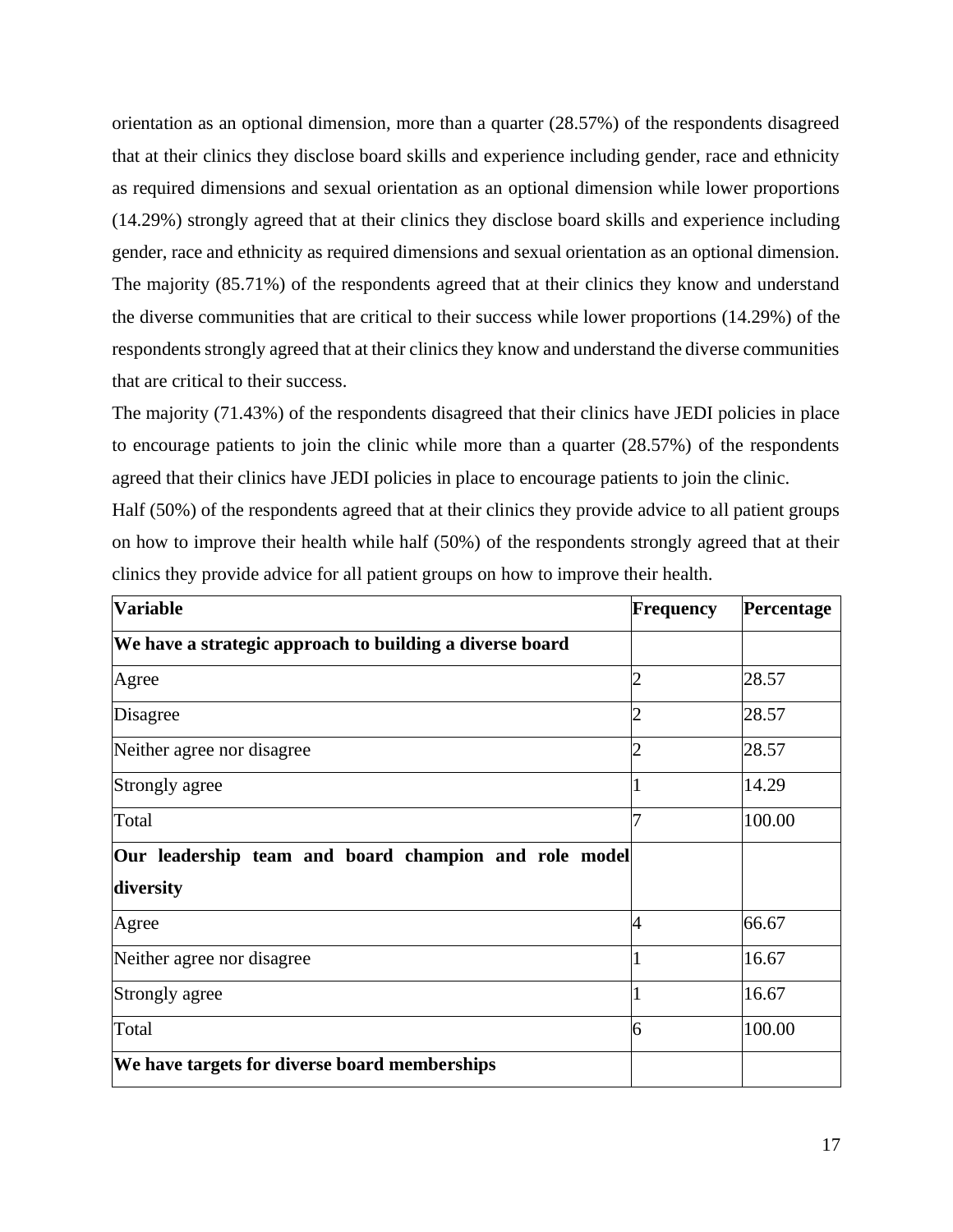| Agree                                                             | 3              | 42.86  |
|-------------------------------------------------------------------|----------------|--------|
| Disagree                                                          | 2              | 28.57  |
| Neither agree nor disagree                                        | 2              | 28.57  |
| Total                                                             |                | 100.00 |
| We disclose board skills and experience including gender, race    |                |        |
| and ethnicity as required dimensions and sexual orientation as an |                |        |
| optional dimension                                                |                |        |
| Agree                                                             |                | 14.29  |
| Disagree                                                          | 2              | 28.57  |
| Neither agree nor disagree                                        | 3              | 42.86  |
| Strongly agree                                                    |                | 14.29  |
| Total                                                             | 7              | 100.00 |
| We know and understand the diverse communities that are           |                |        |
| critical to our clinic success                                    |                |        |
| Agree                                                             | 6              | 85.71  |
| Strongly agree                                                    |                | 14.29  |
| Total                                                             | 7              | 100.00 |
| We have Jedi policies in place to encourage patients to join the  |                |        |
| clinic                                                            |                |        |
| Agree                                                             | 2              | 28.57  |
| Disagree                                                          | 5              | 71.43  |
| Total                                                             | 7              | 100.00 |
| We provide advice for all patient groups on how to improve their  |                |        |
| health                                                            |                |        |
| Agree                                                             | 3              | 50.00  |
| Strongly agree                                                    | $\overline{3}$ | 50.00  |
| Total                                                             | 6              | 100.00 |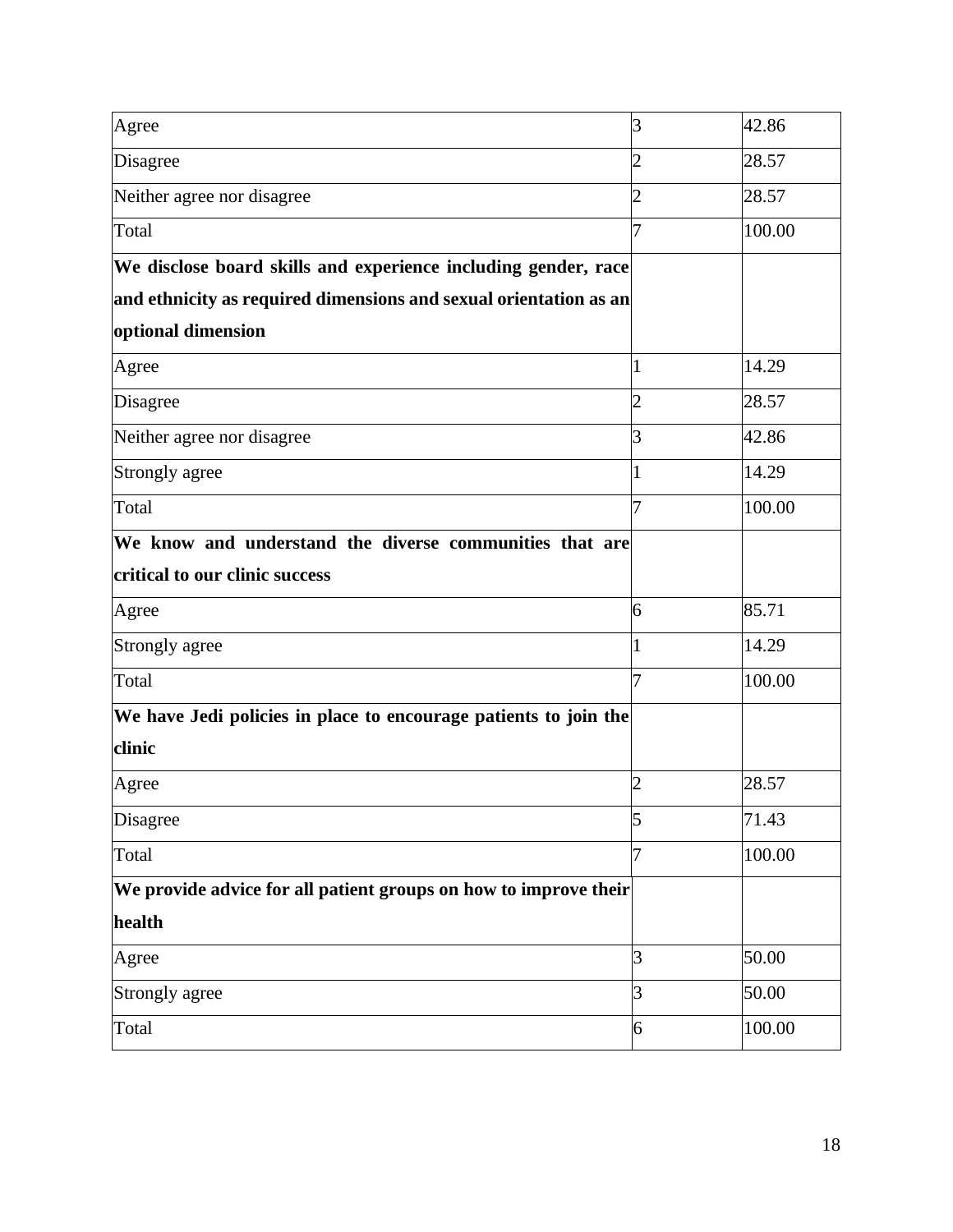Most (42.86%) of the respondents disagreed that at their clinics they engage with patients about JEDI, lower proportions (14.29%) agreed that at their clinics they engage with patients about JEDI, more than a quarter (28.57%) neither agreed nor disagreed that at their clinics they engage with patients about JEDI while lower proportions (14.29%) strongly disagreed that at their clinics they engage with patients about JEDI.

The majority (57.14%) of the respondents agreed that at their clinics they know what JEDI issues their target population is dealing with, lower proportions (14.29%) disagreed that at their clinics they know what JEDI issues their target population is dealing with while more than a quarter (28.57%) neither agreed nor disagreed that at their clinics they know what JEDI issues their target population is dealing.

Most (42.86%) of the respondents agreed that at their clinics they take active measures to seek a diverse candidate pool when hiring, most (42.86%) neither agreed nor disagreed that at their clinics they take active measures to seek a diverse candidate pool when hiring while lower proportions (14.29%) strongly agreed that at their clinics they take active measures to seek a diverse candidate pool when hiring.

The majority (71.43%) of the respondents agreed that at their clinics there is diversity among the people a job candidate will meet/see on his/her first visit to their clinic, lower proportions (14.29%) disagreed that at their clinics the respondents agreed that at their clinics there is diversity among the people a job candidate will meet/see on his/her first visit to their clinic while lower proportions (14.29%) of the respondents neither agreed nor disagreed that at their clinics there is diversity among the people a job candidate will meet/see on his/her first visit to their clinic.

Most (42.86%) of the respondents strongly agreed that in their clinics' employees of different backgrounds are encouraged to apply for higher positions, more than a quarter (28.57%) of the respondents neither agreed nor disagreed that at their clinics' employees of different backgrounds are encouraged to apply for higher positions while more than a quarter (28.57%) of the respondents agreed that at their clinic's employees of different backgrounds are encouraged to apply for higher positions.

The majority (66.67%) of the respondents agreed that at their clinic employees of different backgrounds are treated fairly in internal promotion while more than a quarter (33.33%) of the respondents agreed that at their clinics, employees from different backgrounds are treated fairly during an internal promotion.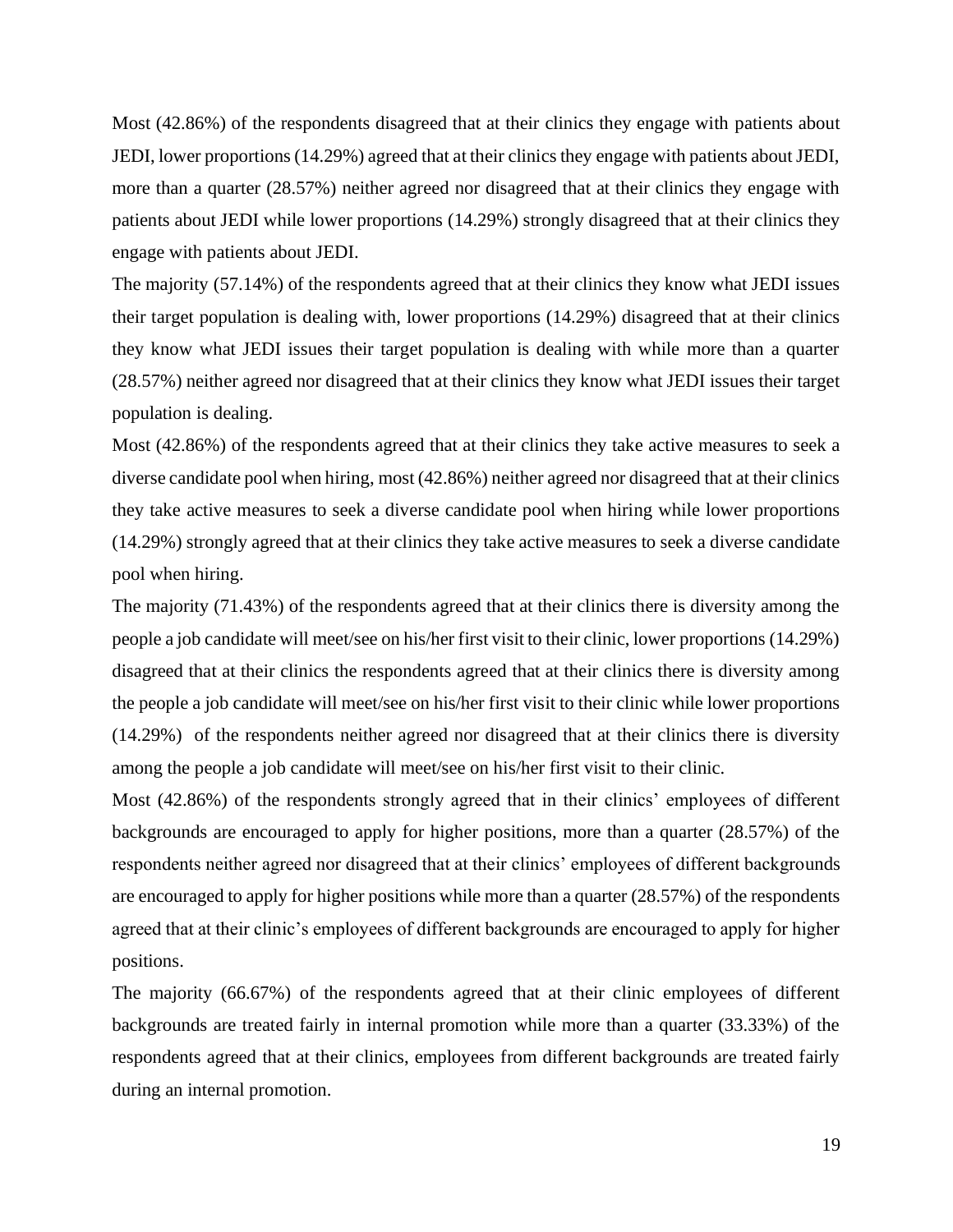The majority (57.14%) of the respondents agreed that their clinic's policies or procedures encourage diversity, equity and inclusion, lower proportions (14.29%) neither agreed that their clinic's policies or procedures encourage diversity, equity and inclusion nor disagreed while more than a quarter (28.57%) of the respondents strongly agreed that their clinic's policies or procedures encourage diversity, equity and inclusion.

| <b>Variable</b>                                                    | Frequency      | Percentage |
|--------------------------------------------------------------------|----------------|------------|
| We engage with patients about JEDI                                 |                |            |
| Agree                                                              | 1              | 14.29      |
| Disagree                                                           | 3              | 42.86      |
| Neither agree nor disagree                                         | $\overline{2}$ | 28.57      |
| <b>Strongly disagree</b>                                           | 1              | 14.29      |
| Total                                                              | 7              | 100.00     |
| We know what JEDI issues our target population is dealing with     |                |            |
| Agree                                                              | $\overline{4}$ | 57.14      |
| Disagree                                                           | 1              | 14.29      |
| Neither agree nor disagree                                         | $\overline{2}$ | 28.57      |
| Total                                                              | 7              | 100.00     |
| This clinic takes active measures to seek a diverse candidate pool |                |            |
| when hiring.                                                       |                |            |
| Agree                                                              | 3              | 42.86      |
| Neither agree nor disagree                                         | $\overline{3}$ | 42.86      |
| Strongly agree                                                     | $\mathbf{1}$   | 14.29      |
| Total                                                              | 7              | 100.00     |
| There is diversity among the people a job candidate will meet/see  |                |            |
| on his/her first visit to the clinic                               |                |            |
| Agree                                                              | 5              | 71.43      |
| Disagree                                                           | 1              | 14.29      |
| Neither agree nor disagree                                         | 1              | 14.29      |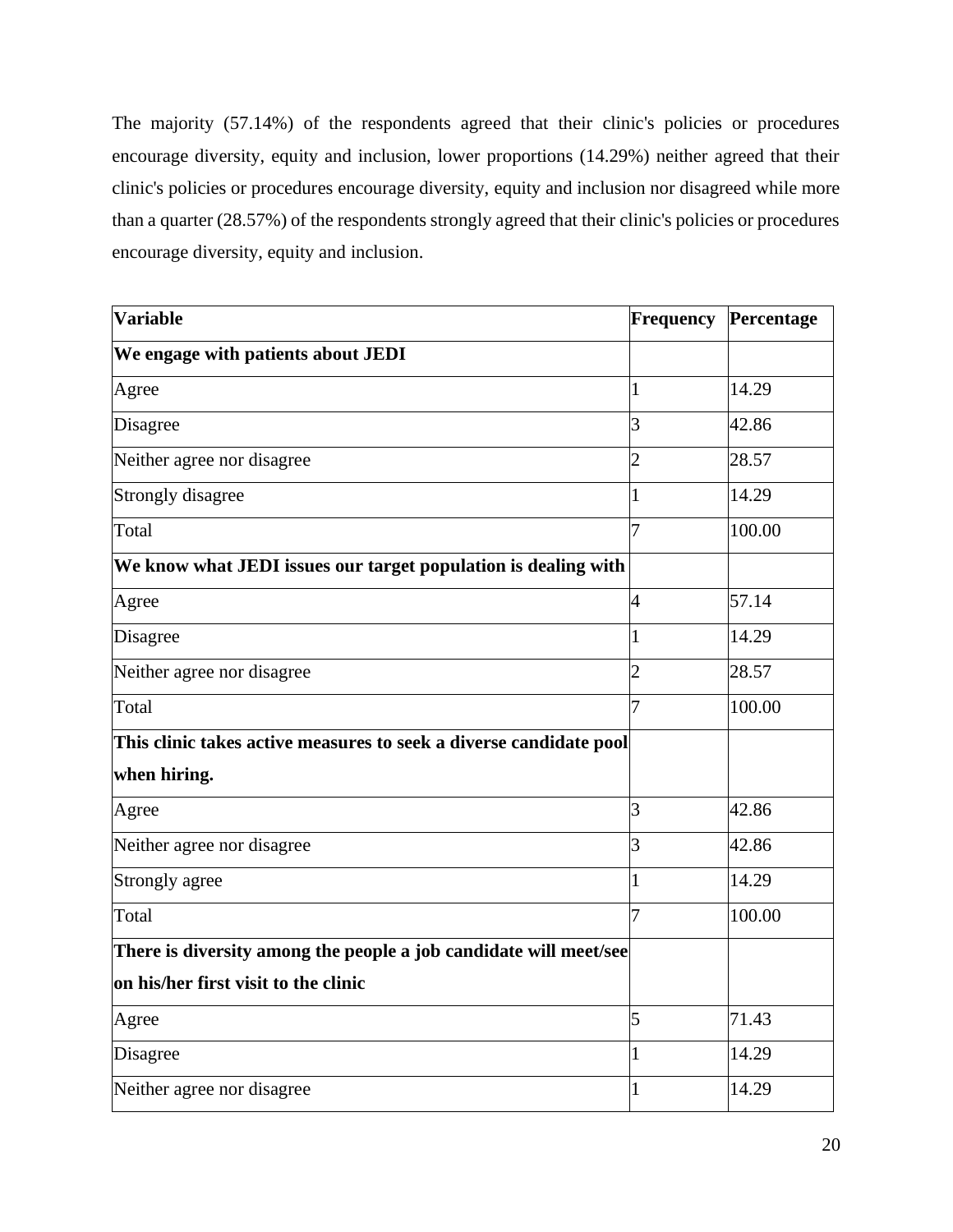| Total                                                           | 7              | 100.00 |
|-----------------------------------------------------------------|----------------|--------|
| Employees of different backgrounds are encouraged to apply for  |                |        |
| higher positions.                                               |                |        |
| Agree                                                           | 2              | 28.57  |
| Neither agree nor disagree                                      | $\overline{2}$ | 28.57  |
| Strongly agree                                                  | 3              | 42.86  |
| Total                                                           | 7              | 100.00 |
| Employees of different backgrounds are treated fairly in the    |                |        |
| internal promotion                                              |                |        |
| Agree                                                           | 4              | 66.67  |
| Strongly agree                                                  | 2              | 33.33  |
| Total                                                           | 6              | 100.00 |
| The clinic's policies or procedures encourage diversity, equity |                |        |
| and inclusion.                                                  |                |        |
| Agree                                                           | $\overline{4}$ | 57.14  |
| Neither agree nor disagree                                      |                | 14.29  |
| Strongly agree                                                  | 2              | 28.57  |
| Total                                                           |                | 100.00 |

Most (42.86%) of the respondents agreed that they are aware of and understand the procedures for reporting incidents of discrimination, lower proportions (14.29%) of the respondents disagreed that they are aware of and understand the procedures for reporting incidents of discrimination, lower proportions (14.29%) of the respondents neither agreed nor disagreed that they are aware of and understand the procedures for reporting incidents of discrimination while more than a quarter (28.57%) of the respondents strongly agreed that they are aware of and understand the procedures for reporting incidents of discrimination.

The majority (57.14%) of the respondents agreed that they believe the clinic will take appropriate action in response to incidents of discrimination while 42.86% of the respondents strongly agreed that they believe the clinic will take appropriate action in response to incidents of discrimination.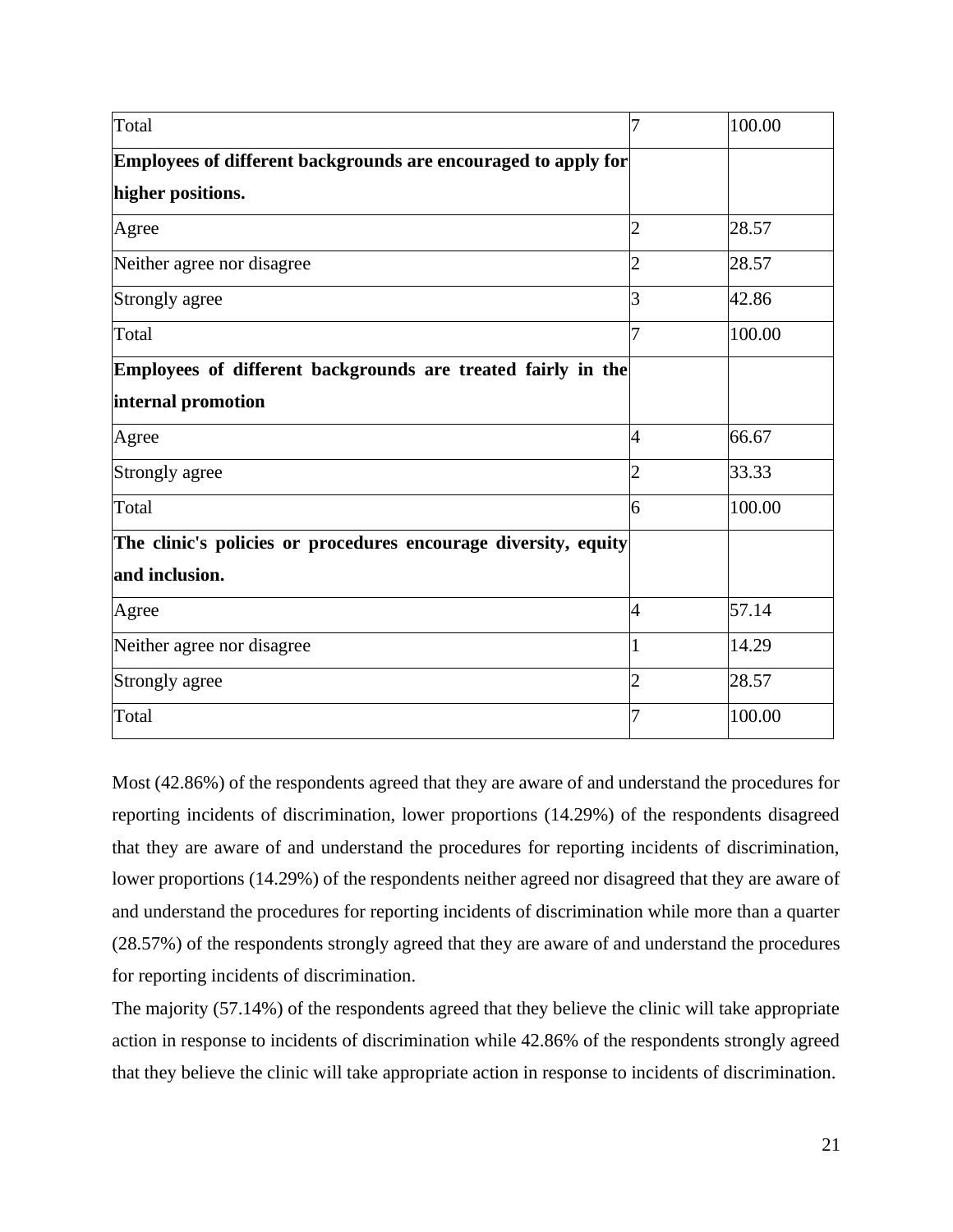The majority (71.43%) of the respondents agreed that employees of different backgrounds interact well in their clinic while 28.57% of the respondents strongly agreed that employees of different backgrounds interact well in their clinic.

The majority (71.43%) of the respondents agreed that the management of their clinic demonstrates a commitment to meeting the needs of the employees, lower proportions (14.29%) of the respondents neither agreed nor disagreed that the management of their clinic demonstrates a commitment to meeting the needs of employee while lower proportions (14.29%) of the respondents strongly agreed that the management of their clinic demonstrates a commitment to meeting the needs of the employees.

The majority (57.14%) of the respondents agreed that employees of different ages are valued equally by their clinic while more than a quarter (42.86%) of the respondents strongly agreed that employees of different ages are valued equally by their clinic.

The majority (71.43%) of the respondents strongly agreed that racial, ethnic, sexual and genderbased jokes or slurs are not tolerated at their clinic while more than a quarter (28.57%) of the respondents agreed racial, ethnic, sexual and gender-based jokes or slurs are not tolerated at their clinic.

The majority (57.14%) of the respondents strongly agreed that their clinic provides an environment for the free and open expression of ideas, opinions, and beliefs, more than a quarter (28.57%) of the respondents agreed that their clinic provides an environment for the free and open expression of ideas, opinions, and beliefs while lower proportions (14.29%) of the respondents neither agreed nor disagreed that their clinic provides an environment for the free and open expression of ideas, opinions and beliefs.

Most (42.86%) of the respondents neither agreed nor disagreed that their clinic has done a good job providing educational programs that promote diversity, equity and inclusion in their workplace, more than a quarter (28.57%) of the respondents agreed that their clinic has done a good job providing educational programs that promote diversity, equity and inclusion in their workplace while more than a quarter (28.57%) of the respondents disagreed that their clinic has done a good job providing educational programs that promote diversity, equity and inclusion in their workplace.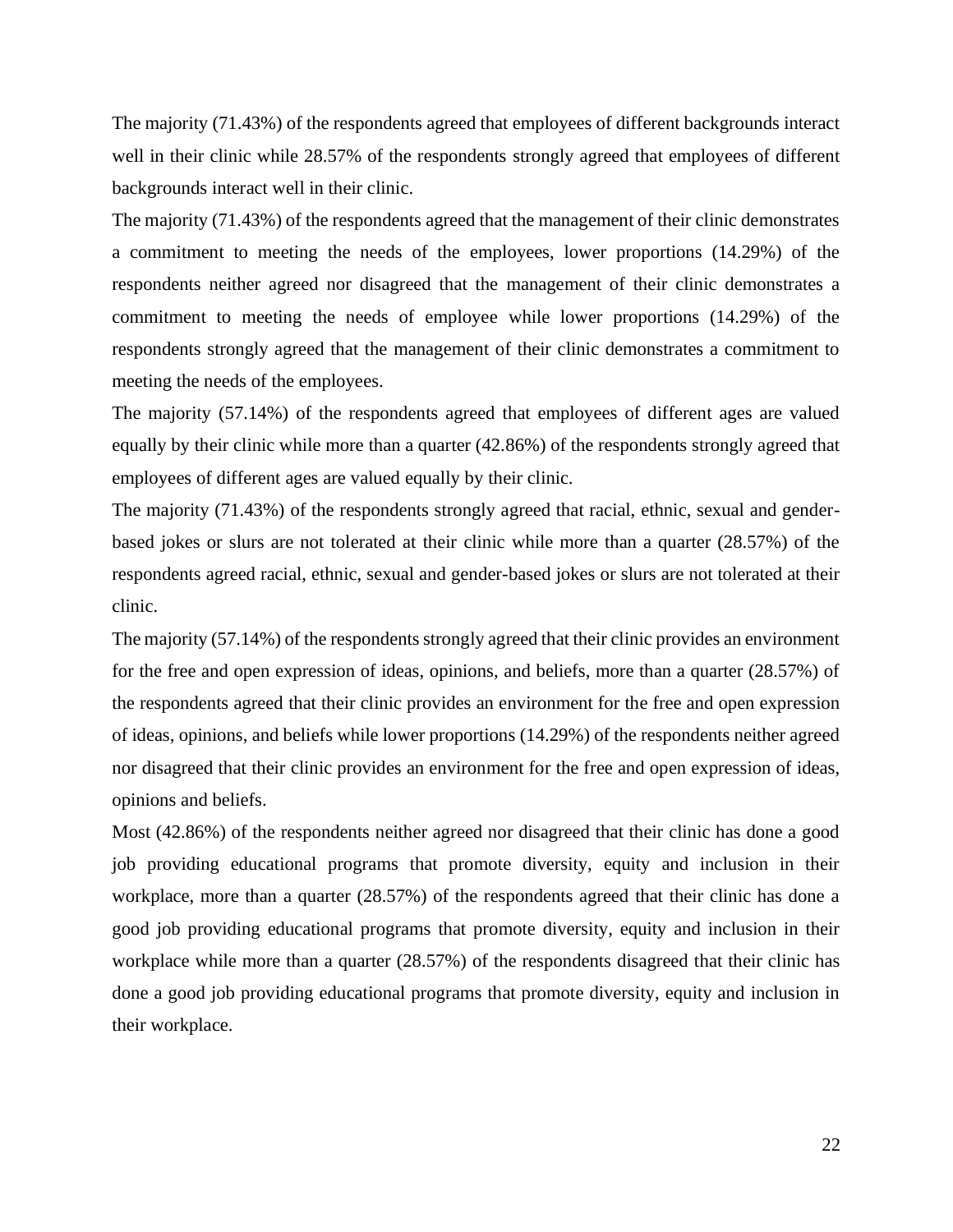| <b>Variable</b>                                                           |                | <b>Frequency Percentage</b> |
|---------------------------------------------------------------------------|----------------|-----------------------------|
| I am aware of and understand the procedures for reporting incidents       |                |                             |
| of discrimination                                                         |                |                             |
| Agree                                                                     | 3              | 42.86                       |
| Disagree                                                                  |                | 14.29                       |
| Neither agree nor disagree                                                |                | 14.29                       |
| Strongly agree                                                            | $\overline{2}$ | 28.57                       |
| Total                                                                     | 7              | 100.00                      |
| I believe the clinic will take appropriate action in response to          |                |                             |
| incidents of discrimination                                               |                |                             |
| Agree                                                                     | 4              | 57.14                       |
| Strongly agree                                                            | 3              | 42.86                       |
| Total                                                                     | 7              | 100.00                      |
| Employees of different backgrounds interact well in this clinic           |                |                             |
| Agree                                                                     | 5              | 71.43                       |
| Strongly agree                                                            | $\overline{2}$ | 28.57                       |
| Total                                                                     | 7              | 100.00                      |
| Management of this clinic demonstrates a commitment to meeting the $\mid$ |                |                             |
| needs of employee                                                         |                |                             |
| Agree                                                                     | 5              | 71.43                       |
| Neither agree nor disagree                                                | 1              | 14.29                       |
| Strongly agree                                                            | 1              | 14.29                       |
| Total                                                                     | 7              | 100.00                      |
| Employees of different ages are valued equally by this Clinic.            |                |                             |
| Agree                                                                     | $\overline{4}$ | 57.14                       |
| Strongly agree                                                            | 3              | 42.86                       |
| Total                                                                     | 7              | 100.00                      |
| Racial, ethnic, sexual and gender-based jokes or slurs                    |                |                             |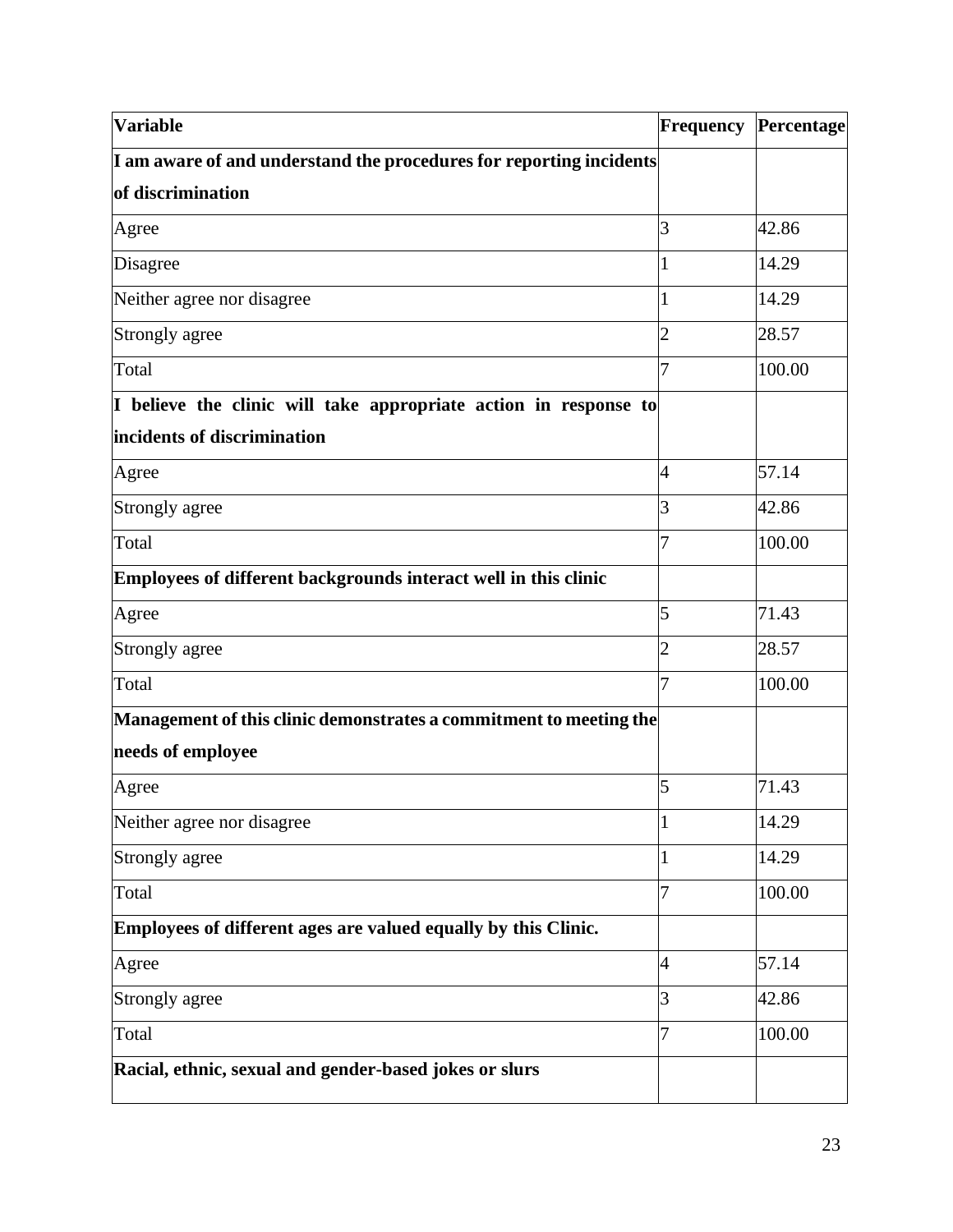| are not tolerated at this clinic                                     |                |        |
|----------------------------------------------------------------------|----------------|--------|
| Agree                                                                | 2              | 28.57  |
| Strongly agree                                                       | 5              | 71.43  |
| Total                                                                |                | 100.00 |
| This clinic provides an environment for the free and open expression |                |        |
| of ideas, opinions and beliefs                                       |                |        |
| Agree                                                                | 2              | 28.57  |
| Neither agree nor disagree                                           |                | 14.29  |
| Strongly agree                                                       | 4              | 57.14  |
| Total                                                                | 7              | 100.00 |
| This clinic has done a good job providing educational programs that  |                |        |
| promote diversity, equity and inclusion in our workplace             |                |        |
| Agree                                                                | 2              | 28.57  |
| Disagree                                                             | $\overline{2}$ | 28.57  |
| Neither agree nor disagree                                           | 3              | 42.86  |
| Total                                                                | 7              | 100.00 |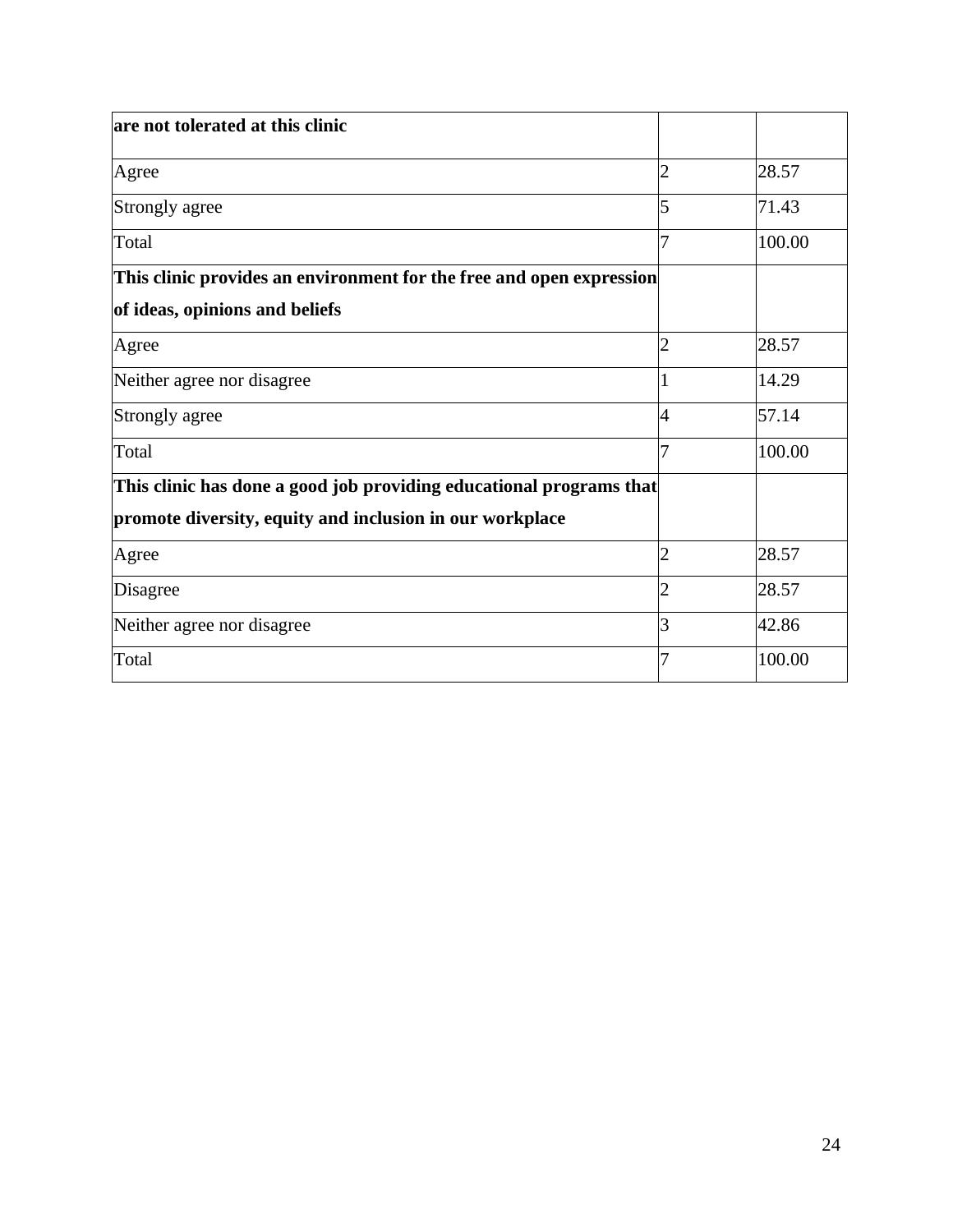## <span id="page-25-0"></span>STRATEGIC RECOMMENDATION - Based on Survey Results

Based on the gaps identified from the survey by participant clinics, the recommendations outlined below have been carefully tailored as potential solutions to the contentious areas. In addition, potential resources have also been included where necessary to help accelerate the improvement of processes.

| S/N            | <b>Strategic Recommendations</b>                                                                   | <b>Potential Resources</b>                    |
|----------------|----------------------------------------------------------------------------------------------------|-----------------------------------------------|
|                | Strategic approach to building a diverse board for clinics                                         |                                               |
|                |                                                                                                    | <b>Free Diversity Assessment tool:</b>        |
|                |                                                                                                    | https://copdei.extension.org/wp-              |
|                | Conduct a diversity audit to identify the current                                                  | content/uploads/2019/06/Frequently-Used-      |
| $\overline{1}$ | composition of the clinics' board                                                                  | Assessment-Tools.docx                         |
|                |                                                                                                    |                                               |
|                |                                                                                                    | https://drive.google.com/file/d/1oGrqpI-      |
|                |                                                                                                    | o9dHWfZW9kEOxtaTcBA23CZBk/view                |
|                |                                                                                                    | <b>Board Diversity Policy Template:</b>       |
|                | Develop a board diversity policy that allocates<br>seats to accommodate diversity in gender, race, | https://www.governancesolutions.ca/diversity  |
| $\overline{c}$ |                                                                                                    | toolkit/sample-board-diversity-policy.pdf     |
|                | religion and social backgrounds                                                                    |                                               |
|                |                                                                                                    | https://www.diageo.com/PR1346/aws/media/      |
|                |                                                                                                    | 10862/board-diversity-policy.pdf              |
|                |                                                                                                    | <b>Board Succession Plan Template:</b>        |
|                |                                                                                                    | https://nrchealth.com/wp-                     |
|                |                                                                                                    | content/uploads/TGI_Resources/Board-          |
| 3              | Develop a board succession plan that rotates the <b>Leadership-Succession-Planning An-</b>         |                                               |
|                | composition and leadership of the board                                                            | Intentional-Governance-Guide_Patpdf           |
|                |                                                                                                    |                                               |
|                |                                                                                                    | https://www.smartsheet.com/sites/default/file |
|                |                                                                                                    | s/IC-Board-Succession-Plan-9423_PDF.pdf       |
|                | Non-disclosure of the boards' diversity information                                                |                                               |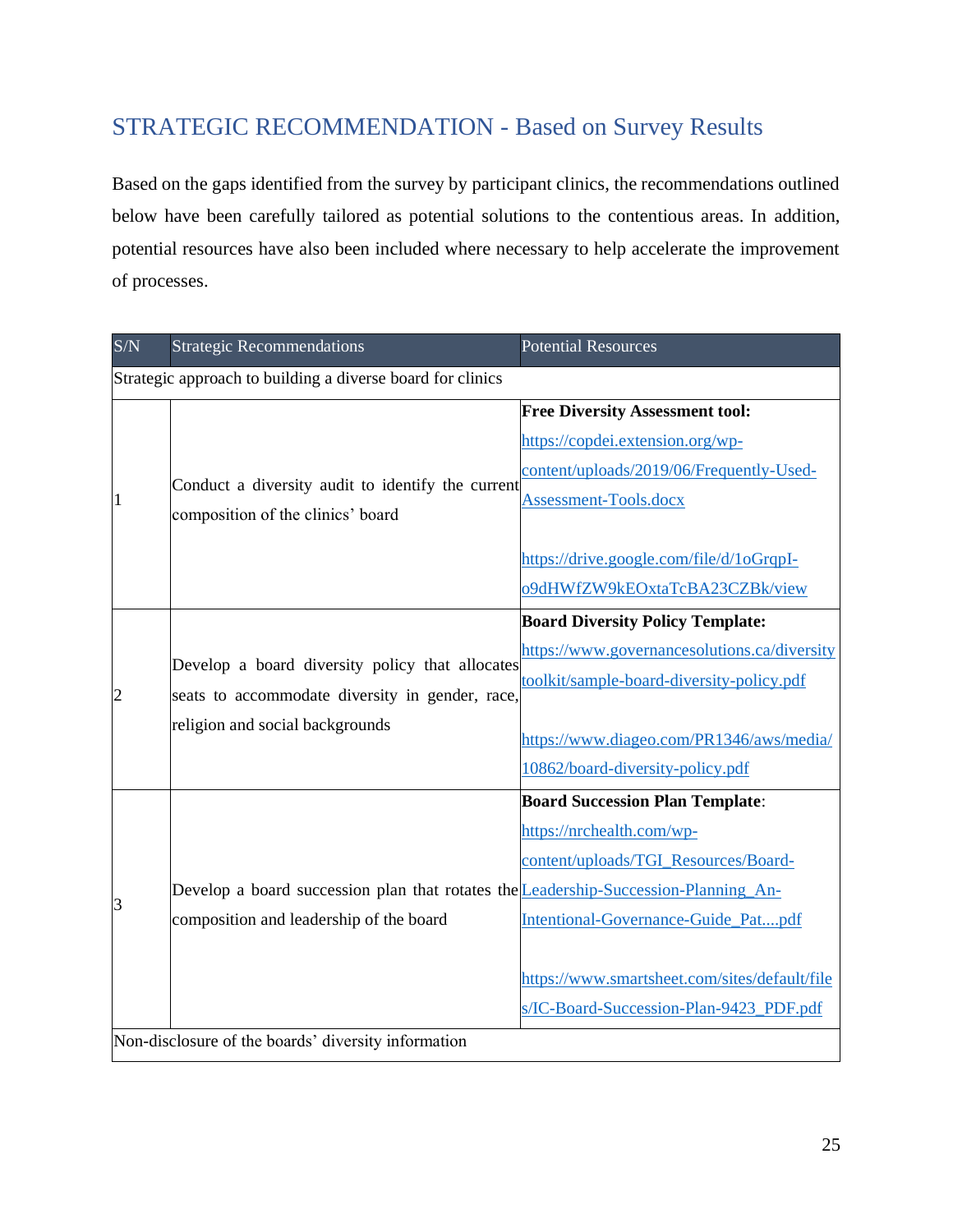|   |                                                                                                            |                        | <b>Free KPMG Disclosure Tool:</b>              |                    |
|---|------------------------------------------------------------------------------------------------------------|------------------------|------------------------------------------------|--------------------|
|   |                                                                                                            |                        | https://boardleadership.kpmg.us/kpmg-board-    |                    |
|   | Encourage transparency and openness in the diversity-disclosure-benchmarking-tool.html                     |                        |                                                |                    |
| 4 | disclosure of the board's diversity information,                                                           |                        |                                                |                    |
|   | gender, ethnicity, skills and experience etc.                                                              |                        | https://corpgov.law.harvard.edu/2022/03/02/b   |                    |
|   |                                                                                                            |                        | oard-disclosure-of-race-and-ethnicity-gains-   |                    |
|   |                                                                                                            | traction/              |                                                |                    |
|   | Lack of JEDI policies to attract patients to the clinic                                                    |                        |                                                |                    |
|   |                                                                                                            | <b>Inclusive</b>       | Recruitment                                    | <b>Strategies:</b> |
|   |                                                                                                            |                        | https://www.robertwalters.co.uk/content/dam/   |                    |
|   | Clinics should hire employees with a mix of gender<br>and racial balance so patients can select their most |                        | robert-walters/country/united-                 |                    |
|   |                                                                                                            |                        | kingdom/files/whitepapers/Diversity-In-        |                    |
| 5 |                                                                                                            |                        | Recruitment-Whitepaper-web.pdf                 |                    |
|   | preferred healthcare provider                                                                              |                        |                                                |                    |
|   |                                                                                                            |                        | https://www.nhsemployers.org/publications/i    |                    |
|   |                                                                                                            | nclusive-recruitment-0 |                                                |                    |
|   | Lack of educational programmes to promote JEDI in clinics                                                  |                        |                                                |                    |
|   |                                                                                                            |                        | <b>JEDI</b> programmes and mentorship:         |                    |
|   |                                                                                                            |                        | https://aapra.org/About-AAPRA/Justice-         |                    |
|   |                                                                                                            |                        | <b>Equity-Diversity-Inclusion</b>              |                    |
|   |                                                                                                            |                        |                                                |                    |
|   |                                                                                                            |                        | https://www.seattlechildrens.org/globalassets/ |                    |
| 6 | Encourage all employees to take JEDI learning documents/clinics/diversity/equity-impact-                   |                        |                                                |                    |
|   | programmes, attend conferences and training                                                                | assessment.pdf         |                                                |                    |
|   |                                                                                                            |                        |                                                |                    |
|   |                                                                                                            |                        | https://www.shrm.org/ResourcesAndTools/hr      |                    |
|   |                                                                                                            |                        | -topics/talent-acquisition/Pages/Diversify-    |                    |
|   |                                                                                                            |                        | Your-Recruitment-Sources-Improve-              |                    |
|   |                                                                                                            | DEI.aspx               |                                                |                    |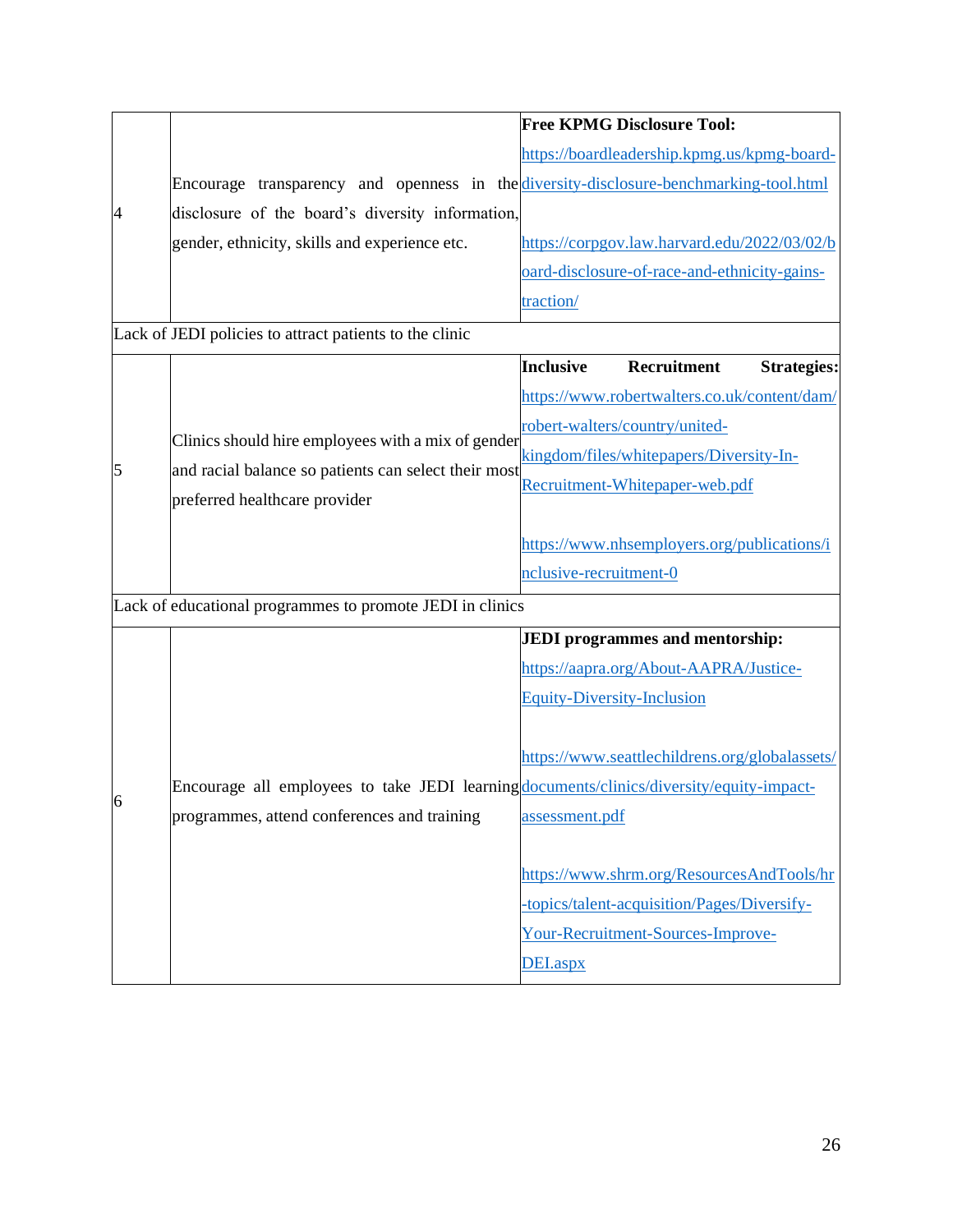### <span id="page-27-0"></span>APPENDIX 1: GLOSSARY OF TERMS

*Bias* – Prejudice toward one group and its members relative to another group. (GARE)

*Implicit Bias* - biases people are usually unaware of that operate at the subconscious level. Implicit bias is usually expressed indirectly. (GARE)

*Explicit Bias* - biases that people are aware of and that operate consciously. They are expressed directly. (GARE). The unequal treatment of members of various groups based on race, gender, social class, sexual orientation, physical ability, religion, and other categories. (Racial Equity Tools)

*BIPOC* – Black, Indigenous, and People of Color (UPHS DEI Taskforce Guiding Principles)

*Community Indicator* - How we can measure socioeconomic conditions in the community. All community indicators should be aggregated by race, if possible. (GARE)

*Cultural Blindness* – The belief in treating everyone "equally" by treating everyone the same. It is based on the presumption that differences are by definition bad or problematic, and therefore best ignored. Cultural blindness can be applied to identify characteristics such as sexual orientation, gender identity, ability, etc. (NCCJ)

*Discrimination* – The unequal treatment of a person differently, or less favorable, for some reason. (U.S. Equal Employment Opportunity Commission).

*Diversity* – Includes how people differ, and it encompasses all the different characteristics that make one individual or group different from another. It is all-inclusive and recognizes everyone and every group as part of the diversity that should be valued. A broad definition includes not only race, ethnicity, and gender—the groups that most often come to mind when the term "diversity" is used—but also age, national origin, religion, disability, sexual orientation, socioeconomic status,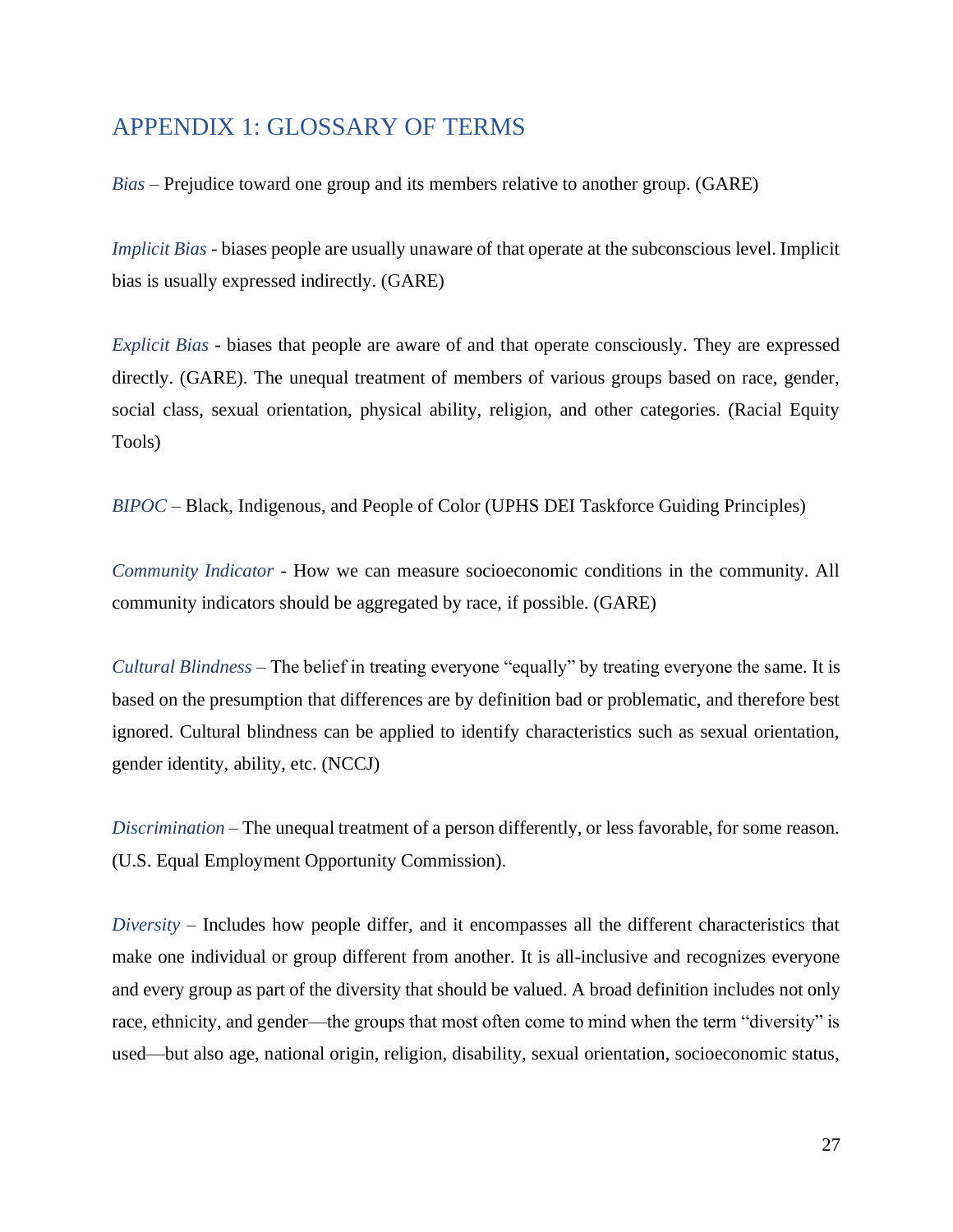education, marital status, language, and physical appearance. It also involves different ideas, perspectives, and values. (Racial Equity Tools)

*Race and Ethnicity* – Race refers to a person's physical appearance and ethnicity refers to one's nationality, ancestry, culture, and language. In 1997, the U.S. Office of Management and Budget designated Hispanic/Latino as an ethnicity category, separate from race, which included American Indian or Alaska Native, Asian, Black or African American, Native Hawaiian or Other Pacific Islander, and White.

*Sexual Orientation* – refers to an individual's physical and/or emotional attraction to the same and/or opposite gender. Different sexual orientations can include, lesbian, gay, bisexual, queer, questioning, or straight. (HRC)

*Gender Identity* – refers to a person's internal sense of being male, female, or non-binary, which may or may not correspond to the person's body or designated sex at birth (meaning what sex was originally listed on a person's birth certificate). Transgender is an umbrella term for people whose gender identity, expression or behavior is different from those typically associated with their assigned sex at birth, including but not limited to transsexuals, cross-dressers, androgynous people, and gender non-conforming people. Intersex refers to sex assigned at birth for individuals exhibiting characteristics (such as reproductive or sexual anatomy and/or chromosomes) of both birth-assigned males and females. (HRC)

*Dis/ability* – Refers to a variety of individuals who may or may not use this specific term to describe themselves or their experiences, encompassing a broad range of dis/abilities that may be perceptual, illness-related, physical, developmental, psychiatric, mobility-related, or environmental.

*Age* – Refers to the length of time that one has existed on the planet and their duration of life. Class – Refers to a group of persons sharing a similar social position and certain economic, political, and cultural characteristics. Social class is a status hierarchy in which individuals and groups are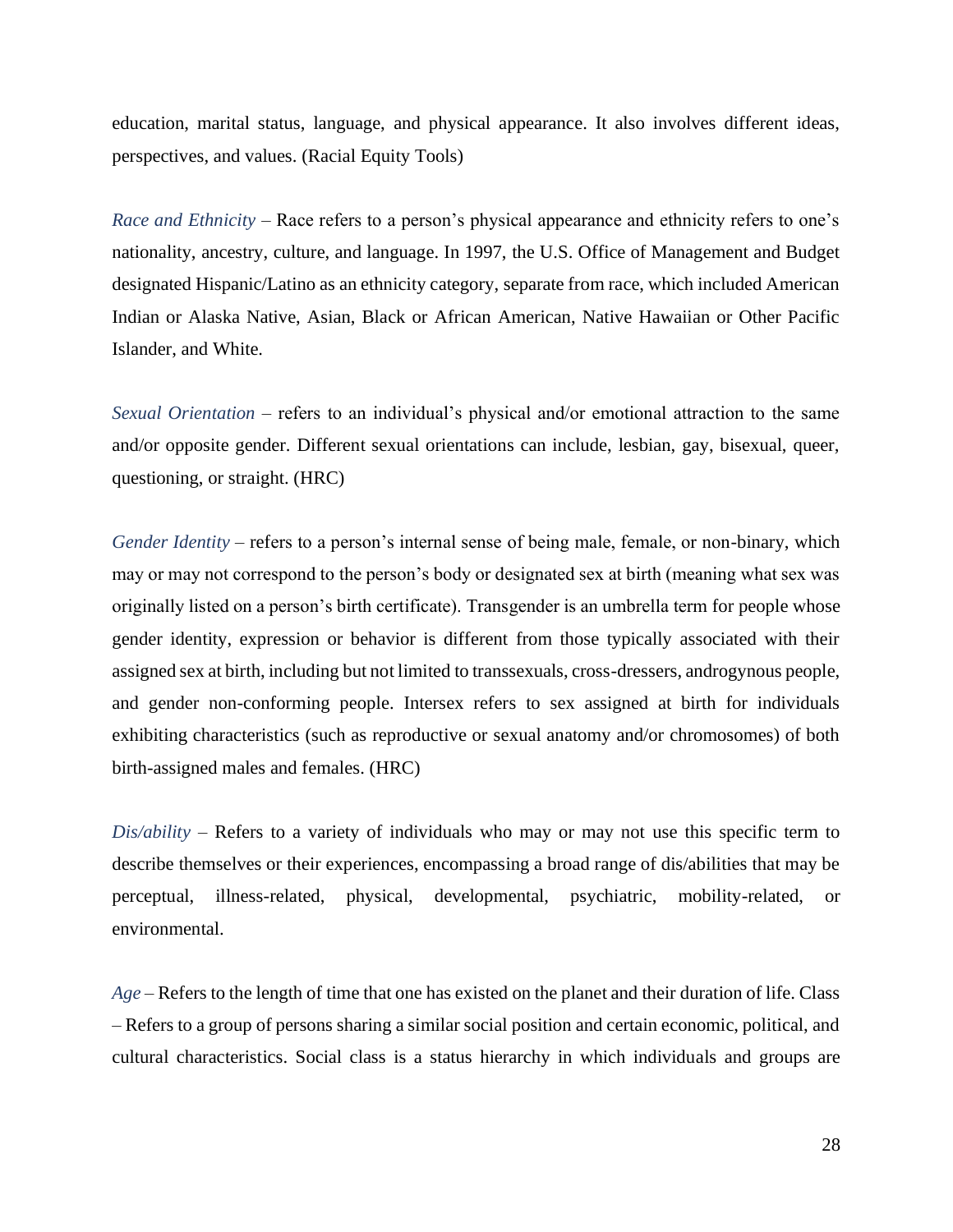classified based on esteem and prestige acquired mainly through economic success and the accumulation of wealth.

*Religion/Spirituality* – Refers to human beings' relation to that which they regard as holy, sacred, absolute, spiritual, divine, or worthy of special reverence. It is also commonly regarded as consisting of the way people deal with ultimate concerns about their lives and their fate after death. In many traditions, this relation and these concerns are expressed in terms of one's relationship with or attitude toward God(s) or spirits; in more humanistic or naturalistic forms of religion, they are expressed in terms of one's relationship with or attitudes toward the broader human community or the natural world. (Cain) Spirituality is an individual's understanding of, experience with, and connection to that which transcends the self.

*National Origin* – Refers to a nation where a person is from. National origin discrimination occurs when someone is treated less favorably because he or she comes from a particular place, because of his or her ethnicity or accent, or because it is believed that he or she has a particular ethnic background.

*Equity* – Equity is just and fair inclusion. An equitable society is one in which all can participate and prosper. The goal of equity must be to create conditions that allow all to reach their full potential. In short, equity creates an oath from hope to change. (NRDC)

*Equity vs Equality* – Equity refers to fairness and justice and is distinguished from equality. Whereas equality means providing the same to all, equity means recognizing that we do not all start from the same place and must acknowledge and adjust imbalances. The process is ongoing, requiring us to identify and overcome intentional and unintentional barriers from bias or systemic structures. (National Association of Colleges and Employers)

*Environmental Equity* – Equal protection from environmental hazards for individuals, groups, or communities regardless of race, ethnicity, or economic status. This applies to the development, implantation, and enforcement of environmental laws, regulations, and policies, and implies that no population of people should be forced to shoulder a disproportional share of negative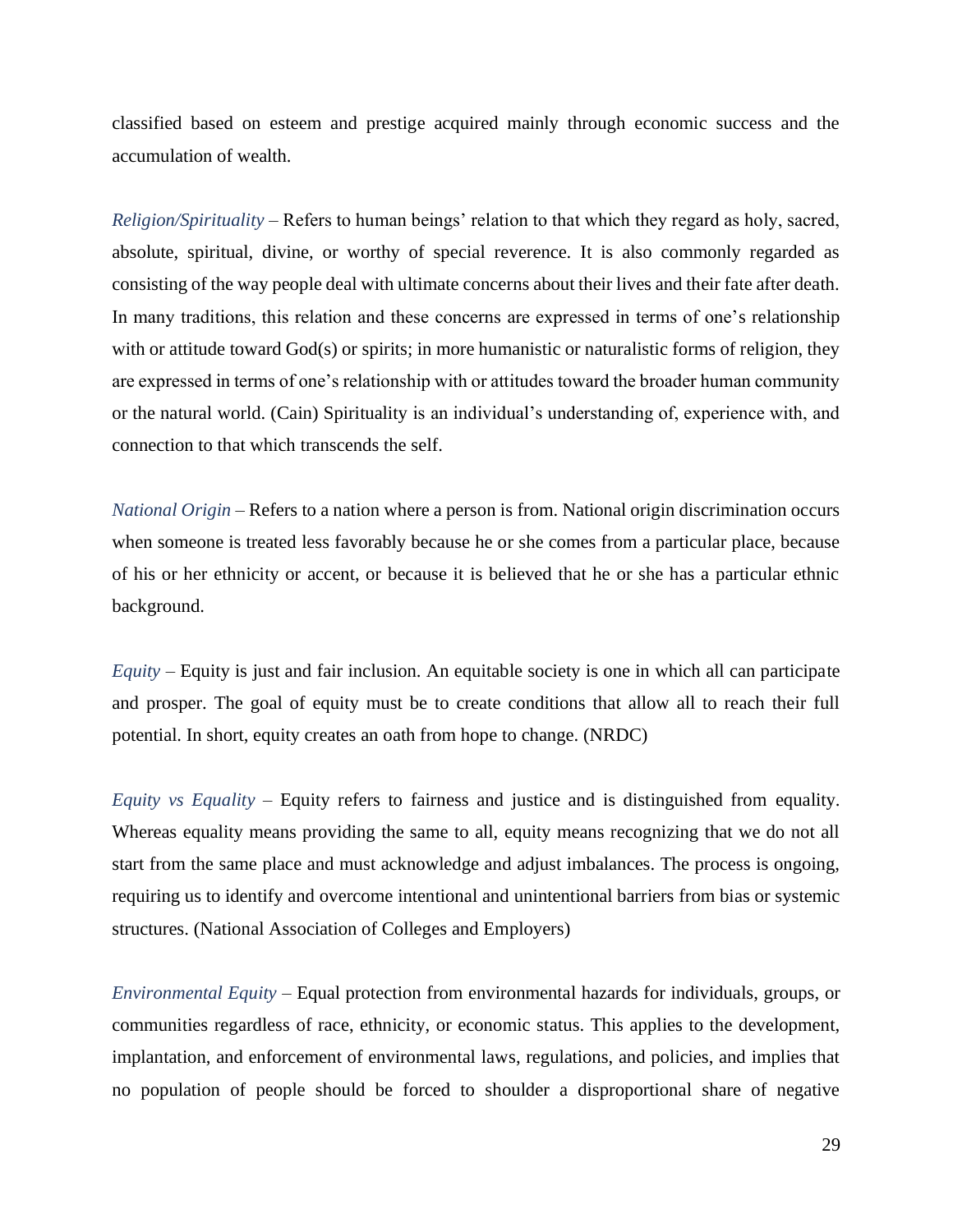environmental impacts of pollution or environmental hazard due to a lack of political or economic strength levels. (NRDC)

*Racial Equity* – Racial equity is the condition that would be achieved if one's racial identity no longer predicted, in a statistical sense, how one fare. This includes the elimination of policies, practices, attitudes, and cultural messages that reinforce differential outcomes by race or fail to eliminate them. (NRDC) Race can no longer be used to predict life outcomes and outcomes for all groups are improved. (GARE)

*Fairness* – Impartial and just treatment or behavior without favoritism or discrimination. (Oxford); free from bias, dishonesty, or injustice (Learning for Justice)

*Gentrification* – Gentrification is often defined as the transformation of neighborhoods from low value to high value. This change has the potential to cause displacement of long-time residents and businesses. Displacement happens when long-time or original neighborhood residents move from a gentrified area because of higher rents, mortgages, and property taxes. Gentrification is a housing, economic, and health issue that affects a community's history and culture and reduces social capital. It often shifts a neighborhood's characteristics (e.g., racial/ethnic composition and household income) by adding new stores and resources in previously run-down neighborhoods. (CDC)

*Identity* – Race, ethnicity, national origin, color, sex, sexual orientation, gender identity or expression, age, marital status, political belief, religion, immigration status, or mental or physical ability. (UPHS DEI Taskforce Guiding Principles)

*Impact –* A marked effect or influence (Oxford)

*Inclusion (voice, decision-making, feedback, meaningful impact)* – Authentically bringing traditionally excluded individuals and/or groups into processes, activities and decision/policymaking in a way that shares power. (NRDC)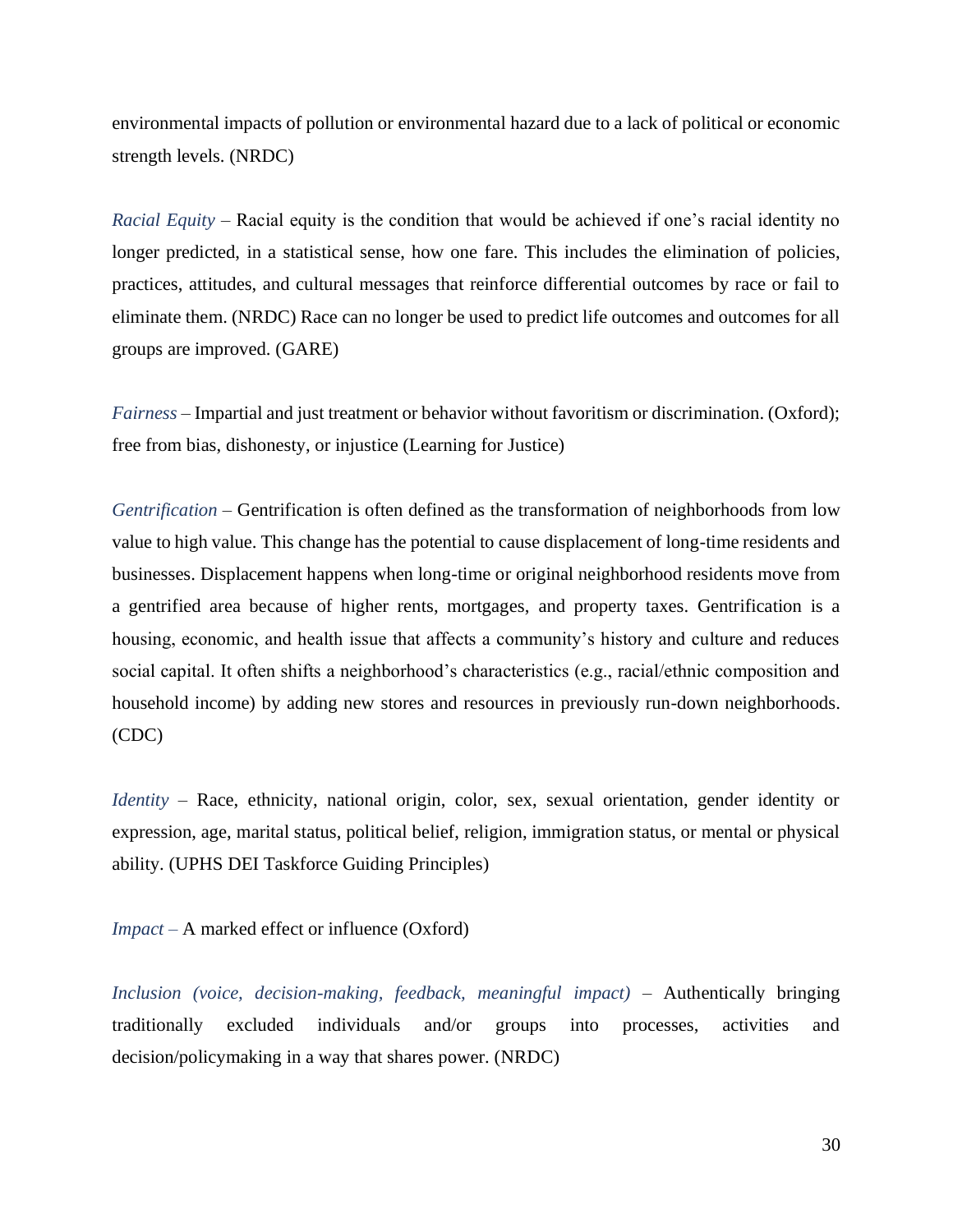*"ISMs" –* A way of describing any attitude, action or institutional structure that oppresses a person or group because of their target group. Examples may include race/ethnicity/color (racism), gender (sexism), economic status (classism), age (ageism), religion (e.g., anti-Semitism), sexual orientation (heterosexism), ability (ableism), language/immigration status (xenophobia), gender identity/expression (transphobia). (W.K. Kellogg Foundation, 2001)

#### *Justice -* Fairness, impartiality, equity (Oxford)

*Environmental Justice* – Environmental justice embraces the principle that all people and communities have a right to equal protection and equal enforcement of environmental laws and regulations. (NRDC)

*Climate Justice* – Climate justice is the framing of climate change as an ethical and political issue, rather than purely environmental. It relates the effects of climate change to environmental justice and social justice and examines issues such as equality, human rights, collective rights and the historical responsibilities for climate change. A fundamental proposition of climate justice is that those who are least responsible for climate change suffer its gravest consequences. (NRDC)

*Racial Justice* – The systematic fair treatment of people of all races that results in equitable opportunities and outcomes for everyone. All people can achieve their full potential in life, regardless of race, ethnicity or the community in which they live. (The Annie E. Casey Foundation) *Social Justice* – Social justice includes a vision of a society in which the distribution of resources is equitable, and all members are physically and psychologically safe and secure. Social justice involves social actors who have a sense of their agency as well as a sense of social responsibility toward and with others and society. (NRDC)

*Marginalized* – Excluded, ignored, or placed in a powerless position within a group, society or community. (NCCJ)

*Meaningful Involvement/Impact* – (1) People have an opportunity to participate in decisions about activities that may affect their environment and/or health; (2) The public's contribution can influence the regulatory agency's decision; (3) Their concerns will be considered in the decisionmaking process; and (4) The decision-makers seek out and facilitate the involvement of those potentially affected. (NRDC)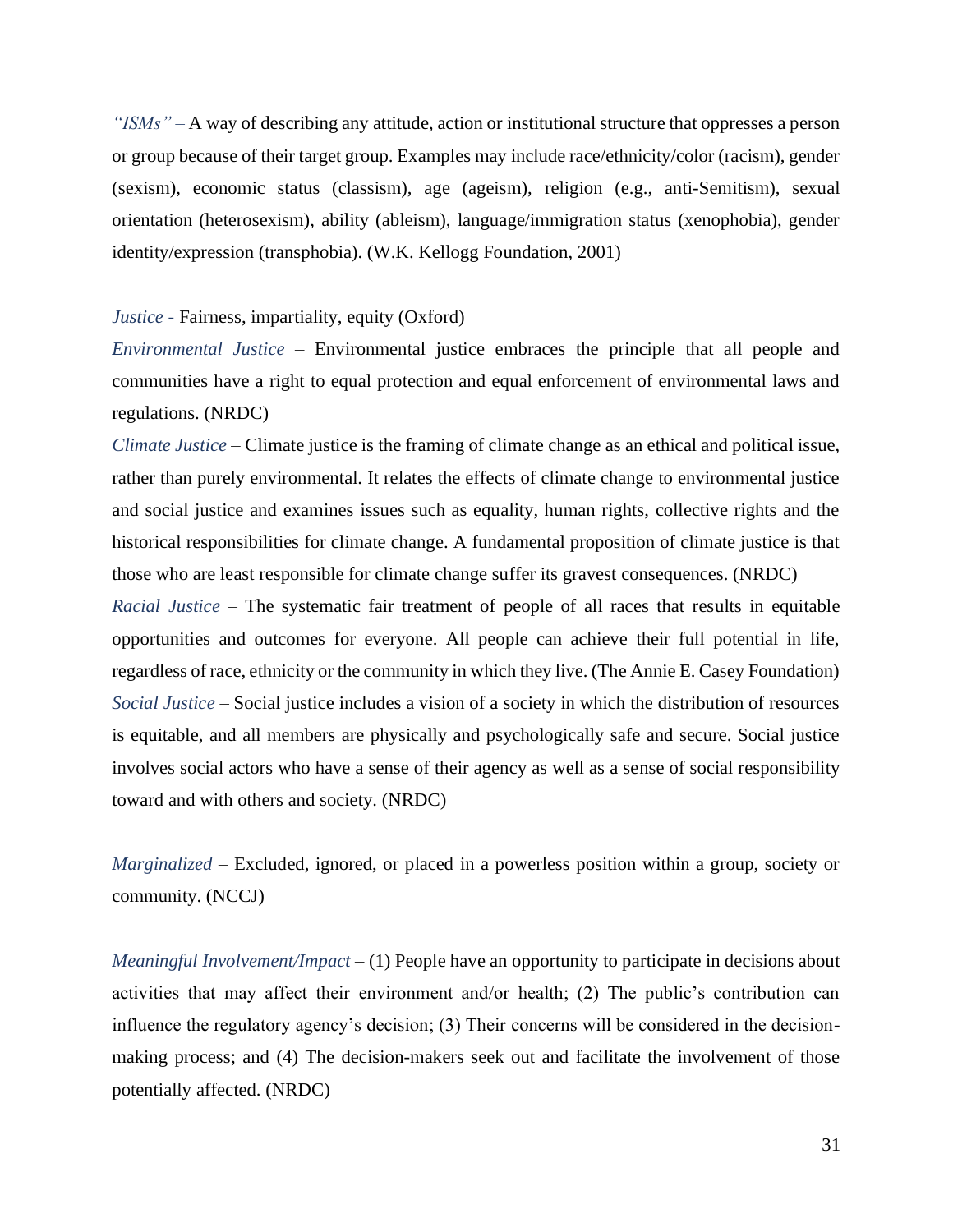*Microaggression* – Brief and common daily verbal, behavioral, or environmental indignities, whether intentional or unintentional, that communicate hostile, offensive, or negative slights and insults towards people of other races, ages, gender identities, sexual orientation, physical or mental abilities, etc. (D. Wing Sue)

*Oppression* – An unjust system that disadvantages one social identity group over another, maintaining inequity. Oppression fuses institutional and systemic discrimination, personal bias, bigotry and social prejudices in a complex web of relationships and structures that saturate most aspects of life. Oppression denotes structural and material constraints that significantly shape a person's life chances and sense of possibility. Oppression also signifies a hierarchical relationship in which dominant or privileged groups benefit, often in unconscious ways from the disempowerment of marginalized or targeted groups, who experience consequences of discrimination, exclusion, deprivation, exploitation, control of culture and sometimes violence. Oppression resides not only in external social institutions and norms but also within the human psyche. Eradicating oppression ultimately requires a struggle against all its forms, and at all levels, and building coalitions among diverse people offers promising strategies for challenging oppression systemically. (W.K. Kellogg Foundation)

*Prejudice –* The act of forming an opinion toward another group and its members before considering all available information. Such attitudes are typically based on unsupported generalizations or stereotypes that deny the right of individual members of certain groups to be recognized and treated as individuals with distinct characteristics. (W.K. Kellogg Foundation)

*Privilege –* Unearned social power accorded by the formal and informal institutions of society to all members of a dominant group (e.g., white privilege, male privilege, etc.). Privilege is usually invisible to those who have it because they are taught not to see it, but it puts them at an advantage over those who do not have it. (Racial Equity Tools).

*Racism –* Racism is different from racial prejudice, hatred, or discrimination. Racism involves one group having the power to carry out systematic discrimination through the institutional policies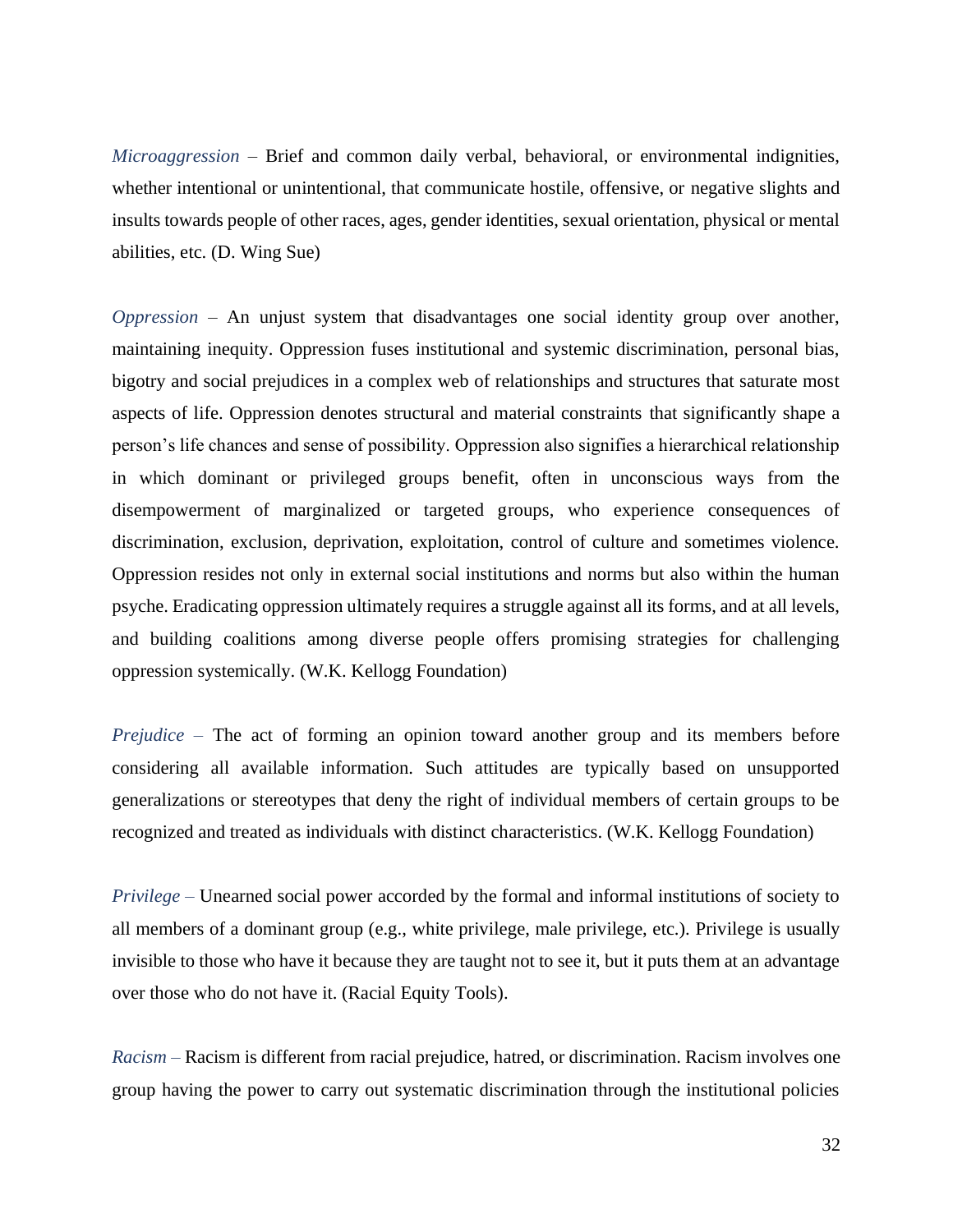and practices of the society and by shaping the cultural beliefs and values that support those racist policies and practices. (Racial Equity Tools)

*Individual Racism* – Pre-judgement, bias, or discrimination based on race by an individual. (GARE)

*Institutional Racism* – Institutional policies, practices and procedures of institutions that have a disproportionately negative effect on racial minorities' access to quality goods, services, and opportunities. (NRDC) Policies, practices, and procedures that work better for white people than for people of color, often unintentionally. (GARE)

*Structural Racism* – A history and current reality of institutional racism across all institutions, combing to create a system that negatively impacts communities of color. (GARE)

*Systemic Racism* – The basis of individual and institutional racism; it is the value system that is embedded in a society that supports and allows discrimination (NRDC)

*Equality –* Ensuring that every individual has an equal opportunity to make the most of their lives and talents and believing that no one should have poorer life chances because of where what or whom they were born, what they believe, or whether they have a disability. Equality recognizes that certain groups of people with characteristics (race, disability, sex, and sexuality) have experienced discrimination historically. (NRDC)

*Racial Inequity* – Race can be used to predict life outcomes, e.g., disproportionality in education (high school graduation rates), jobs (unemployment rate), criminal justice (arrest and incarceration rates), etc. (GARE)

*Social Identity* – How one characterizes oneself, the similarities one has with others, the ways one has learned to behave in stereotyped social settings, the things one values in oneself and the world, and the norms that one recognizes and accepts governing everyday behavior. (NCCJ)

*Social Power* – The degree of influence and access to resources that an individual or organization has among peers and within society. (W.K. Kellogg Foundation)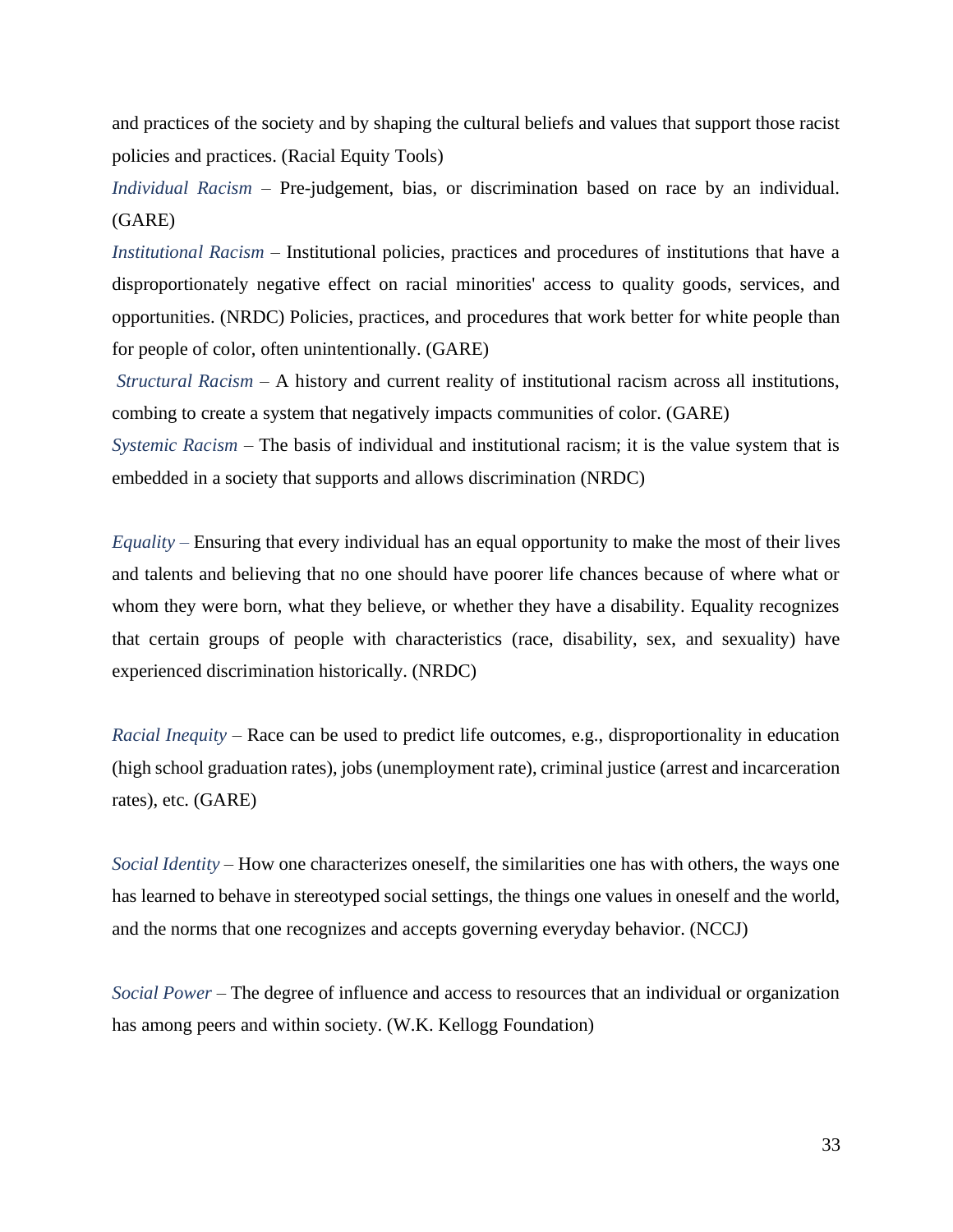*Stereotype* – A set of inaccurate and simplistic beliefs about a group of people in which all individuals in the group are labeled and often treated based on perceived group characteristics. (Oxford)

*Tokenism –* The practice of making an obligatory effort or symbolic gesture of the inclusion of members of an underrepresented group to deflect criticism or comply with affirmative action rules. Also, a dominant/majority group may tokenize an individual by expecting that they represent and/or speak on behalf of an entire cultural group. (Cain)

*Workforce Equity* – The workforce of a jurisdiction reflects the diversity of its residents, including across the breadth (functions and departments) and depth (hierarchy) of government. (GARE)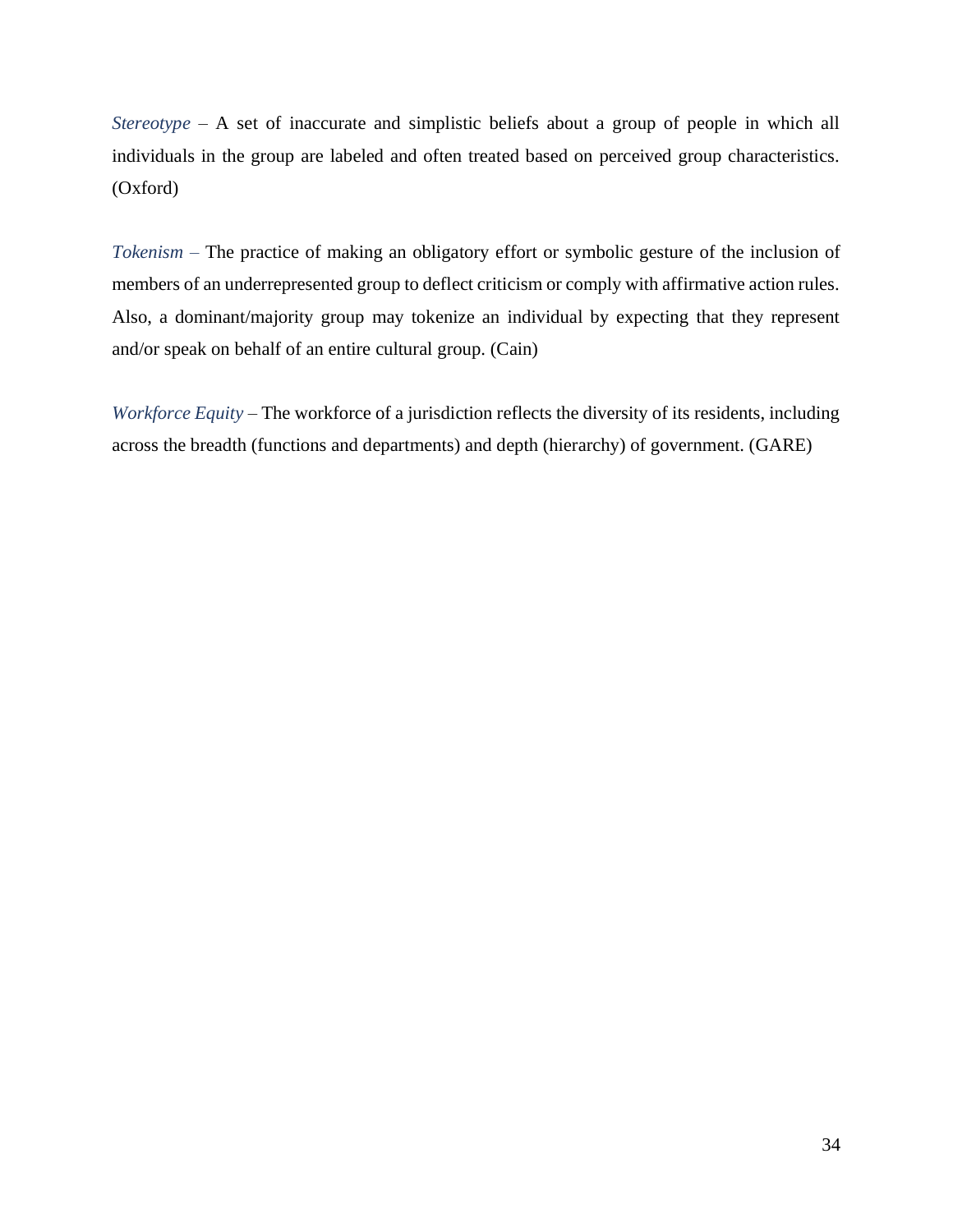## <span id="page-35-0"></span>APPENDIX 2: ASSESSMENT TOOL

### **Colorado Safety Net Collaborative Diversity, Equity and Inclusion Survey**

Please take a few minutes to complete this survey. Colorado Safety Net Collaborative has retained an independent consultant to receive the completed questionnaires and interpret the findings to ensure your anonymity.

| Overall Diversity, Equity<br>and Inclusion Culture                                                    | <b>Strongly</b><br>Agree | Agree   | <b>Neutral</b> | <b>Disagree</b> | <b>Strongly</b><br><b>Disagree</b> |
|-------------------------------------------------------------------------------------------------------|--------------------------|---------|----------------|-----------------|------------------------------------|
| The leadership at this Clinic<br>encourages diversity.                                                | $\circ$                  | $\circ$ | $\circ$        | $\circ$         | $\circ$                            |
| Management<br>shows<br>that<br>diversity is important through<br>its actions.                         | $\circ$                  | $\circ$ | $\circ$        | $\circ$         | $\circ$                            |
| This Clinic is committed to<br>improving the diversity of<br>employees.                               | $\circ$                  | $\circ$ | $\circ$        | $\circ$         | $\circ$                            |
| This clinic fosters a workplace<br>that allows employees to be<br>themselves at work without<br>fear. | $\circ$                  | $\circ$ | $\circ$        | $\circ$         | $\circ$                            |

#### **Please select one response for each statement.**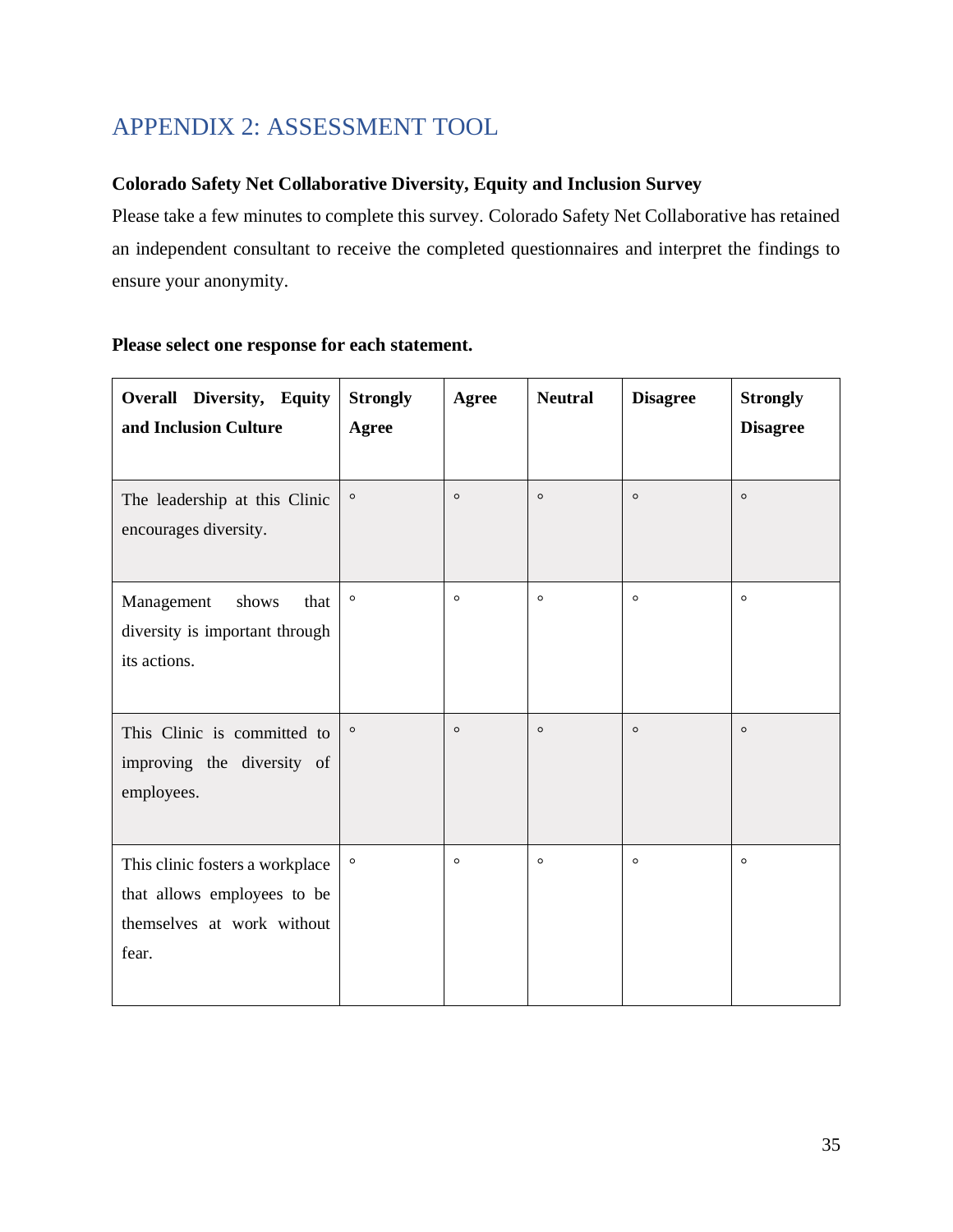| Individual<br>values<br>and<br>differences are respected at<br>This clinic.                                                                     | $\circ$ | $\circ$ | $\circ$ | $\circ$ | $\circ$ |
|-------------------------------------------------------------------------------------------------------------------------------------------------|---------|---------|---------|---------|---------|
| The leadership at this clinic<br>treats all employees fairly.                                                                                   | $\circ$ | $\circ$ | $\circ$ | $\circ$ | $\circ$ |
| clinic, employees<br>At this<br>others<br>appreciate<br>whose<br>backgrounds,<br>beliefs<br>and<br>experiences are different from<br>their own. | $\circ$ | $\circ$ | $\circ$ | $\circ$ | $\circ$ |
| We have a strategic approach<br>to building a diverse board                                                                                     | $\circ$ | $\circ$ | $\circ$ | $\circ$ | $\circ$ |
| Our leadership team and board<br>champion and role model<br>diversity                                                                           | $\circ$ | $\circ$ | $\circ$ | $\circ$ | $\circ$ |
| We foster inclusive leadership<br>at all levels of our clinic                                                                                   | $\circ$ | $\circ$ | $\circ$ | $\circ$ | $\circ$ |
| We have targets for diverse<br>board memberships                                                                                                | $\circ$ | $\circ$ | $\circ$ | $\circ$ | $\circ$ |
| We disclose board skills and<br>experience including gender,<br>race and ethnicity as required<br>dimensions<br>and<br>sexual                   | $\circ$ | $\circ$ | $\circ$ | $\circ$ | $\circ$ |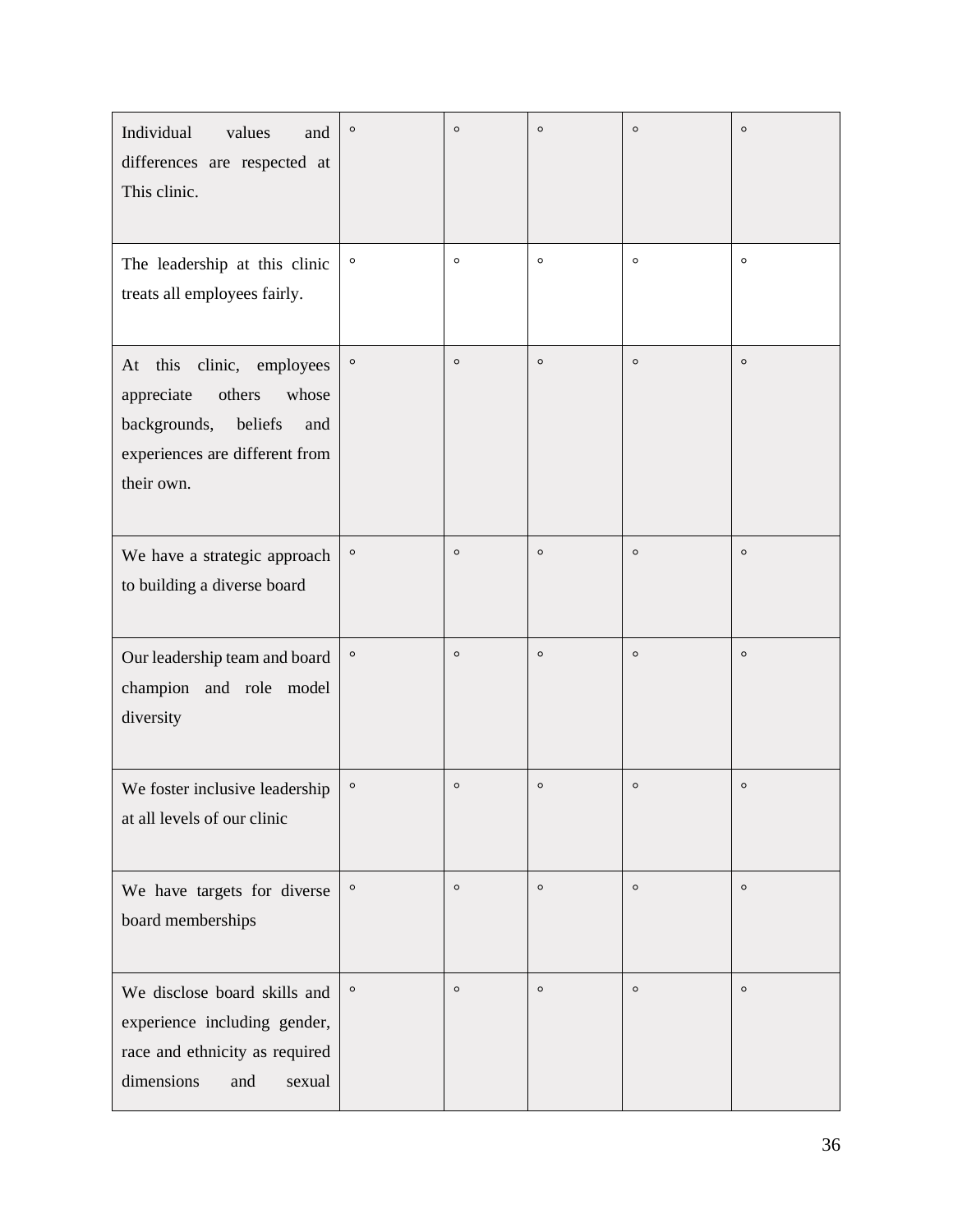| orientation as<br>optional<br>${\rm an}$<br>dimension                                                           |         |         |         |         |         |
|-----------------------------------------------------------------------------------------------------------------|---------|---------|---------|---------|---------|
| we know and understand the<br>diverse communities that are<br>critical to our clinic success                    | $\circ$ | $\circ$ | $\circ$ | $\circ$ | $\circ$ |
| We have Jedi policies in place<br>to encourage patients to join<br>the clinic                                   | $\circ$ | $\circ$ | $\circ$ | $\circ$ | $\circ$ |
| We provide advice for all<br>patient groups on how to<br>improve their health                                   | $\circ$ | $\circ$ | $\circ$ | $\circ$ | $\circ$ |
| We engage with patients about<br>Jedi                                                                           | $\circ$ | $\circ$ | $\circ$ | $\circ$ | $\circ$ |
| We know what Jedi issues our<br>target population is dealing<br>with                                            | $\circ$ | $\circ$ | $\circ$ | $\circ$ | $\circ$ |
| We know and understand the<br>diversity of our patients and<br>the opportunities arising from<br>this diversity | $\circ$ | $\circ$ | $\circ$ | $\circ$ | $\circ$ |
| Comments or suggestions for improvement:                                                                        |         |         |         |         |         |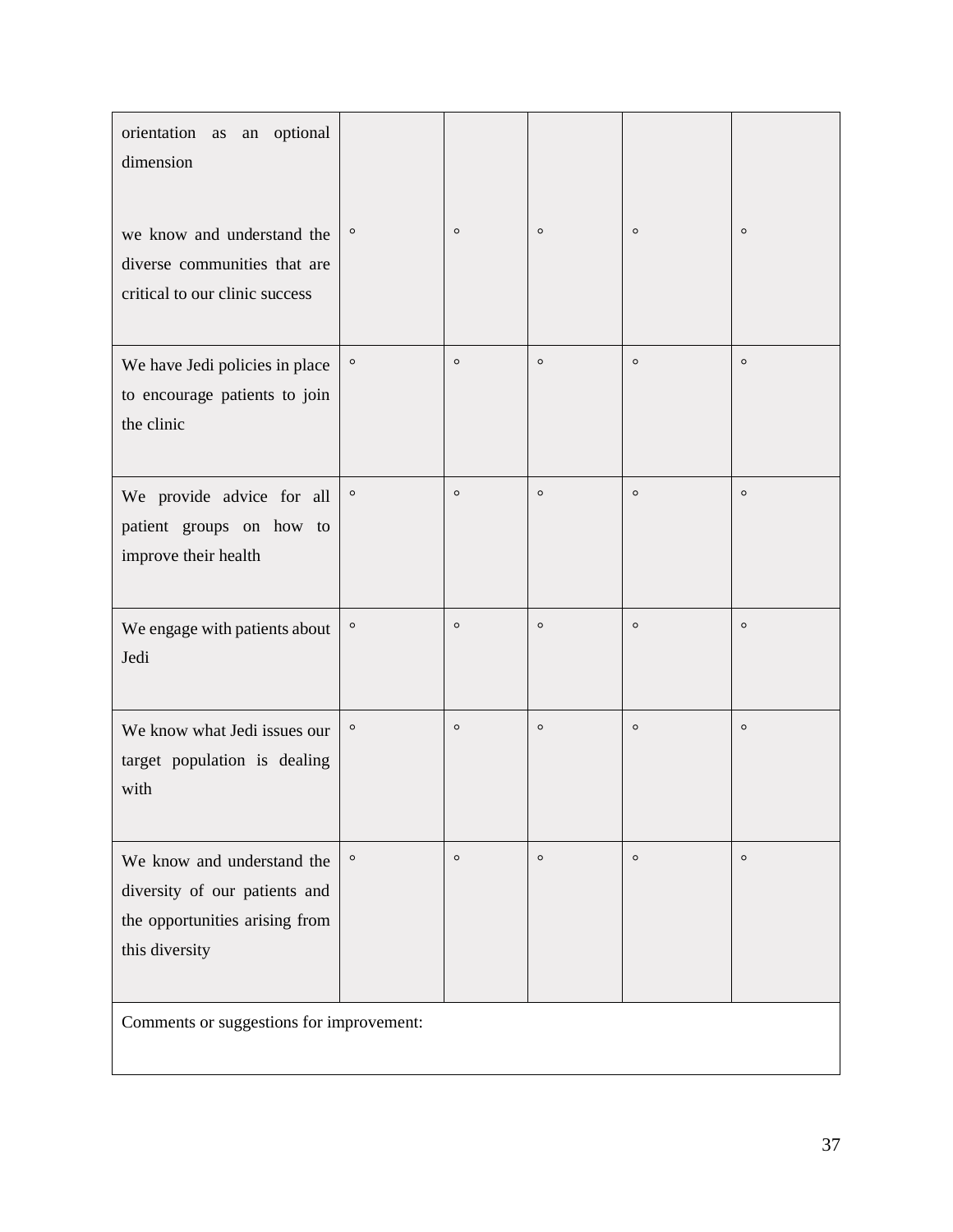| <b>Hiring and Recruitment</b>                                                                                    |         |             |         |         |              |
|------------------------------------------------------------------------------------------------------------------|---------|-------------|---------|---------|--------------|
| clinic<br>This<br>takes<br>active<br>measures to seek a diverse<br>candidate pool when hiring.                   | $\circ$ | $\circ$     | $\circ$ | $\circ$ | $\circ$      |
| There is diversity among the<br>people a job candidate will<br>meet/see on his/her first visit<br>to the clinic. | $\circ$ | $\circ$     | $\circ$ | $\circ$ | $\circ$      |
|                                                                                                                  |         |             |         |         |              |
| Comments<br><b>or</b>                                                                                            |         | suggestions | for     |         | improvement: |
| <b>Career Development</b>                                                                                        |         |             |         |         |              |
| different<br>of<br>Employees<br>backgrounds are encouraged<br>to apply for higher positions.                     | $\circ$ | $\circ$     | $\circ$ | $\circ$ | $\circ$      |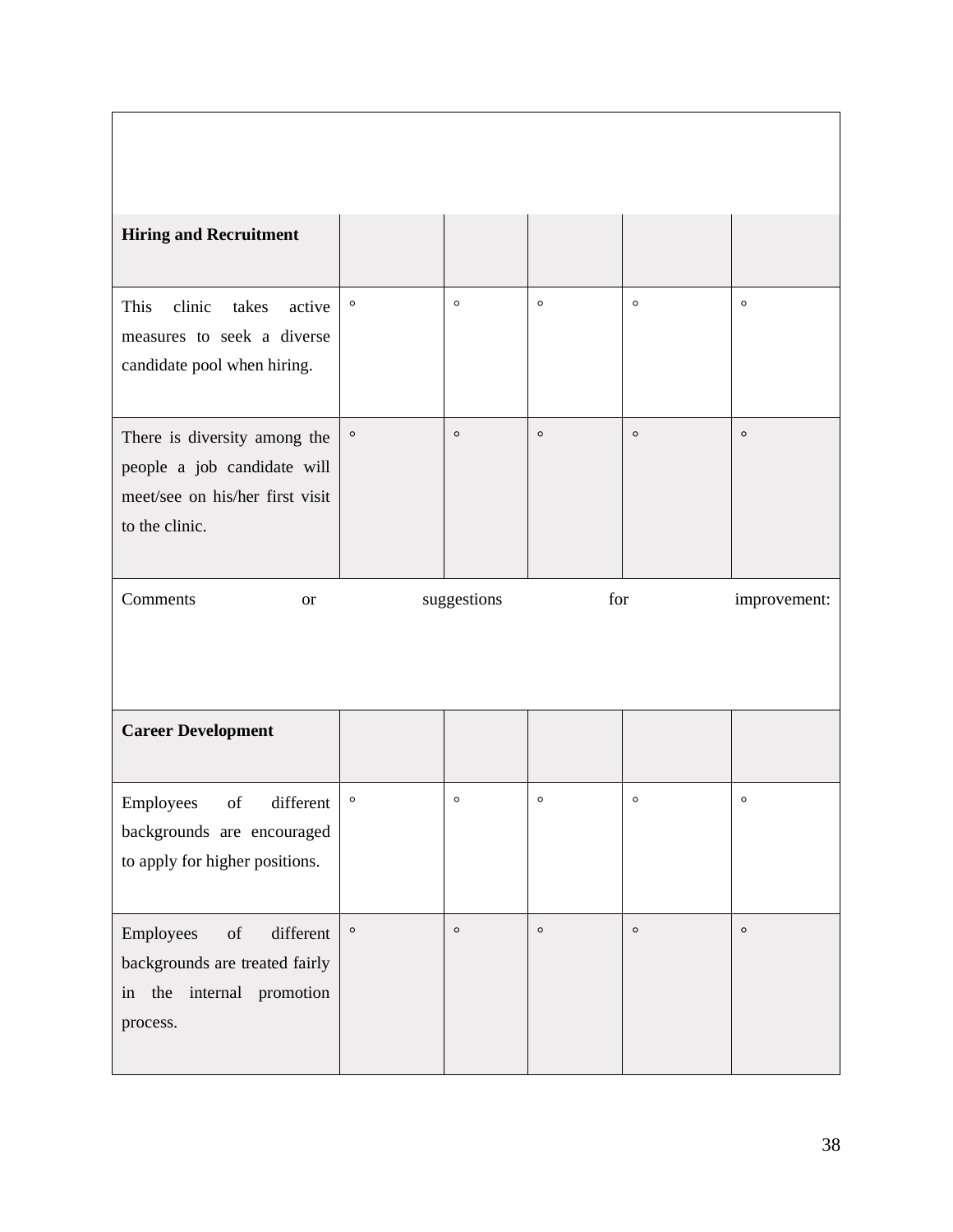| There is a career development<br>path for all employees at this<br>clinic.                                                   | $\circ$ | $\circ$     | $\circ$ | $\circ$ | $\circ$      |
|------------------------------------------------------------------------------------------------------------------------------|---------|-------------|---------|---------|--------------|
| Comments<br><b>or</b>                                                                                                        |         | suggestions | for     |         | improvement: |
| <b>Policies and Procedures</b>                                                                                               |         |             |         |         |              |
| clinic's<br>The<br>policies<br><b>or</b><br>procedures<br>encourage<br>diversity, equity and inclusion.                      | $\circ$ | $\circ$     | $\circ$ | $\circ$ | $\circ$      |
| I am aware of and understand<br>the procedures for reporting<br>incidents of discrimination<br>and/or bias in the workplace. | $\circ$ | $\circ$     | $\circ$ | $\circ$ | $\circ$      |
| I believe the clinic will take<br>appropriate action in response<br>to incidents of discrimination<br>and/or bias.           | $\circ$ | $\circ$     | $\circ$ | $\circ$ | $\circ$      |
|                                                                                                                              |         |             |         |         |              |
| Comments<br>$\hbox{or}$                                                                                                      |         | suggestions | for     |         | improvement: |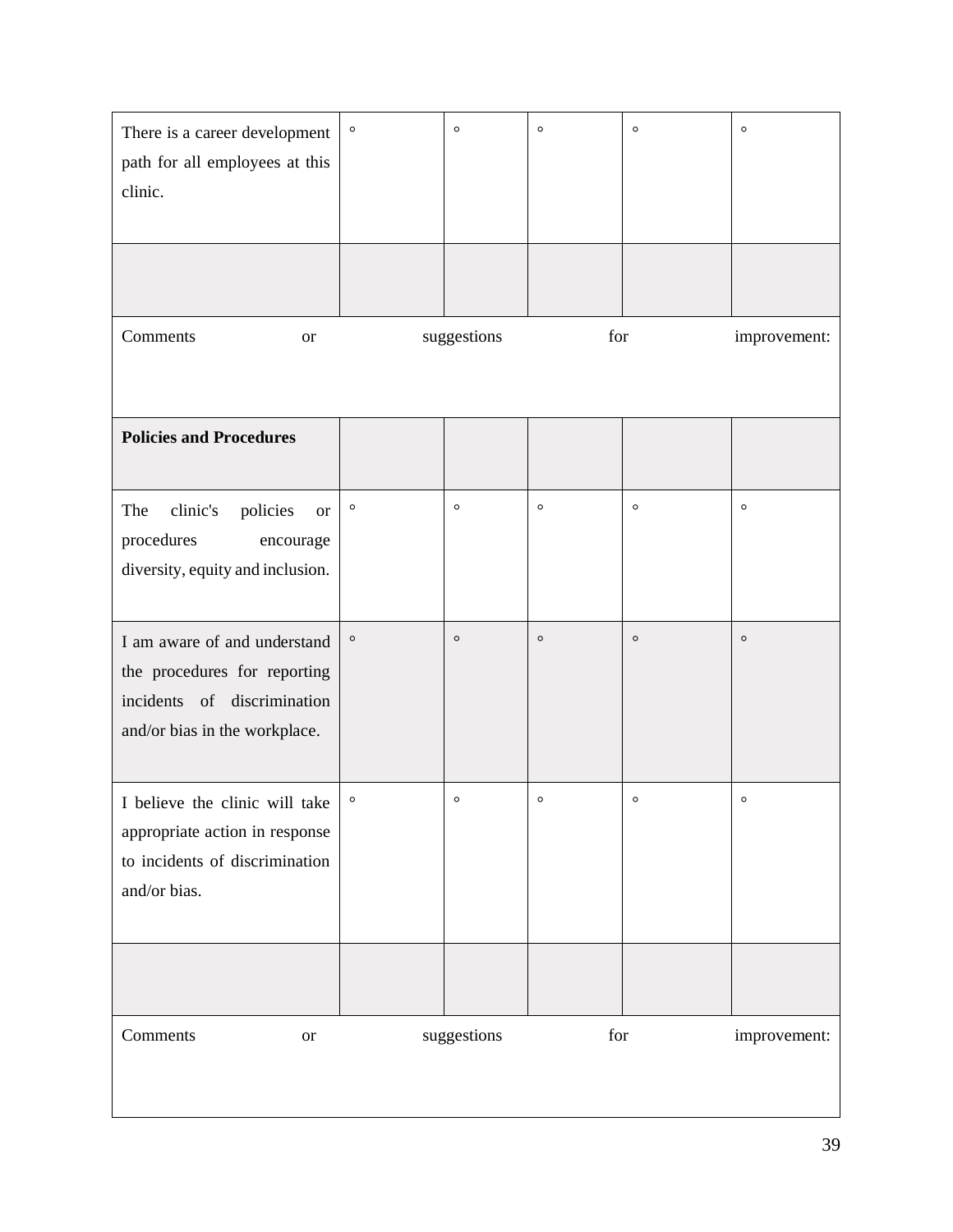| <b>Inclusion</b>                                                                                                           |         |         |         |         |         |
|----------------------------------------------------------------------------------------------------------------------------|---------|---------|---------|---------|---------|
| Employees<br>of<br>different<br>backgrounds interact well in<br>this clinic.                                               | $\circ$ | $\circ$ | $\circ$ | $\circ$ | $\circ$ |
| Management of this clinic<br>demonstrates a commitment to<br>of<br>meeting<br>the<br>needs<br>employees with disabilities. | $\circ$ | $\circ$ | $\circ$ | $\circ$ | $\circ$ |
| Employees of different ages<br>are valued equally by this<br>Clinic.                                                       | $\circ$ | $\circ$ | $\circ$ | $\circ$ | $\circ$ |
| Racial, ethnic, sexual and<br>gender-based jokes or slurs are<br>not tolerated at this Clinic.                             | $\circ$ | $\circ$ | $\circ$ | $\circ$ | $\circ$ |
| This<br>clinic<br>provides<br>an<br>environment for the free and<br>open expression of ideas,<br>opinions and beliefs.     | $\circ$ | $\circ$ | $\circ$ | $\circ$ | $\circ$ |
|                                                                                                                            |         |         |         |         |         |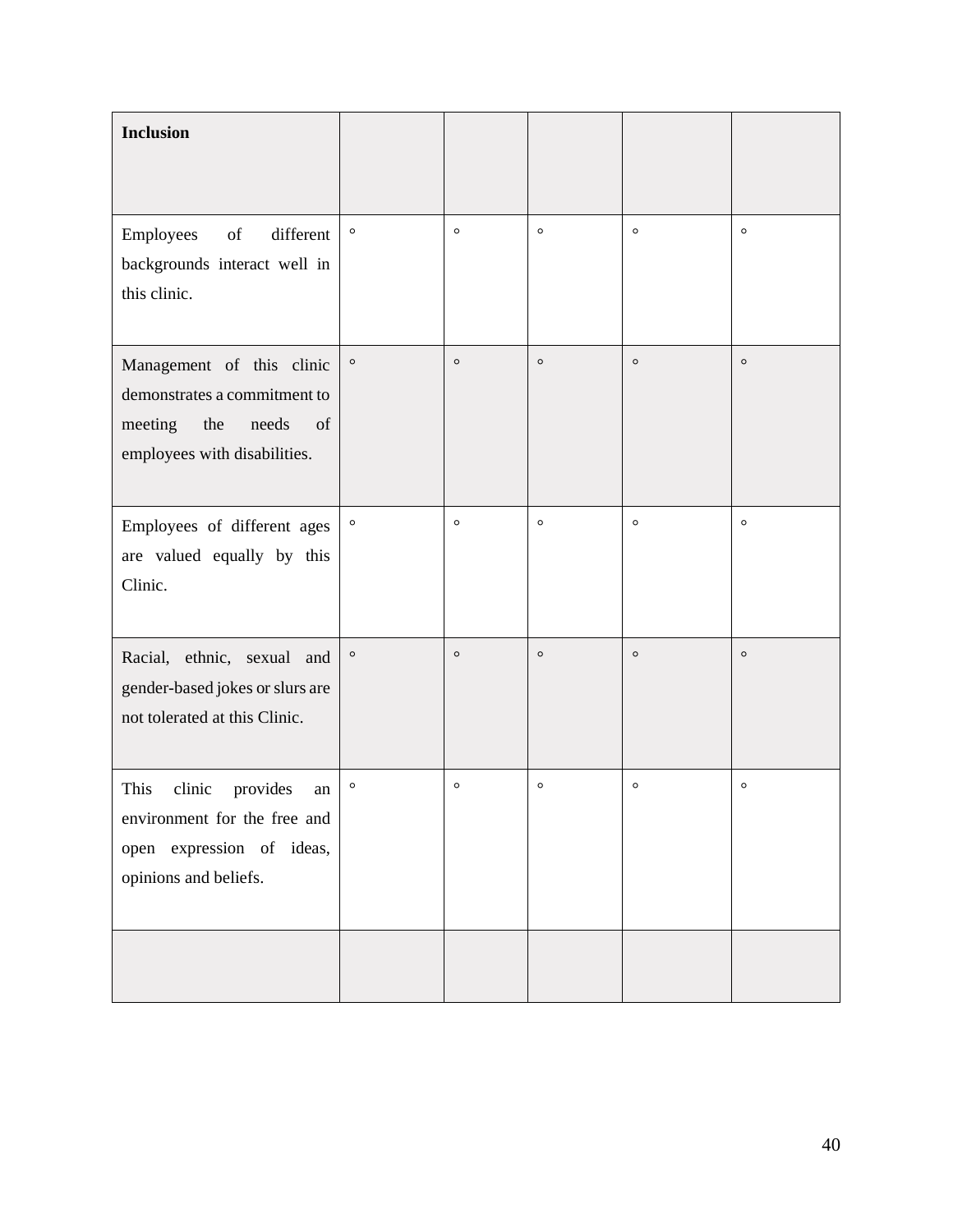| Comments                                            | <b>or</b>   | suggestions |             | for     |         | improvement: |
|-----------------------------------------------------|-------------|-------------|-------------|---------|---------|--------------|
|                                                     |             |             |             |         |         |              |
|                                                     |             |             |             |         |         |              |
| <b>Diversity Training</b>                           |             |             |             |         |         |              |
|                                                     |             |             |             |         |         |              |
| This clinic has done a good job                     |             | $\circ$     | $\circ$     | $\circ$ | $\circ$ | $\circ$      |
| providing                                           | educational |             |             |         |         |              |
| that<br>programs<br>diversity, equity and inclusion | promote     |             |             |         |         |              |
| in our workplace.                                   |             |             |             |         |         |              |
|                                                     |             |             |             |         |         |              |
|                                                     |             |             |             |         |         |              |
|                                                     |             |             |             |         |         |              |
| Comments                                            | <b>or</b>   |             | suggestions | for     |         | improvement: |
|                                                     |             |             |             |         |         |              |
|                                                     |             |             |             |         |         |              |
|                                                     |             |             |             |         |         |              |

**What improvements can be made to improve the diversity, equity and inclusion efforts at [Company Name]?**

\_\_\_\_\_\_\_\_\_\_\_\_\_\_\_\_\_\_\_\_\_\_\_\_\_\_\_\_\_\_\_\_\_\_\_\_\_\_\_\_\_\_\_\_\_\_\_\_\_\_\_\_\_\_\_\_\_\_\_\_\_\_\_\_\_\_\_\_\_\_

\_\_\_\_\_\_\_\_\_\_\_\_\_\_\_\_\_\_\_\_\_\_\_\_\_\_\_\_\_\_\_\_\_\_\_\_\_\_\_\_\_\_\_\_\_\_\_\_\_\_\_\_\_\_\_\_\_\_\_\_\_\_\_\_\_\_\_\_\_\_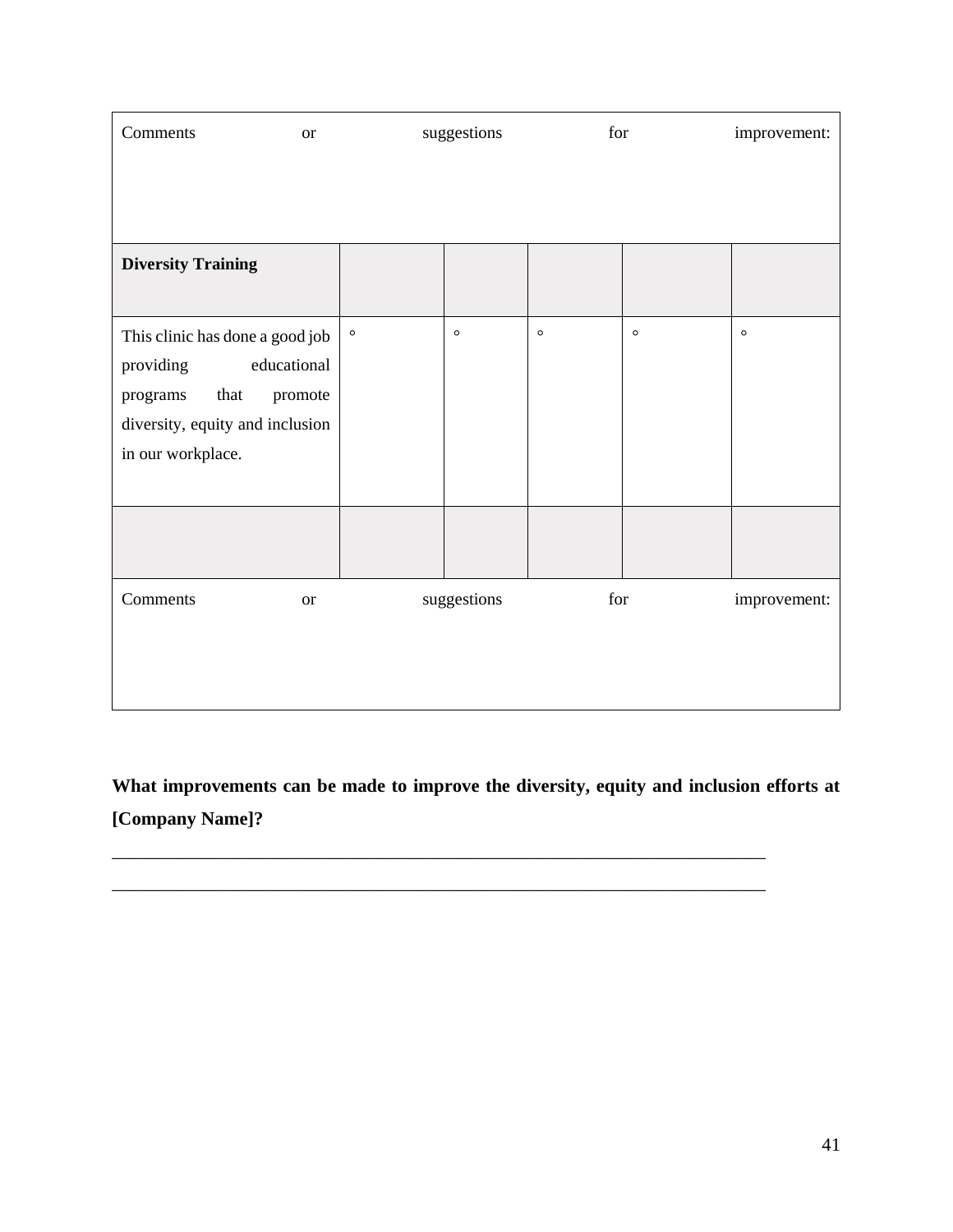### <span id="page-42-0"></span>**ADDITIONAL RESOURCES**

*The Annie E. Casey Foundation. (2020, August 24). Equity vs. Equality and Other Racial Justice*

*Definitions. The Annie E. Casey Foundation. [https://www.aecf.org/blog/racial-justice](https://www.aecf.org/blog/racial-justice-definitions/)[definitions/.](https://www.aecf.org/blog/racial-justice-definitions/)*

*Cain, K. A Glossary of Diversity Terms for Dissertation Research. Grand Canyon University,*

*2012.*

*Centers for Disease Control and Prevention. (2009, October 15). Health Effects of Gentrification.*

*Centers for Disease Control and Prevention.*

*<https://www.cdc.gov/healthyplaces/healthtopics/gentrification.htm.>*

*Government Alliance on Race and Equity. (2016, December). Racial Equity Toolkit: An*

*Opportunity to Operationalize Equity. Government Alliance on Race and Equity.*

*[https://www.racialequityalliance.org/wp](https://www.racialequityalliance.org/wp-content/uploads/2015/10/GARERacial_Equity_Toolkit.pdf.)[content/uploads/2015/10/GARERacial\\_Equity\\_Toolkit.pdf.](https://www.racialequityalliance.org/wp-content/uploads/2015/10/GARERacial_Equity_Toolkit.pdf.)*

*Human Rights Campaign (HRC). Resources - HRC.*

*National Association of Colleges and Employers. (n.d.). Equity. National Association of Colleges*

*and Employers. [https://www.naceweb.org/about-us/equity-definition/.](https://www.naceweb.org/about-us/equity-definition/)*

*National Conference for Community & Justice (NCCJ). Social Justice Definitions - NCCJ.*

*Natural Resources Defense Council. (2019, July). Definitions of Equity, Inclusion, Equality and*

*Related Terms. [https://www.broward.org/Climate/Documents/EquityHandout\\_082019.pdf.](https://www.broward.org/Climate/Documents/EquityHandout_082019.pdf.)*

*Oxford Online Dictionary. Retrieved from<https://en.oxforddictionaries.com/>*

*Racial Equity Tools . (n.d.). Racial Equity Tools Glossary. Racial Equity Tools.*

*<https://www.racialequitytools.org/glossary.>*